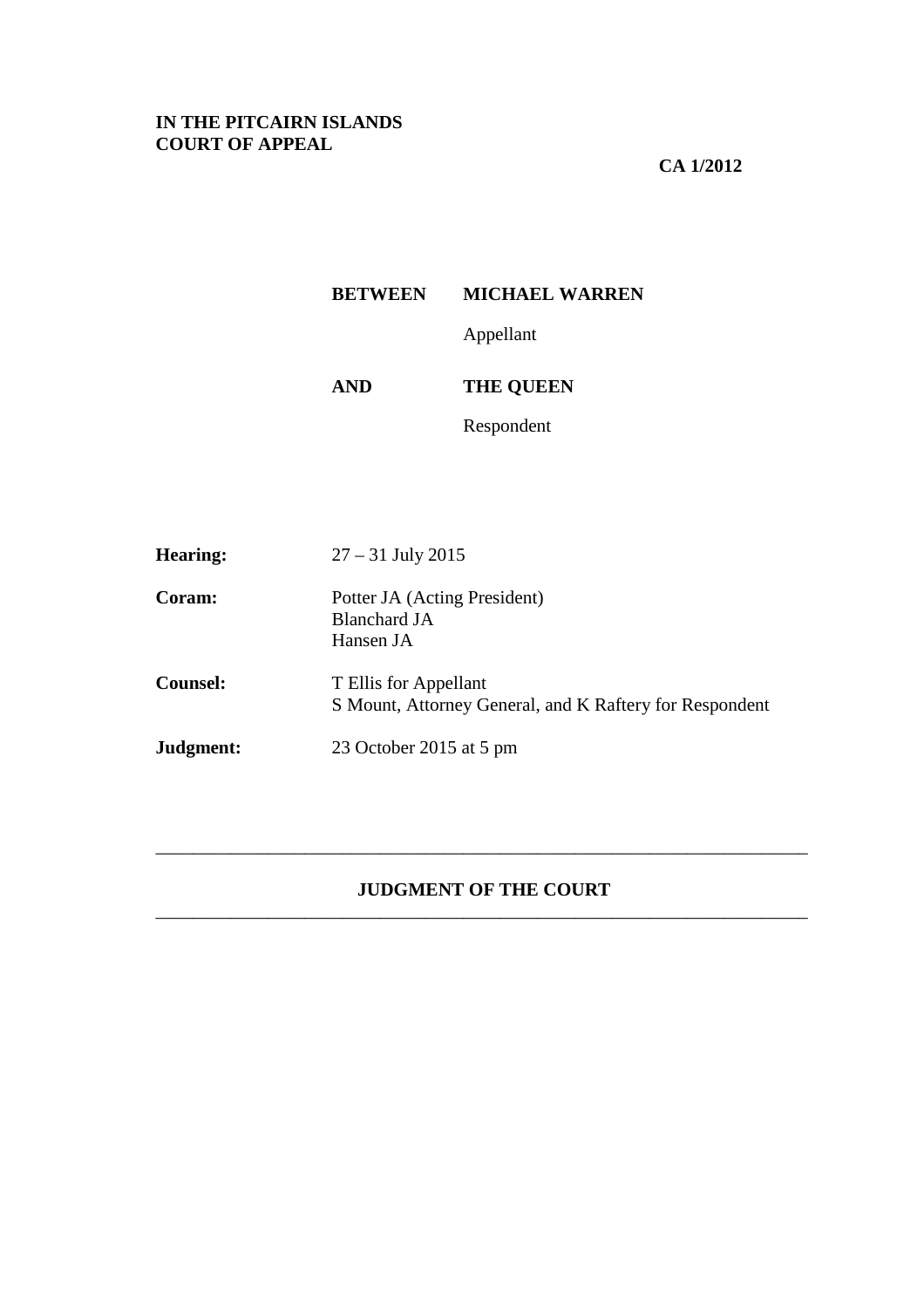# **Table of Contents**

|                                                        | Para No |
|--------------------------------------------------------|---------|
| <b>Introduction</b>                                    | $[1]$   |
| <b>Pitcairn Island</b>                                 | [8]     |
| <b>Jurisdiction on appeal</b>                          | $[14]$  |
| <b>Recusal application</b>                             | $[16]$  |
| Relevant background                                    | $[17]$  |
| Grounds for recusal                                    | $[20]$  |
| Objective test for independence and impartiality       | $[22]$  |
| Judges in their own cause                              | $[33]$  |
| Was the Chief Justice lawfully sworn in?               | $[43]$  |
| Was the Governor authorised to administer the oath to  |         |
| the Chief Justice                                      | $[48]$  |
| <b>The Pitcairn Constitution</b>                       | $[72]$  |
| No representative legislature                          | [88]    |
| No trial by jury                                       | $[97]$  |
| <b>Discrimination</b>                                  | [102]   |
| <b>Committal hearing in New Zealand</b>                | $[106]$ |
| <b>Human Rights Act 1988</b>                           | $[112]$ |
| <b>Criminal Justice Act 1988 (UK)</b>                  | [114]   |
| <b>Other systemic matters</b>                          | $[121]$ |
| Inaccessibility of criminal laws                       | [122]   |
| Use of only New Zealand judges                         | [126]   |
| Registrar holding multiple appointments                | [128]   |
| Corruption of legal system by Prosecutor               | [131]   |
| Lack of prosecutorial guidelines                       | $[133]$ |
| Remuneration of judges                                 | [135]   |
| <b>Admissibility of evidence</b>                       | $[142]$ |
| <b>Independence of Police Officer</b>                  | [144]   |
| <b>Independence of Island Magistrate</b>               | $[154]$ |
| <b>Access to legal advice</b>                          | $[165]$ |
| <b>Issue of search warrants</b>                        | [168]   |
| Power to issue warrants                                | [169]   |
| Absence of reasonable grounds                          | [173]   |
| Lack of candour                                        | $[175]$ |
| Lack of specificity                                    | [179]   |
| <b>Execution of search warrants</b>                    |         |
| The search breached the Constitution                   | $[185]$ |
| <i>Excessive execution</i>                             | $[189]$ |
| <b>Conclusion on search warrants</b>                   | [192]   |
| <b>Export of computer exhibits</b>                     |         |
| The Court process was unlawful                         | [193]   |
| Island Magistrate's independence                       | [198]   |
| Lawful authority                                       | $[201]$ |
| The process was unfair                                 | $[206]$ |
| <b>Transport and analysis of computer exhibits</b>     | $[209]$ |
| Actions of Pitcairn and New Zealand officials unlawful | $[210]$ |
| <b>Supply to Public Prosecutor</b>                     | [214]   |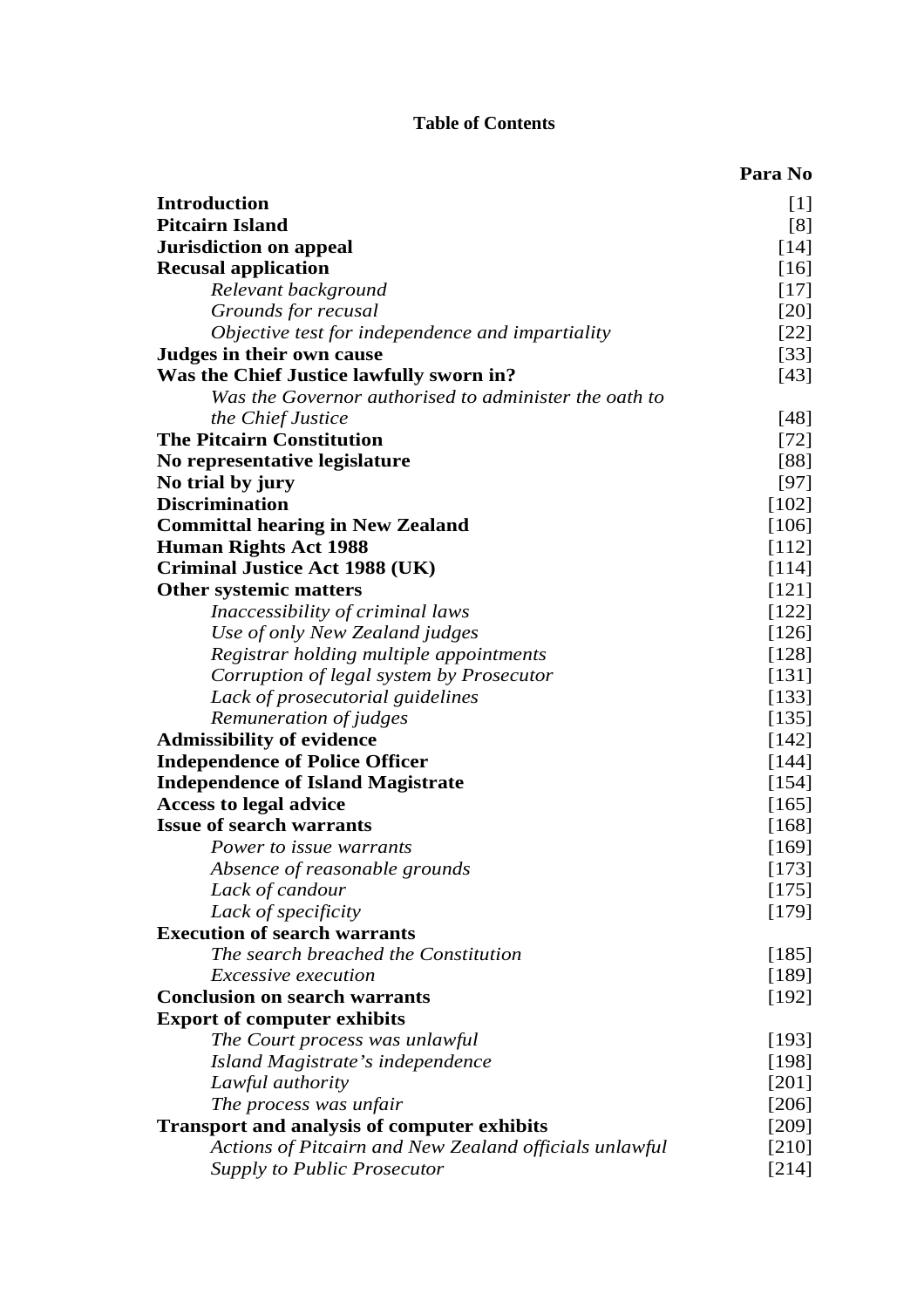| <b>Authorisation under Pitcairn Trials Act 2002</b>            |         |
|----------------------------------------------------------------|---------|
| Optional Protocol to the Convention on the Rights of the Child | $[222]$ |
| <b>Conclusion as to admissibility</b>                          |         |
| <b>Stay of proceedings</b>                                     |         |
| <b>Application under s 25 of the Constitution</b>              |         |
| <b>Result</b>                                                  |         |
| <b>Judicial review</b>                                         |         |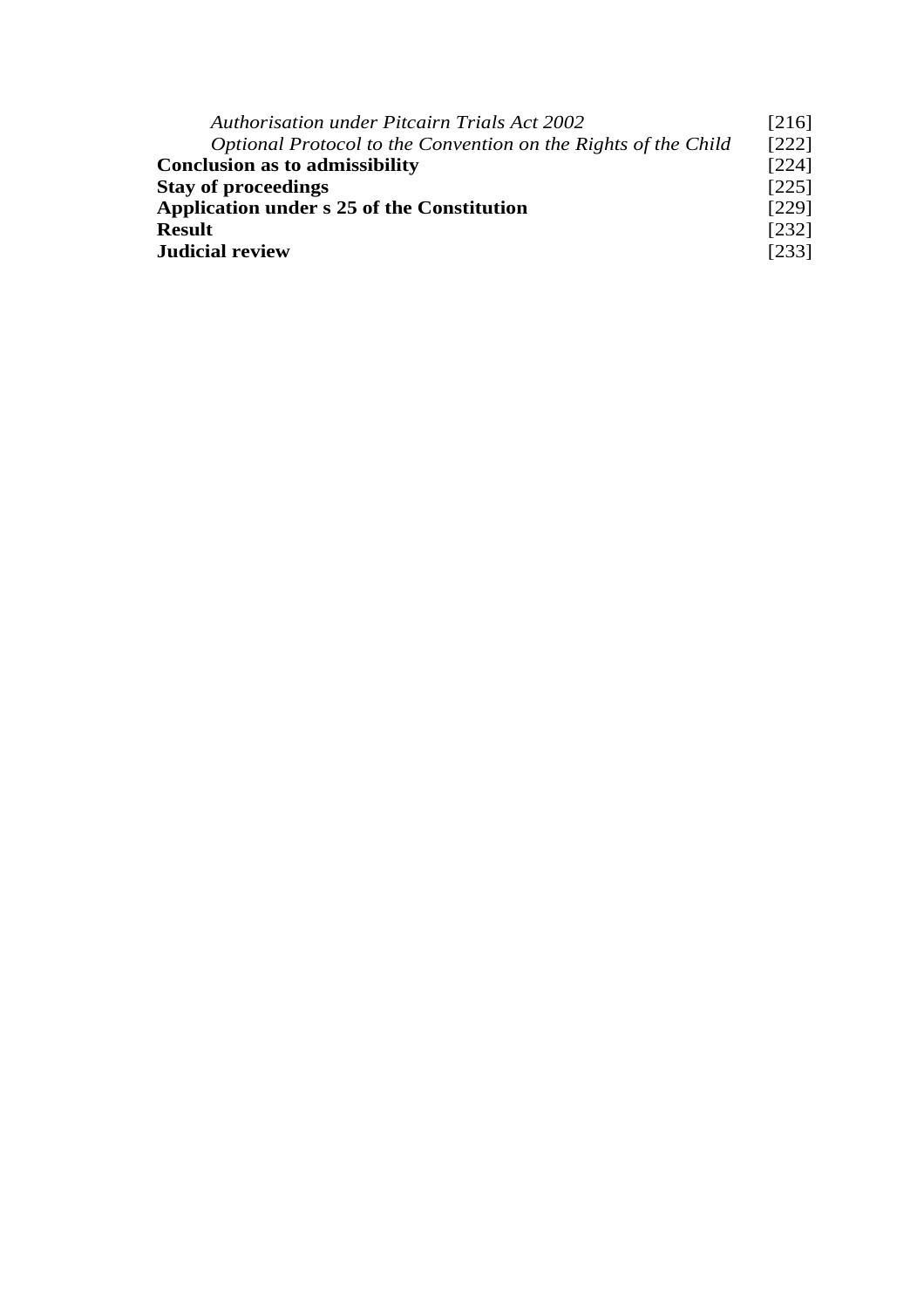### **Introduction**

[1] The appellant, Mr Warren, a resident of Pitcairn Island, faces 20 charges under the Criminal Justice Act 1988 (UK) and five charges under the Summary Offences Ordinance (Pitcairn). These charges were laid in the Pitcairn Magistrate's Court sitting in Auckland, New Zealand, on 19 November 2010, after the New Zealand Minister of Justice granted permission under the Pitcairn Trials Act 2002 (NZ) for the Pitcairn Island Courts to sit in New Zealand in relation to this matter.

[2] The charges relate to pornographic images, videos and documents of an indecent and obscene nature relating to both adults and children, found in Mr Warren's possession when search warrants were executed at his home and office on 26 May 2010. Mr Warren was found in possession of at least 1,013 images and videos of child pornography.

[3] On 1 August 2011 a Pitcairn Magistrate committed Mr Warren for trial in the Supreme Court on the 20 charges under the Criminal Justice Act. The five charges under the Summary Offences Ordinance have been adjourned pending disposition of the more serious charges.

[4] The appellant first appeared in the Supreme Court on 23 August 2011. On 29 September 2011 the Crown and the appellant jointly filed a Plea and Directions Memorandum containing the following:

The Accused admits the following facts, subject to a defence of legitimate or reasonable excuse:

- (a) On 26 May 2010 he possessed the photographs and video recordings referred to in the 20 charges;
- (b) Those images if put before an English jury would be found to be indecent under English law;
- (c) Those images depicted children aged under 18 years.

[5] Since then there has been a series of complex pre-trial issues involving numerous hearings in the Supreme Court and the Court of Appeal. Efforts by the Courts and the Crown to advance the matter with reasonable expedition have had to be balanced with fair opportunity for Mr Warren to advance the numerous challenges he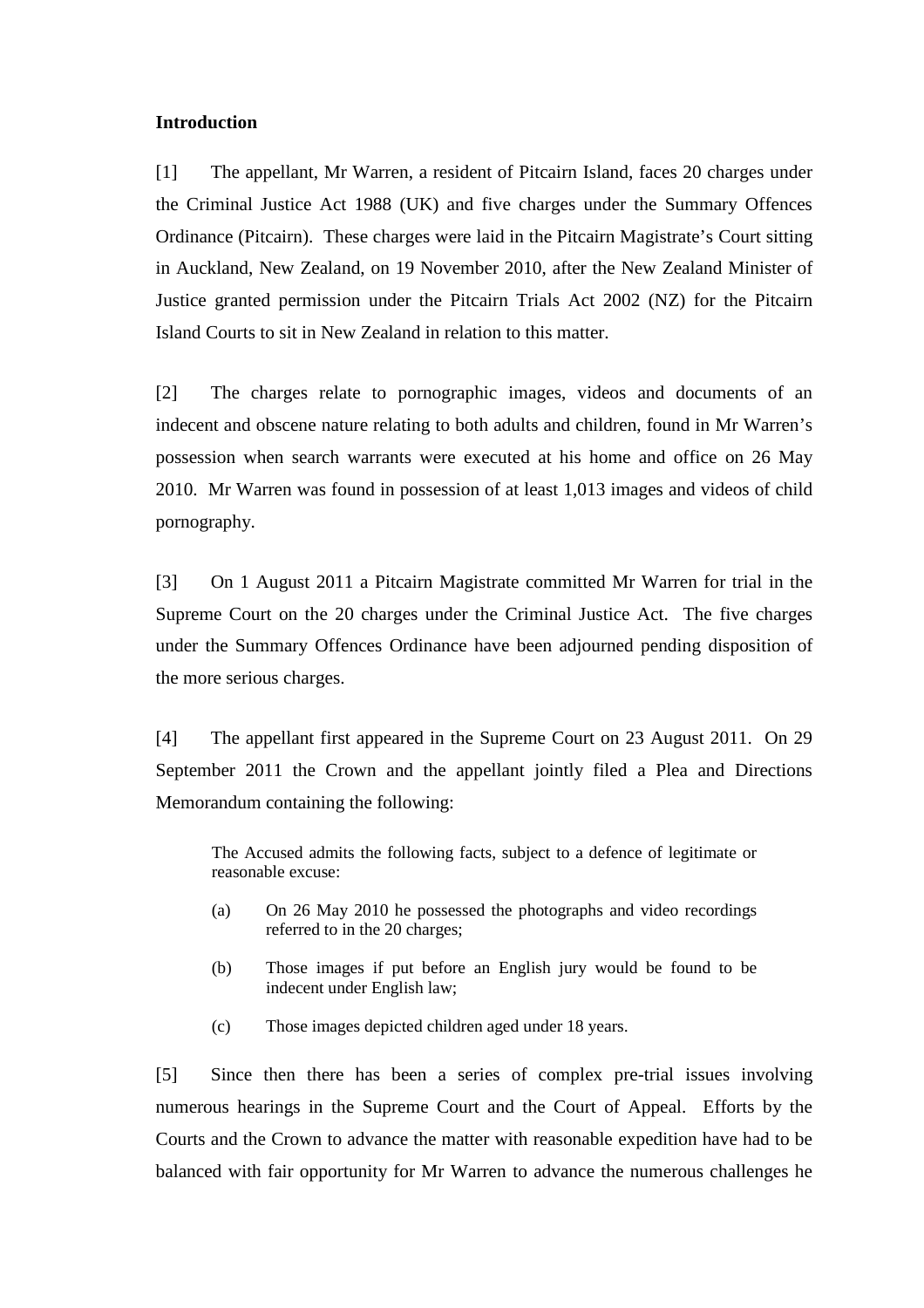has made. We understand there is now agreement that the trial is to be held in two parts. The first part, to be held in New Zealand, is scheduled for February 2016 and will relate to matters arising in New Zealand, such as the forensic analysis of the exhibits in the Electronic Crime Laboratory. The second part of the trial will be held on Pitcairn Island at a later date.

[6] The matters before this Court arise from two Supreme Court pre-trial judgments: the judgment of Lovell-Smith J on 12 October 2012 and the judgment of Haines J on 28 November 2014, notices of appeal having been filed respectively on 26 October 2012 and 23 December 2014. The parties agreed that all live appeal issues should be heard before this Court at the sitting commencing on 27 July 2015.

[7] At the outset of the hearing the Court ordered, pursuant to s 50(3) of the Pitcairn Constitution, that the Court of Appeal sit in New Zealand and that an audio-visual link with the appellant on Pitcairn Island be established and maintained for the duration of the hearing.<sup>2</sup> Mr Warren participated throughout the five day hearing via the audiovisual link established, with only minor interruptions from occasional brief disconnections.

# **Pitcairn Island**

 $\overline{a}$ 1

[8] Pitcairn is an Overseas Territory of the United Kingdom. It is governed under the Pitcairn Constitution created by the Pitcairn Constitution Order 2010, a statutory instrument made under the British Settlements Act 1887.

[9] Legislative power for Pitcairn rests with the Governor, who makes Ordinances after consultation with the Island Council. Executive power rests with Her Majesty and is exercised by the Governor and officers subordinate to the Governor. The Island Council has the powers and functions set out in the Local Government Ordinance.

 *R v Warren* Pitcairn Islands Supreme Court T 1/2011, 12 October 2012 [*Lovell-Smith J Judgment*]; and *Warren v R* Pitcairn Islands Supreme Court T 1/2011 and CP 1/2013, 28 November 2014 [*Haines J Judgment*].

 $\overline{2}$  An order to like effect was made by this Court in its judgment of 12 April 2013, but because of the unusual route by which the live points on appeal from the two Supreme Court judgments reached this Court, the further order was made on 27 July 2015 for avoidance of doubt.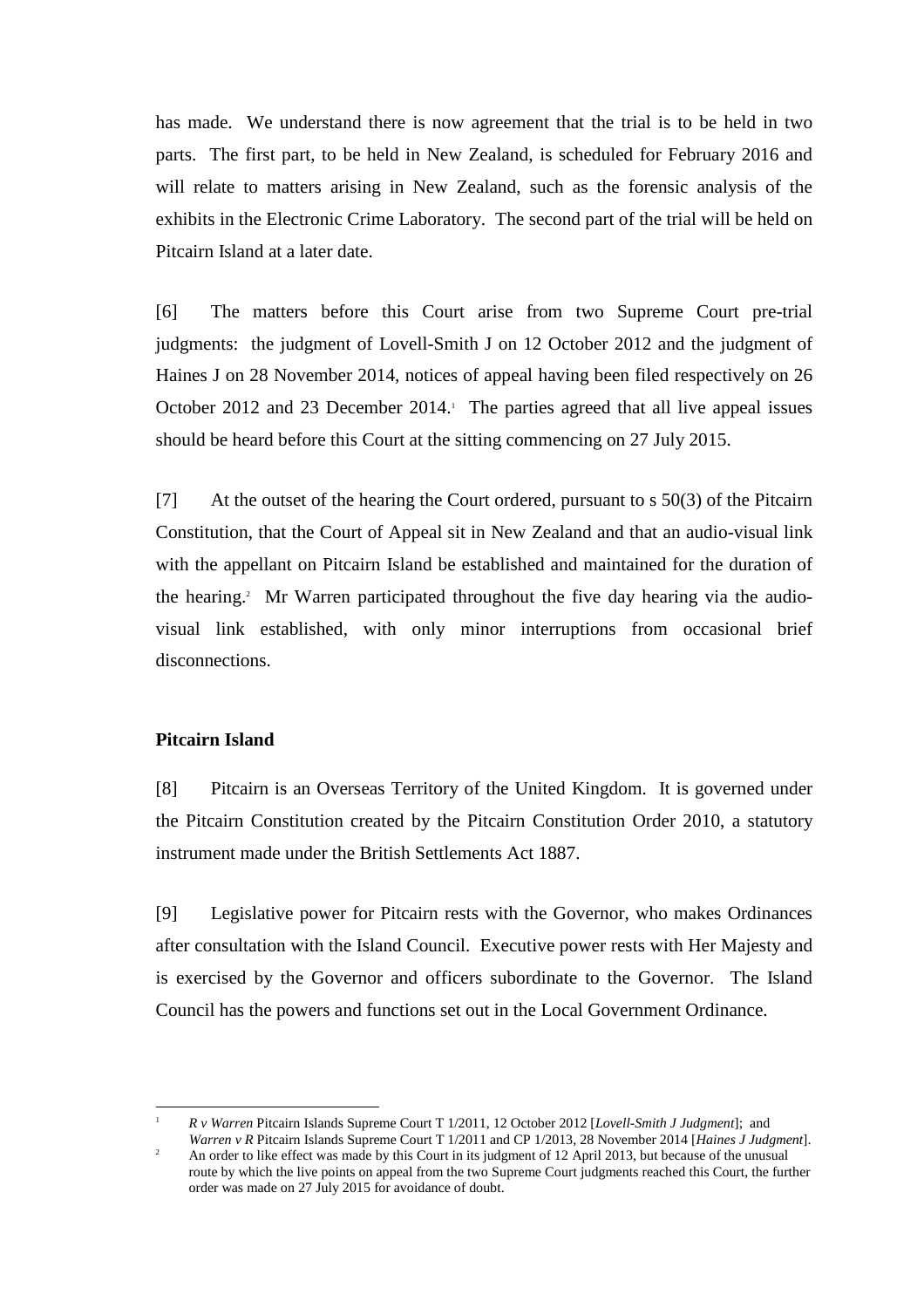[10] Pitcairn is one of a group of four islands situated in the Southern Pacific Ocean. Its nearest neighbours are New Zealand, some 5,500 kilometres (3,500 miles) to the south-west, and Peru, approximately 10,000 kilometres (6,200 miles) in the opposite direction. There is no access to Pitcairn by air, there being no airport or airstrip, and there is no sea port. Access by sea must culminate in delivery of the passengers at Bounty Bay by longboats operated by the Islanders, due to the precipitous perimeters of Pitcairn Island. There is limited internet and television access. Electricity is provided by generators.

[11] Pitcairn, occupying 4.6  $km^2$ , is the only populated island. Henderson, Ducie and Oeno Islands are uninhabited. The population of Pitcairn is dwindling. It currently comprises approximately 50 people (down from 56 in 2014), 38 of whom have the right to vote while 30 comprise the able-bodied work force. The economy is largely subsistence, with United Kingdom aid providing approximately 90% of government expenditure. Recent efforts to encourage immigration have been ineffective.

[12] Pitcairn's small population and physical isolation for materials, technology, personnel and expertise, places it in a unique situation in many respects, including governance. It has the smallest population of any democracy in the world. Many Islanders hold multiple roles. In 2010 Mr Warren was simultaneously the Mayor, the Communication Technician and Second Engineer for the Island.

[13] Pitcairn has a long association with New Zealand, which mainly came about through shipping routes. Britain has traditionally turned to New Zealand for assistance in the governance and administration of Pitcairn. Hence, the Pitcairn Trials Act 2002 (NZ) provides for trials to take place in New Zealand. Since 1970, when Fiji became independent, Pitcairn has been administered from the British High Commission in New Zealand, and the British High Commissioner in New Zealand is appointed the Governor of Pitcairn. Prior to the Pitcairn Constitution Order 2010, Pitcairn's constitutional arrangements were recorded in the Pitcairn Order 1970 and the Pitcairn Royal Instructions 1970.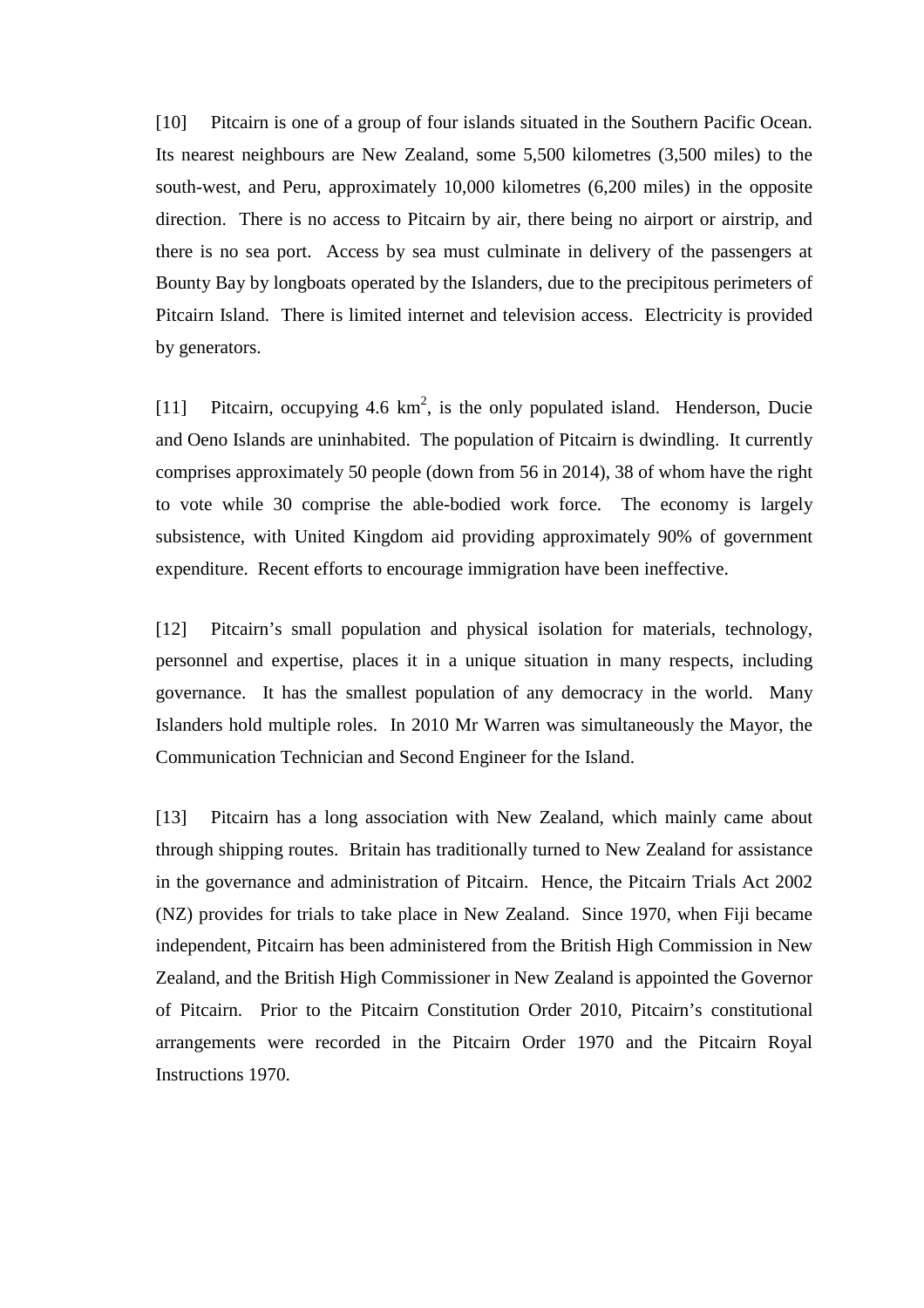#### **Jurisdiction on appeal**

[14] This appeal is against a range of pre-trial rulings by the Supreme Court. This Court's jurisdiction on appeal against pre-trial rulings is set out in ss 35DD and 35E of the Judicature (Appeals in Criminal Cases) Ordinance. Leave of this Court to appeal is required under both sections. On appeal this Court may vary or set aside the Supreme Court decision or make such other order as it thinks ought to have been made by the Supreme Court Judge.

[15] Mr Warren also appeals under s 25(10) of the Pitcairn Constitution, which provides for an appeal as of right to this Court, and from this Court to the Privy Council, against "any final determination" of any application or question by the Supreme Court or this Court, as the case may be. The Crown accepts that the decisions of Lovell-Smith J and Haines J in dismissing the appellant's applications under s 25 are "final determinations" for the purpose of his appeal to this Court. Hence, leave is not required.

### **Recusal application**

[16] On 22 July 2015, five days before the hearing in this Court was due to commence, Mr Warren filed an application for recusal of the entire bench of this Court. The appellant filed submissions with his application for recusal and the Crown filed a memorandum opposing the application on 24 July 2015. We heard oral submissions at the start of the hearing on 27 July 2015. Having taken time to consider, we dismissed the application with reasons to follow. We now state those reasons.

### *Relevant background*

[17] There are four permanent judges of this Court, the President and the three Judges comprising the Coram.

[18] On 11 June 2015, Robertson P, through the Registrar, informed the parties of the Coram for the hearing scheduled to start on 27 July 2015, comprising Potter JA (Presiding) and Blanchard and Hansen JJA. Mr Warren had previously filed an application for recusal of the President dated 27 May 2015 upon the ground of lack of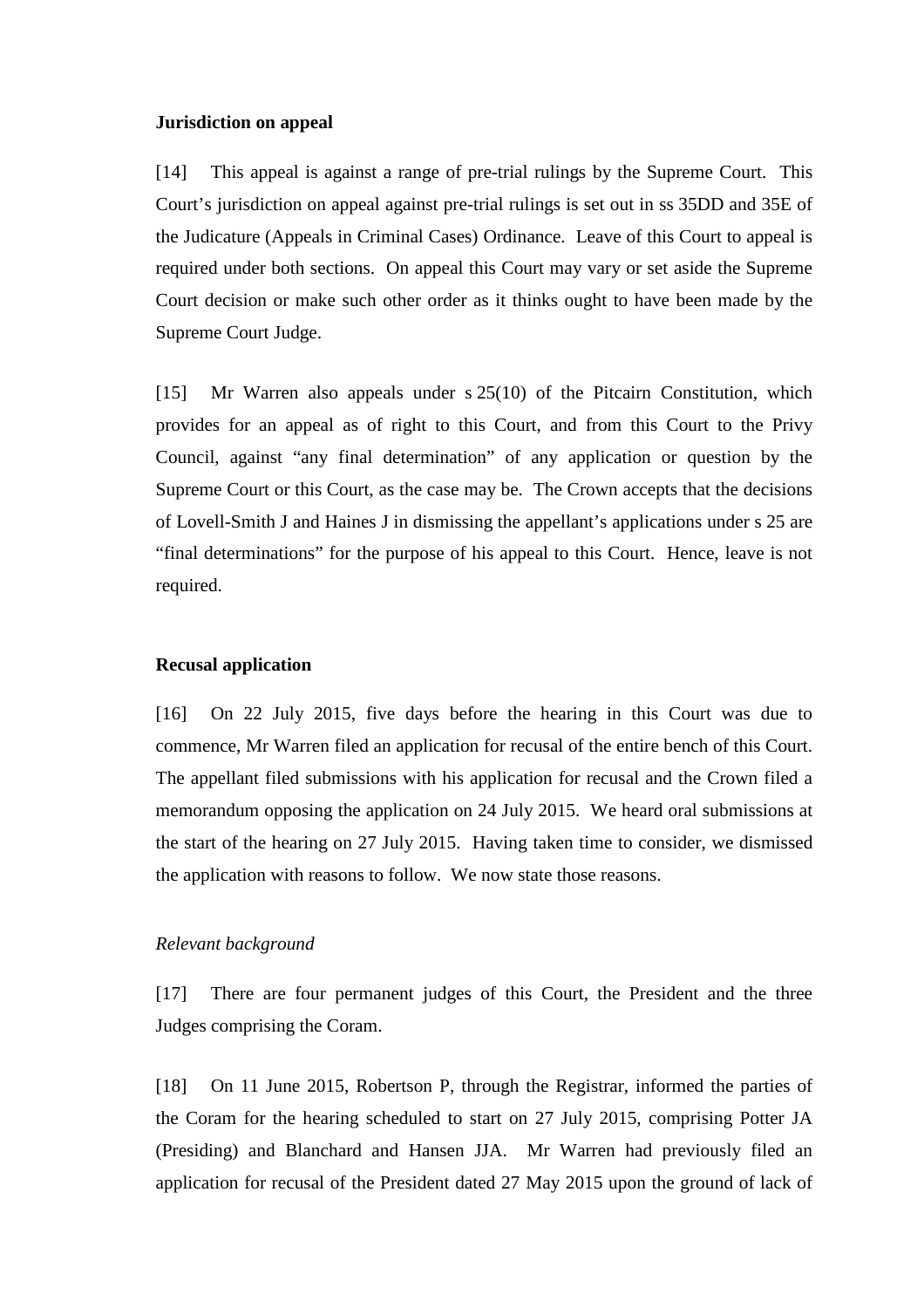independence. Mr Warren has made seven applications for recusal at the outset of Supreme Court and Court of Appeal hearings following the laying of charges in 2010.

[19] This appeal hearing relates to issues arising from the two Supreme Court judgments of Lovell-Smith J and Haines J. A minute of the President dated 13 September 2013 records that counsel preferred that all matters stand over until issues before the Supreme Court were concluded. A further minute on 18 March 2014 directed that all issues and any appeals from the April 2014 Supreme Court hearing (that before Haines J) be dealt with together. Accordingly, the Coram is appointed for the hearing of a fresh appeal.

# *Grounds for recusal*

- [20] The grounds raised by the appellant for recusal are:
	- (a) The President lacked independence and so was not able to act in selecting the Coram.
	- (b) The Coram selected lacks objective independence and impartiality, as the selection of judges (and in particular the change in composition from earlier hearings) was arbitrary and there was no system in place governing selection or replacement of judges or ability to challenge such selection.
- [21] The Crown's position is that:
	- (a) The President does not lack independence and even if he did, this would not require the present members of the Court to recuse themselves.
	- (b) The selection of judges for this hearing does not in any way give rise to any lack of objective independence or impartiality.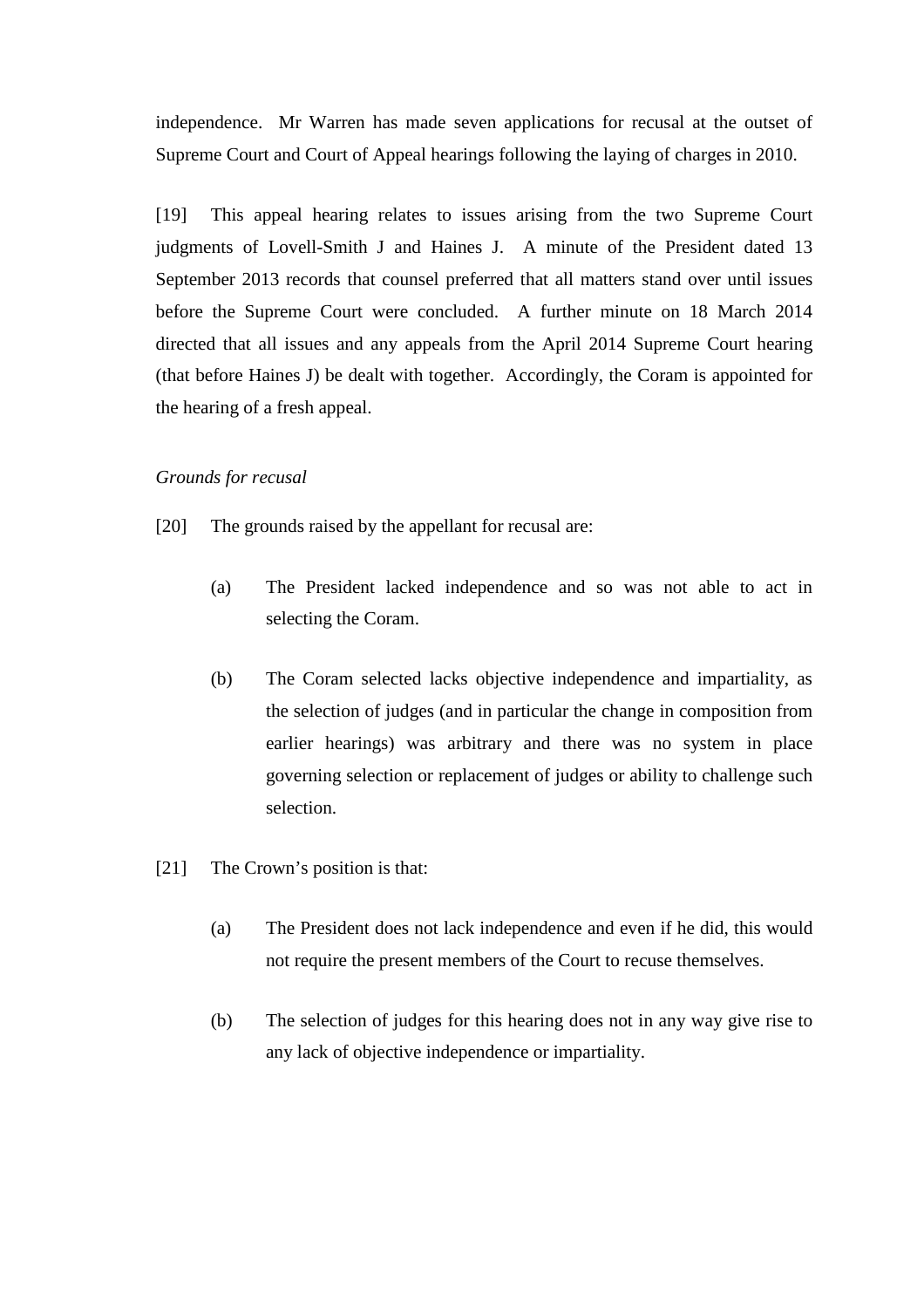### *Objective test for independence and impartiality*

[22] Mr Warren is guaranteed fair trial rights by s 8 of the Pitcairn Constitution. This requires hearings before an independent and impartial tribunal. Mr Warren makes no allegation of personal bias. The issue is therefore the independence and objective impartiality of the judges whose recusal is sought. In *Bochan v Ukraine,* cited by both the appellant and the Crown, the European Court of Human Rights stated the objective test as: <sup>3</sup>

… ascertaining whether the judge offered sufficient guarantees to exclude any legitimate doubt in this respect.

The Court continued: 4

Under the objective test, it must be determined whether there are ascertainable facts which may nevertheless raise doubts as to the courts' impartiality. In this respect even appearances may be of a certain importance. What is at stake is the confidence which the courts in a democratic society must inspire in the public and above all in the parties to the proceedings.

[23] The same Court in *Moiseyev v Russia* stated the objective test in similar terms:<sup>5</sup>

As regards the issue of "independence", the Court reiterates that in order to establish whether a tribunal can be considered "independent" … regard must be had, *inter alia*, to the manner of appointment of its members and their term of office, the existence of safeguards against outside pressures and the question whether it presents an appearance of independence.

[24] In this case, were there ascertainable facts which may raise legitimate doubts as to the Judges' impartiality?

[25] In submissions, Mr Warren said there have been or will be 10 judges who have sat or will sit on this case. Relying on *Moiseyev*, he submitted that the selection by the President of the Judges for this appeal hearing without giving explicit reasons was arbitrary and unconstrained. He complained generally that no reasons have been given for changes of judges, no systemic practice is in place, and no system of review is available. He maintained these factors lead to a conclusion that the Court acts arbitrarily and is neither independent nor objectively impartial in all its sittings in relation to the appellant.

 $\overline{a}$ 3 *Bochan v Ukraine* (7577/02) Section V, ECHR 3 May 2007 at [66].

<sup>4</sup> At [66].

<sup>5</sup> *Moiseyev v Russia* 62936/00 Section V, ECHR 9 October 2008 at [173].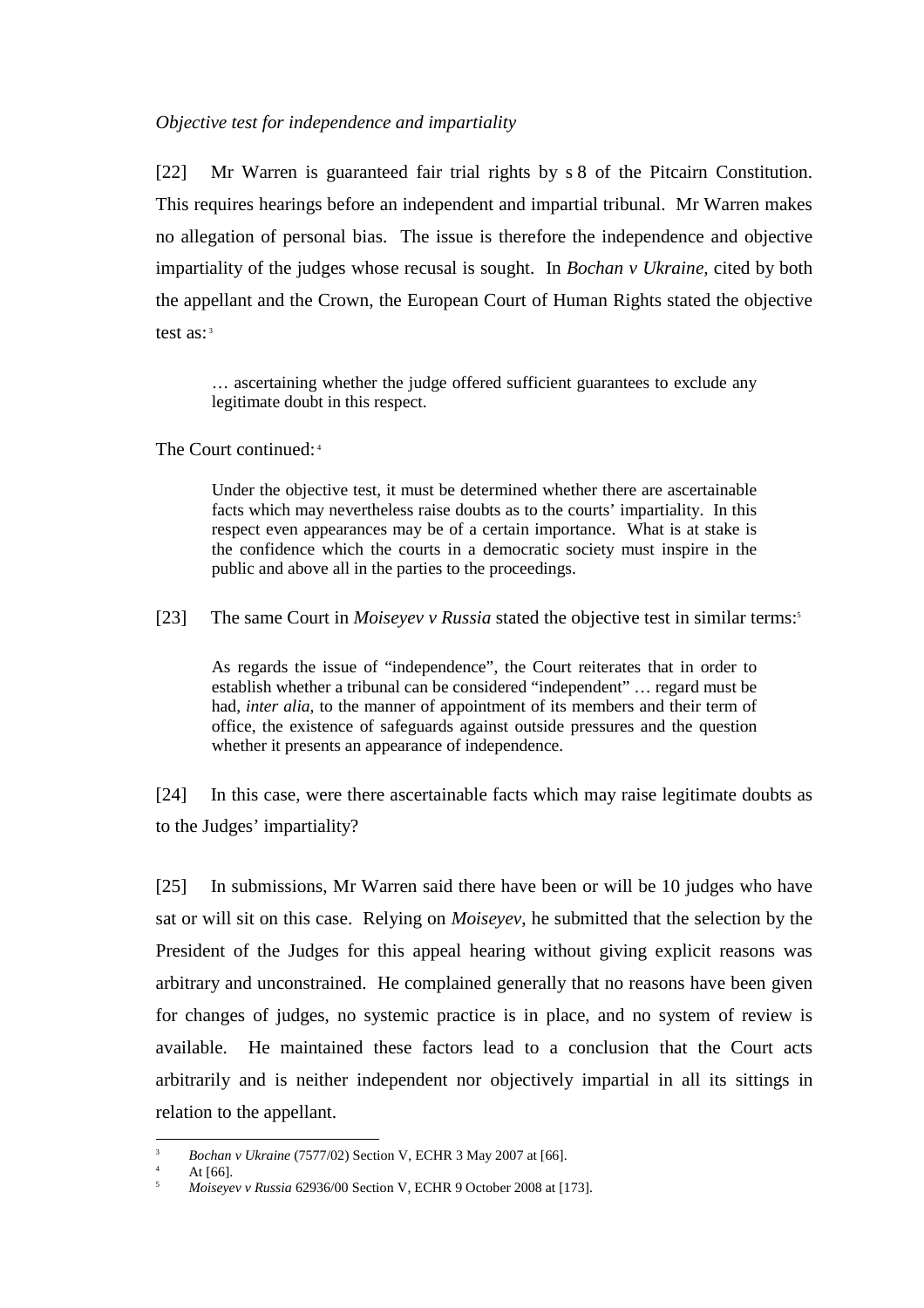[26] The context in *Moiseyev* was quite different from this case. In a trial for treason there were 11 replacements of judges on the bench during the course of the trial, without ascertainable reasons. The Court held:<sup>6</sup>

In these circumstances, the applicant's doubts as to the independence and impartiality of the trial court may be said to have been objectively justified on account of the repeated and frequent replacements of members of the trial bench in his criminal case, which were carried out for unascertainable reasons and were not circumscribed by any procedural safeguards.

[27] The Court held there had accordingly been a breach of the applicant's fair trial rights. The Court referred to the "inordinate number of changes in the bench", made without explanation.<sup>7</sup> Moiseyev is not authority for a principle that reasons must be given for the assignment of a hearing to a particular judge or judges, nor for the need for an identified process or practice for assignment of cases or hearings to judges. These factors became of significance in *Moiseyev* only when doubt about the impartiality of the bench had been raised by the unexplained repeated and frequent replacement of judges on the bench during the trial. But the absence of reasons and the absence of a legal process did not in themselves give rise to doubts about impartiality.

[28] In both *Moiseyev* and *Bochan* the Court recognised that legitimate reasons or grounds for reassignment of the case could be assumed from the circumstances.<sup>8</sup> In *Bochan* reassignment of a civil case to a different lower court was ordered by the Ukraine Supreme Court after it expressly disagreed with the findings of a lower court. These circumstances, together with the additional concern that the Supreme Court had failed to give reasons for the reassignment, raised objective concerns that the judges of the court to which the case was transferred would have to consider the case in accordance with the Supreme Court's view.

[29] In this case the proceedings have taken place over an extended period since charges were laid in November 2010. There have been several applications and appeals and the hearings associated with them. The appellant has raised challenges against various members of the Pitcairn judiciary. Inevitably there have been changes in the judiciary by reason of retirement, resignation, appointment of new judges and

<sup>6</sup> At [184].

<sup>7</sup> At [180].

<sup>8</sup> *Moiseyev v Russia*, above n 5 at [181]; and *Bochan v Ukraine*, above n 2 at [71].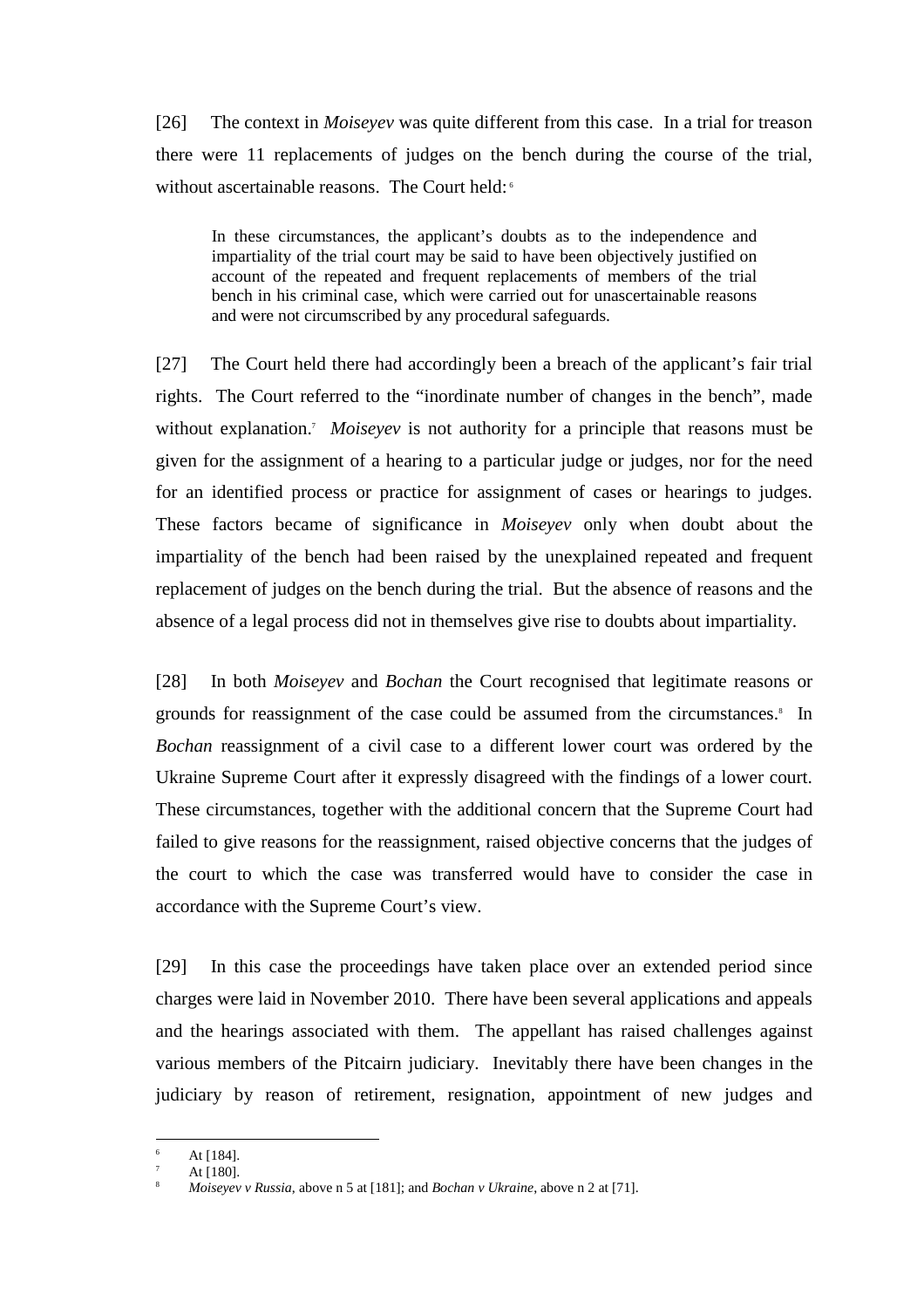unavailability from time to time. Assignment of judges for the various hearings has been undertaken routinely, in accordance with the normal role of domestic courts and authorities in the management of proceedings, recognised in both *Bochan* and *Moiseyev*. 9

[30] We turn briefly to consider Mr Warren's submission that the President lacked independence and therefore should not have selected the Coram for this appeal. Mr Warren's claim that the President lacked independence revolves around alleged errors in his appointment and the subsequent retrospective validation of his appointment (and the appointment of two other Justices of Appeal, since resigned) by the Pitcairn (Court of Appeal) Order 2012. The alleged lack of independence, it is said, derives from the retrospective nature of the Order, which is said to render it unlawful. By acting pursuant to an unlawful Order, the President is said to have demonstrated lack of independence. Further, the Order is said to amount to influence and interference by other branches of government with judicial decision-making, thus compromising independence and prejudicing the appellant's fair trial rights.

[31] We do not accept these submissions. Section 44 of the Pitcairn Constitution requires judges to act independently. The 2012 Order responded to a complaint about the validity of three judicial appointments (those of Robertson P, Baragwanath and McGechan JJA) on technical grounds. But even if the President's independence were compromised (which we reject), that does not taint or infect in any way the independence and impartiality of the Coram selected for this hearing. Mr Warren has raised objections in relation to both the President and Chief Justice Blackie. The President has selected the three remaining permanent members of the Pitcairn Court of Appeal as the Coram for this appeal. This is the hearing of a fresh appeal and there is no issue of replacement of judges during the hearing, as was the case in *Moiseyev*.

[32] There being nothing on the facts to suggest lack of independence or impartiality on the part of the Coram, or that the fair trial rights of the appellant are compromised in any way, we dismissed the application.

*Bochan v Ukraine*, above n 3 at [71]; and *Moiseyev v Russia*, above n 4 at [176].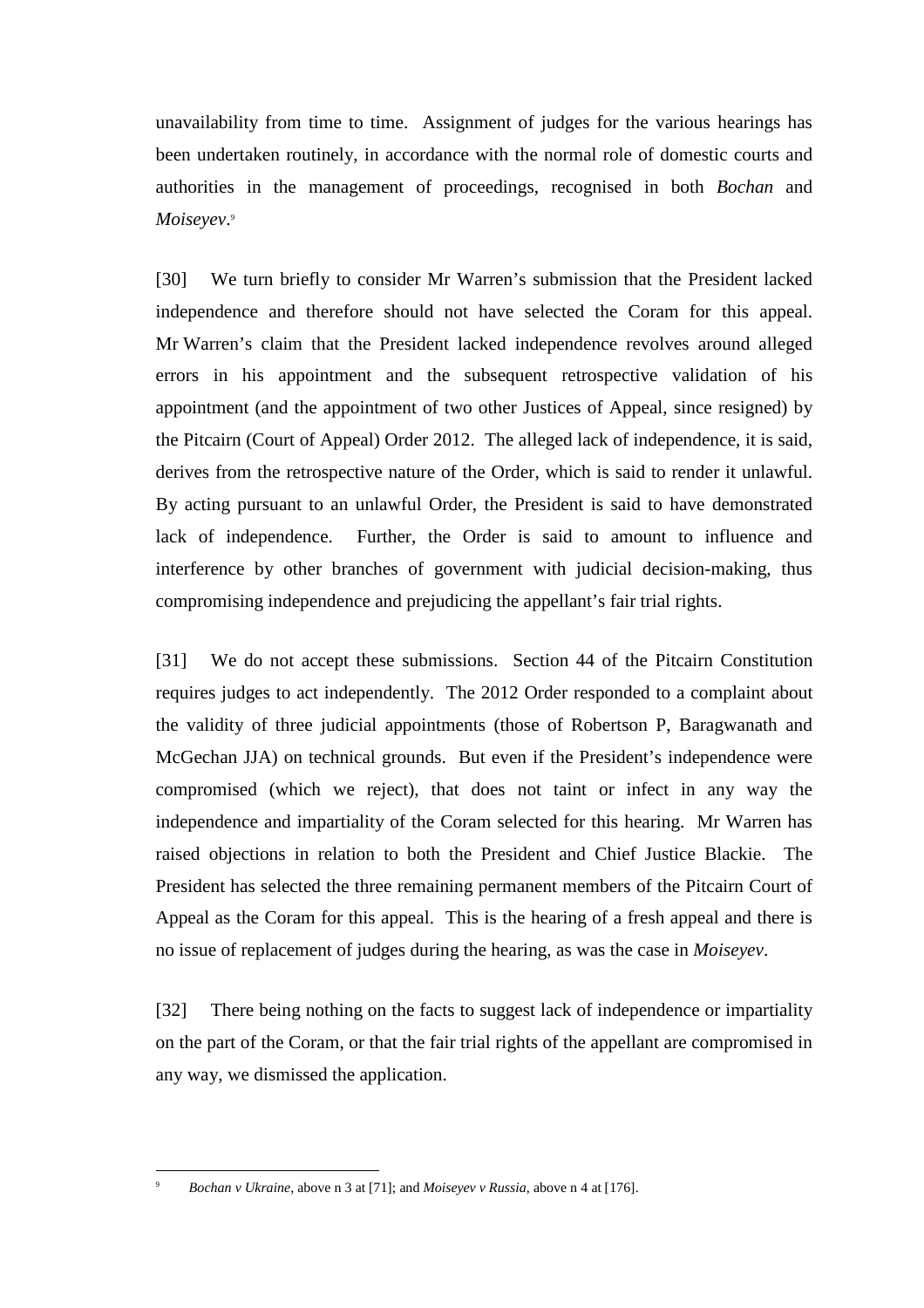### **Judges in their own cause**

[33] Although not stated or argued as a separate ground in the appellant's application for recusal of the Coram or the subject of a separate application, the appellant raised in submissions that the Judges of this Court are automatically disqualified as judges in their own cause.

[34] Haines J dealt with this issue under the heading "The disqualification point" at [296]-[304] of his judgment and at [304] rejected the submission in relation to the Supreme Court Judges.<sup>10</sup>

[35] The submission is advanced on two grounds:

- (a) The Judges have a pecuniary interest in the outcome of the proceedings as the proceedings challenge their appointments. The alleged pecuniary interest is the continuation of the Judges' ordinary judicial remuneration. It is not alleged that any of the Coram has an external economic or financial interest which could give rise to a conflict of interest.
- (b) Non-pecuniary: the status of the decision-maker as a judge.

[36] As to (a), the appellant cites from Lord Hutton's judgment in *R v Bow Street Metropolitan Stipendiary Magistrate, ex parte Pinochet Ugarte (No 2)*: 11

I find persuasive the observations of Lord Widgery CJ in *R v Altrincham Justices*, *ex p Pennington* [1975] QB 549 at 552*:*

There is no better known rule of natural justice than the one that a man shall not be a judge in his own cause. In its simplest form this means that a man shall not judge an issue in which he has a direct pecuniary interest, but the rule has been extended far beyond such crude examples and now covers cases in which the judge has such an interest in the parties or the matters in dispute as to make it difficult for him to approach the trial with the impartiality and detachment which the judicial function requires.

<sup>|&</sup>lt;br>|<br>|<br>| *Haines J Judgment*, above n 1. 11

*R v Bow Street Metropolitan Stipendiary Magistrate, ex parte Pinochet Ugarte (No 2)* [2000] 1 AC 119 (HL) at 145.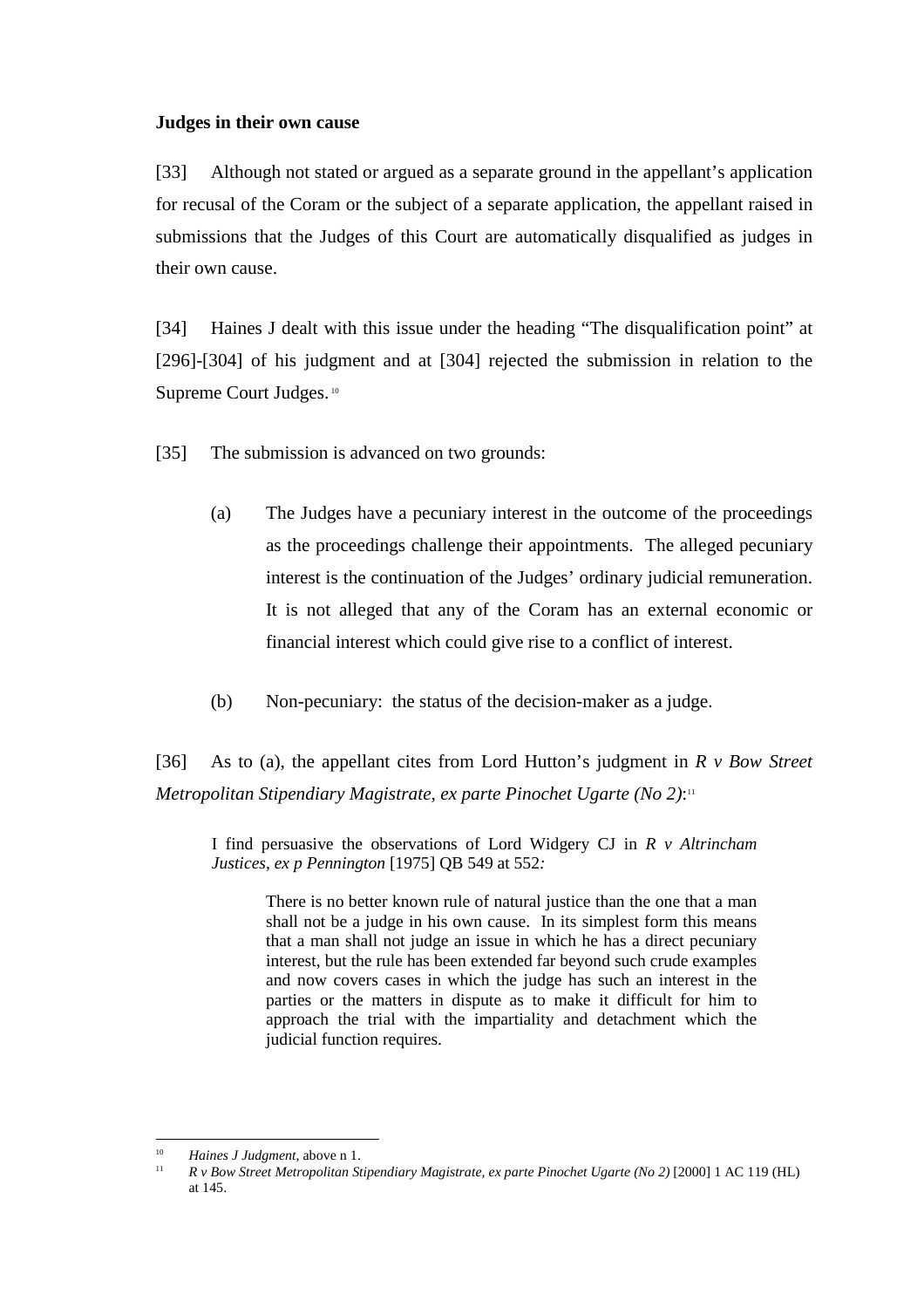[37] The appellant then submits "in the case before the Court the very appointments of the Judges sitting is under attack from the start of their tenure, to the end of it. It is without doubt besides anything else a direct pecuniary interest. Whilst no more need be said, judges not disqualifying themselves would lead a well informed, independent observer to conclude this would undermine judicial integrity".

[38] Shortly after *Pinochet*, in *Locabail (UK) Ltd v Bayfield Properties Ltd,* the English and Welsh Court of Appeal adopted a de minimis exception, being a personal interest "so small as to be incapable of affecting [the Judge's] decision one way or the other." 12 We accept the Crown's submission and agree with the conclusion of Haines J, that any financial benefit to the Judges in the continuation of the case is de minimis. Judges of the Court of Appeal sit only when required.13 The link is at best tenuous and incidental and it cannot sensibly be suggested that it would affect the discharge by the Judges of their decision-making responsibilities.

[39] Similarly, the issue of the Judge's status as a decision-maker falls within the de minimis category. Under s 52(5) of the Pitcairn Constitution, Pitcairn Judges take the oath of allegiance and the judicial oath "… to do right to all manner of people according to law, without fear and favour, affection or ill will". It is regrettable that the appellant should suggest, and unlikely, that a judge who has taken these oaths would be affected by the potential to benefit from the result of a question for decision such as the validity of the swearing in of the Chief Justice.

[40] Nor do we accept Mr Warren's submission that a fair minded and informed observer, having considered all the facts, would conclude there is a real possibility, viewed objectively, that the Coram may be biased.

[41] The above conclusions render it unnecessary to consider the doctrine of necessity advanced by the Crown. However, we note the Bangalore Principles (referred to extensively by the appellant) provide:<sup>14</sup>

 $12$ <sup>12</sup> *Locabail (UK) Ltd v Bayfield Properties Ltd* [2000] QB 451 (CA) at [10].

<sup>13</sup> That happens only infrequently; there is at present only the one case in the Pitcairn court system of which we are aware.

<sup>&</sup>lt;sup>14</sup> Bangalore Principles of Judicial Conduct, value 2.5.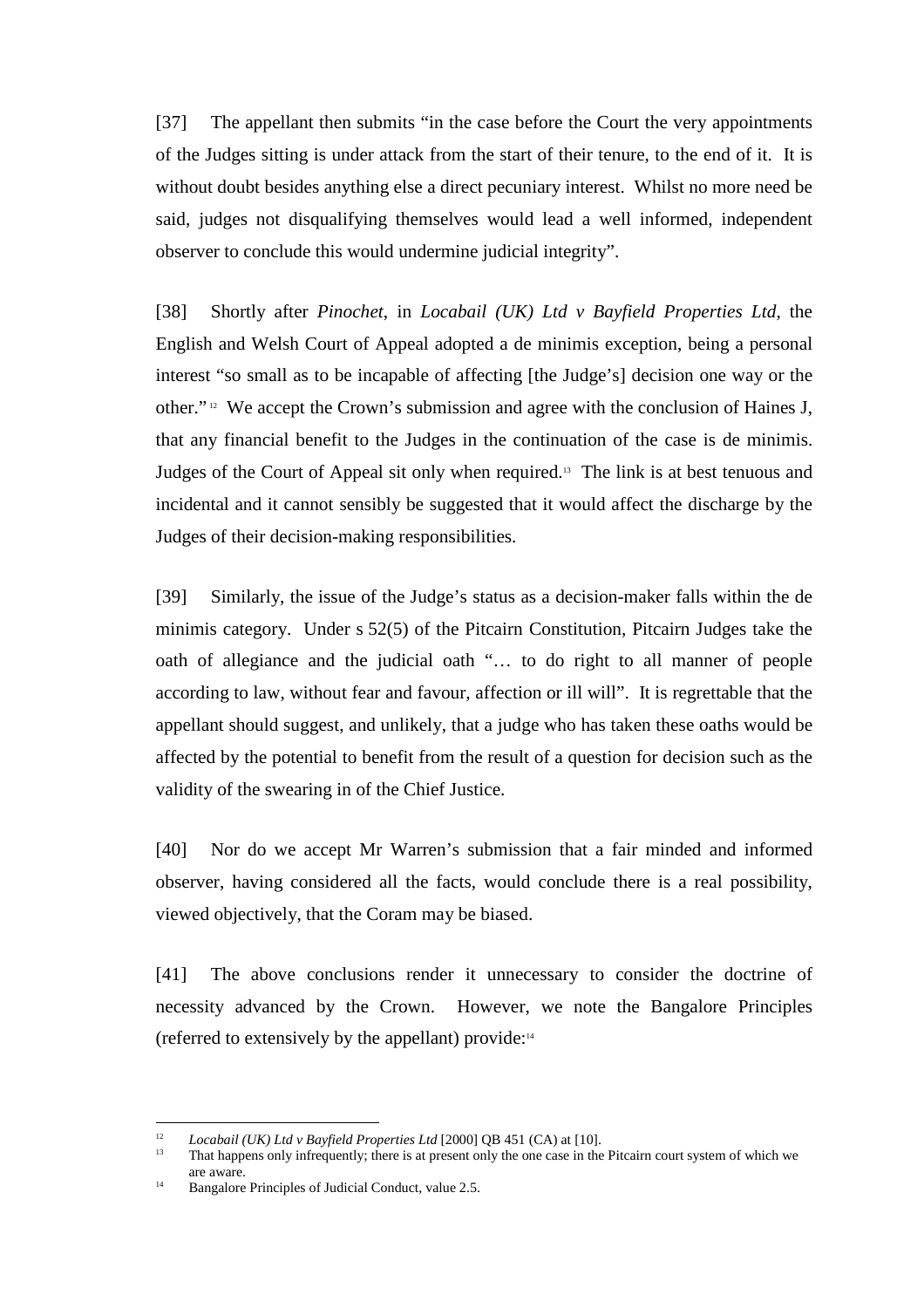… disqualification of a judge shall not be required if no other tribunal can be constituted to deal with the case ...

[42] Only three judges are available to constitute the Coram for this appeal hearing. Any substitute judge appointed would face the same challenges from the appellant. The doctrine of necessity would apply in these circumstances.

# **Was the Chief Justice lawfully sworn in?**

[43] In the Supreme Court, by application dated 3 May 2013, Mr Warren sought a declaration that Chief Justice Blackie has not lawfully entered office or has vacated office. The application was dismissed by Haines  $J<sup>15</sup>$ . A number of grounds were advanced in support of the application in the Supreme Court, which are addressed comprehensively by Haines J.16 On appeal, only the oath, the location of swearing in and "the consequences" are pursued; the claimed consequences include that no judge of the Supreme Court or Court of Appeal is validly in office because the Chief Justice was unable lawfully to administer the oaths to other judges.

- [44] The appellant contends that Haines J was wrong in determining that:
	- (a) The Governor had power to administer the judicial oath to the Chief Justice and that his oath was valid.
	- (b) There was no requirement for the judicial oath and oath of allegiance to be taken before a judicial officer in a public court hearing on Pitcairn.

[45] The facts relating to the appointment of the Chief Justice are set out in the judgment of Haines J:17

• Charles Stuart Blackie was appointed Chief Justice of the Supreme Court of Pitcairn, Henderson, Ducie and Oeno Islands with effect from 1 February 2000, by Notice under the hand of the (then) Governor, dated 8 June 2000.

 $\overline{a}$ 15 *<sup>15</sup> Haines J Judgment*, above n 1 at [213].

 $16$  At [174]-[213].

At [181]-[184].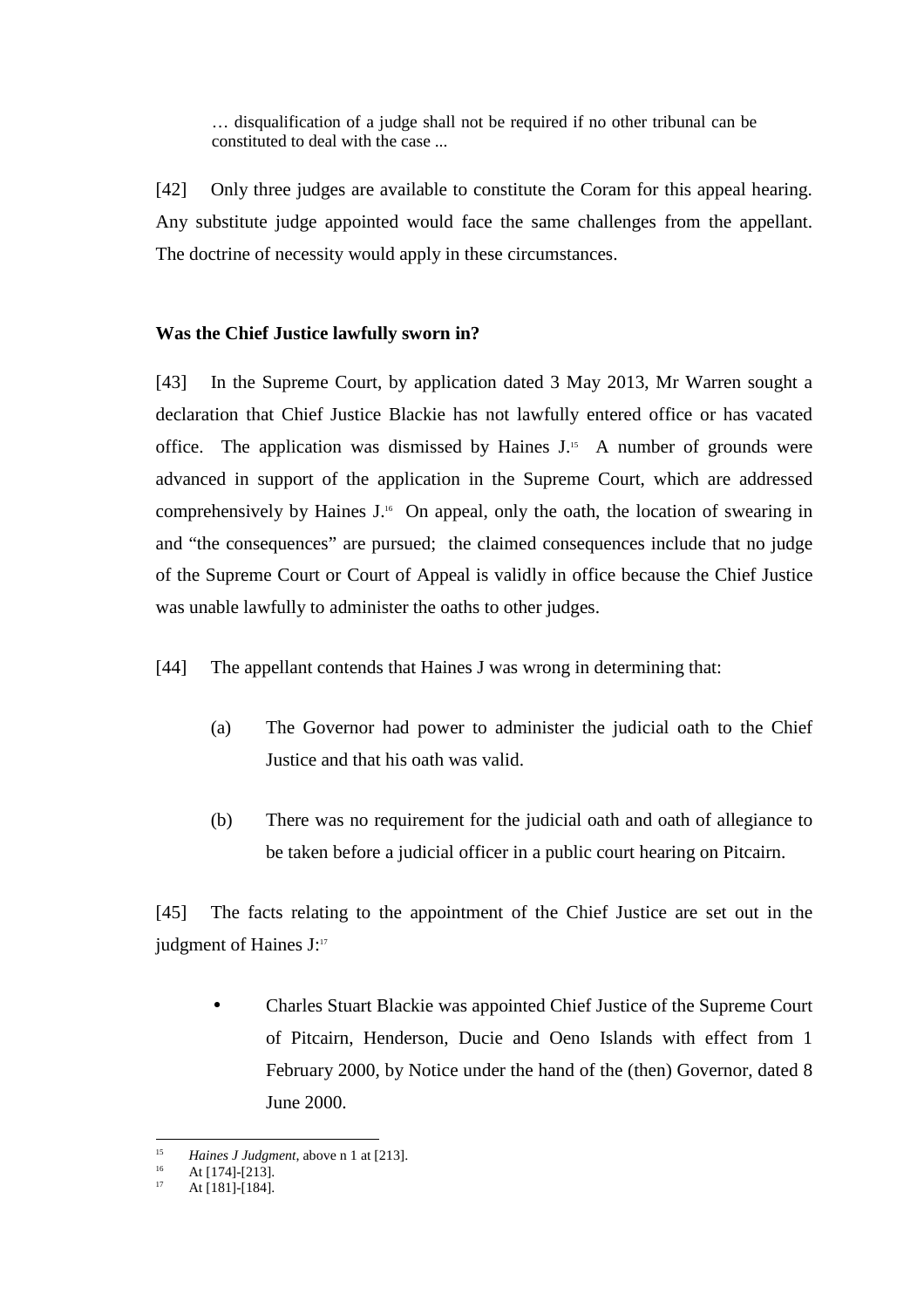- He was sworn in at Auckland, New Zealand, on 30 June 2000 by the (then) Governor, who administered to him the oath of allegiance and the judicial oath.
- At the time there was no magistrate or judge of the Supreme Court or Court of Appeal in office in Pitcairn (there appears to have been an Island magistrate in office).
- At the time there was no legal authority for a Pitcairn Court to sit in New Zealand.

[46] In holding that the Governor had power to administer the oaths to the Chief Justice, Haines J relied on the Pitcairn Royal Instructions 1970, s 3 of which provides:

The Governor may, whenever he thinks fit, require any person in the public service of the Islands to make an oath or affirmation of allegiance in the form set out in the Schedule to these Instructions together with such other oaths or affirmations as may from time to time be prescribed by any law in force in the Islands, in the form prescribed by any such law. The Governor shall administer such oaths or affirmations or cause them to be administered by some public officer in the Islands.

[47] There was no form of judicial oath prescribed for Pitcairn at the time, but the form was provided by United Kingdom statutes, the Promissory Oaths Act 1868, s 4, and the Supreme Court Act 1841 (now known as the Senior Courts Act 1981), which by s 16(1) of the Judicature (Courts) Ordinance 1999 operated to fill the gap.

# *Was the Governor authorised to administer the oath to the Chief Justice?*

[48] Mr Warren submits that Haines J was wrong to conclude that "a judicial officer was a public servant" and could therefore be sworn in by the Governor. He says the reasoning applied by Haines J overlooks that the judiciary must be independent and "cannot be public servants liable to direction by their employers". Counsel for the appellant quoted extensively from a 1932 article by Professor Holdsworth, which discussed the meaning of "persons in His Majesty's service" in the context of a specific Order in Council relating to salary cuts in the United Kingdom.<sup>18</sup> The author reasoned,

 $\overline{a}$ WS Holdsworth "The Constitutional Position of the Judges" (1932) 48 LQR 25.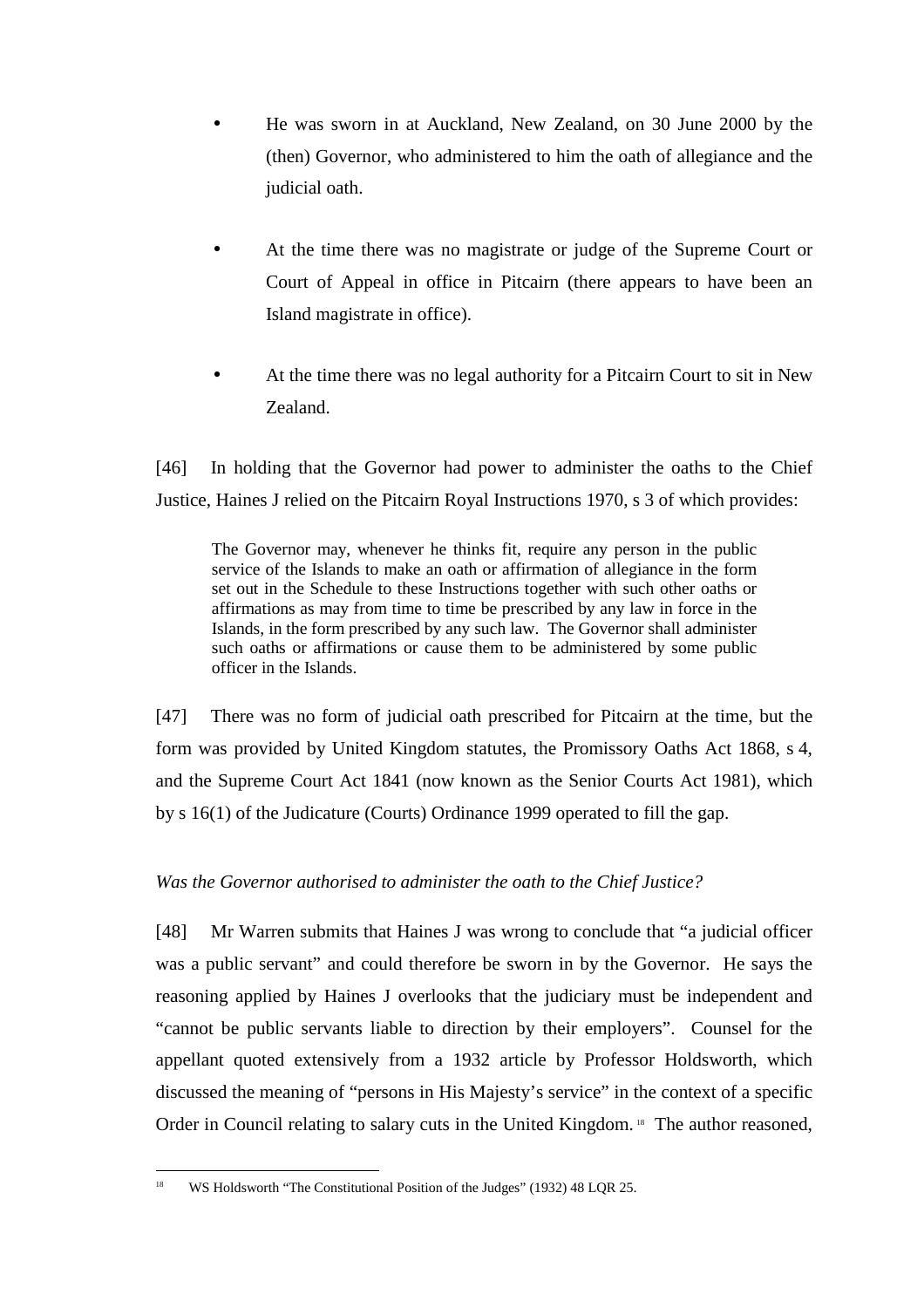applying the "law of the constitution", that the phrase did not extend to judges who were statutory officers and not agents of the Crown.

[49] Not only does Professor Holdsworth's article concern a different ordinance in a different context, but it concerns a different phrase. Section 3 of the Pitcairn Royal Instructions 1970 applies to "any person in the public service of the Islands". It does not refer to "public servants" and it is not limited to those in an employment, contractual or agency relationship with the Crown.

[50] As Haines J noted, $19$  the phrase is to be interpreted purposefully in its context, including:

- (a) The Pitcairn Order 1970, s 5, which in addition to empowering the Governor to make laws for the peace, order and good government of the Islands, specifically authorised him to constitute courts for the Islands.
- (b) The Judicature (Courts) Ordinance 1999, s 5, which at that time constituted the Supreme Court and empowered the Governor to appoint the Chief Justice and other judges.
- (c) The Pitcairn Royal Instructions 1970, which empowered the Governor to administer not only the oath of allegiance but also "other oaths".

[51] We agree with Haines J that these provisions should be "interpreted as evidencing a unified purpose to constitute courts, to appoint judges and to administer the requisite oaths".<sup>20</sup> Mr Warren's submission ignores the careful distinction in s 3. Judges are not "public servants" but, as Haines J says, the natural meaning of the phrase in s 3 "any person in the public service of the Islands" is broad enough to include judges.<sup>21</sup>

[52] Further, the reality and practicality of the situation support this interpretation. The Governor has express power to make laws for the peace, order and good

<sup>&</sup>lt;sup>19</sup> <sup>19</sup> *Haines J Judgment*, above n 1 at [194].

<sup>&</sup>lt;sup>20</sup> At [195].

At [196].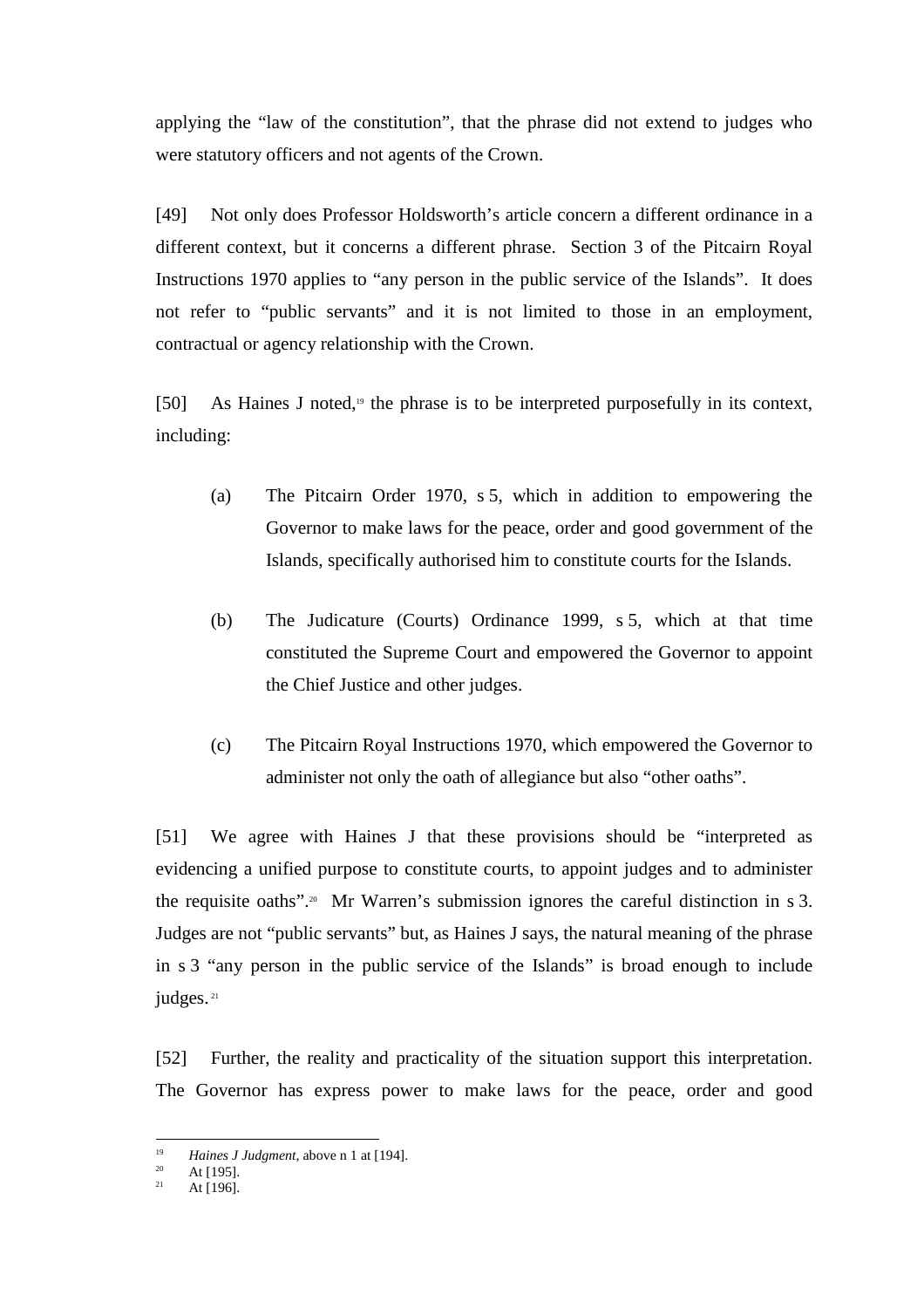government of the Islands, to constitute offices and make appointments to those offices, and for that purpose to require persons in the public service of the Islands to make an oath, and to administer such oaths. When Chief Justice Blackie was appointed the first Chief Justice of Pitcairn, there was no other appropriate judicial officer to administer the oath. The appellant submits that a statutory process could have been devised, providing for the manner and location of the oath to be taken to cater for the swearing in of the first Chief Justice. He says the absence of a process makes the procedure conducted unlawful.

[53] We accept the Crown's submission that specific legislation was not necessary. The Governor had explicit power to administer the oaths and it was lawful and practical in the circumstances for the Governor to swear in the first Chief Justice.

[54] However, should there remain any doubt as to the Governor's authority to administer the judicial oath to the Chief Justice under the provisions referred to, we consider he was entitled to do so in exercise of the Royal Prerogative.

# [55] In *Terrell v Secretary of State for the Colonies* Lord Goddard CJ said:<sup>22</sup>

It is for the Crown by exercise of the Prerogative, or Parliament by statute, to set up courts in acquired territory whether the acquisition be by cession, conquest or mere settlement, and the conditions under which judges of those courts are to hold their office must depend upon the terms on which the Crown or Parliament establish them.

[56] It must follow that where a colonial court is established by legislation that omits to provide for an essential step in the process, that gap in the legislation can be filled by resort by the Governor to the Prerogative. The provisions in this case in the 1999 Ordinance did not restrict the exercise of the Prerogative for plainly they did not cover the field.<sup>23</sup>

[57] Given the powers vested in the Governor of Pitcairn to constitute courts for the Pitcairn Islands, and to appoint the Chief Justice and other judges, it cannot have been intended that he would have no authority to administer the judicial oath to the Chief Justice and other judges. Such an exclusion would have required clear expression. The

 $22$ <sup>22</sup> [1953] 2 QB 482 (QB) at 493.

<sup>23</sup> See generally *Attorney-General v De Keyser's Royal Hotel Ltd* [1920] AC 508 (HL).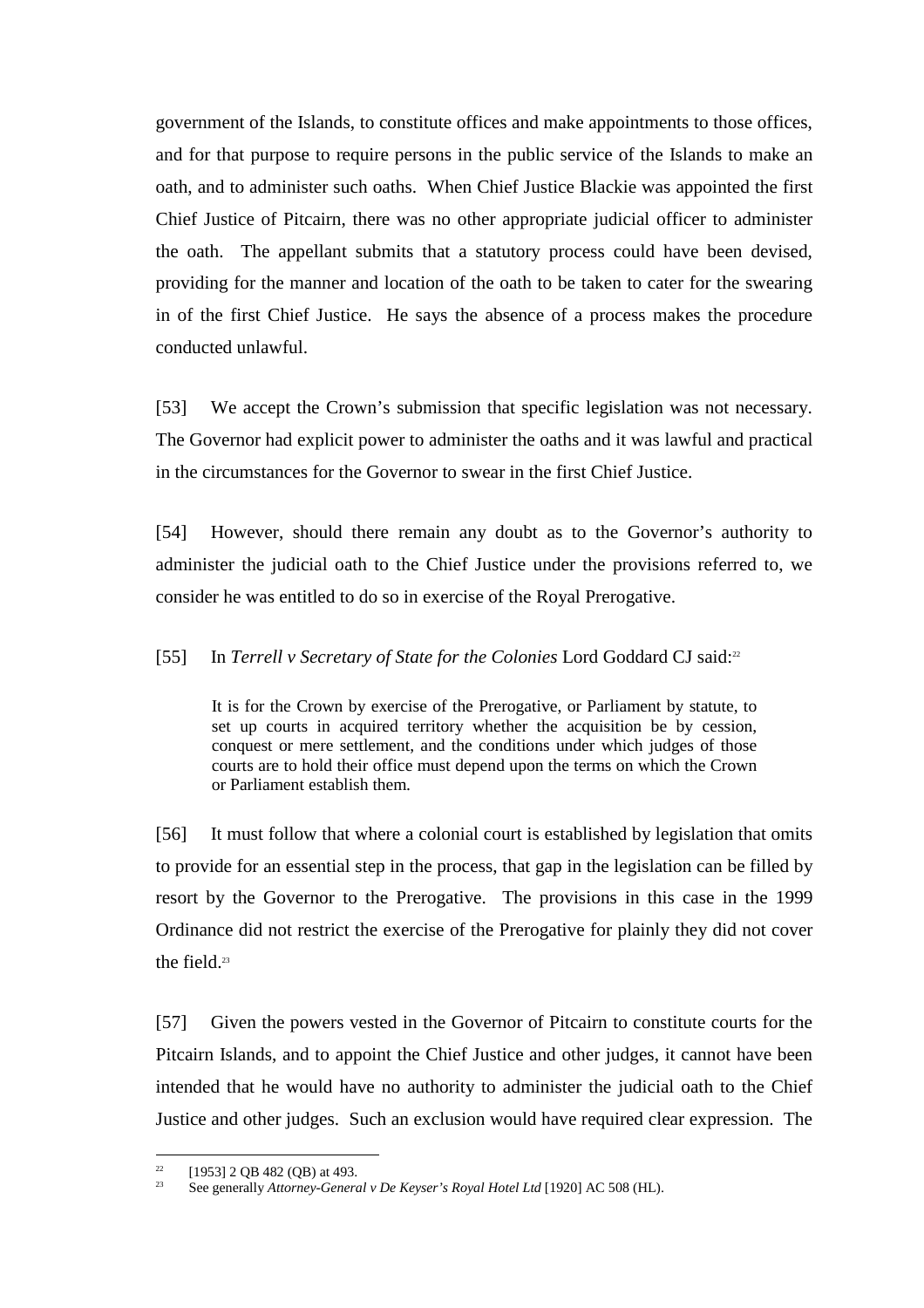authority of the Governor to administer the judicial oath is a necessary inference derived from the Crown's responsibility to establish courts in its Pitcairn Islands territory.

[58] Mr Warren further submits that Haines J erred in finding that the oaths were not required to be taken in open court and need not be sworn on Pitcairn Island.

[59] This aspect was comprehensively traversed by Haines J in his judgment at [200]-[212]. At [209] he says, in summary, that there is no such requirement in Pitcairn ordinances and that English statutory provisions and English law relied on by the appellant do not assist. Mr Warren has not identified in which respects the Judge's careful analysis is wrong. Importantly, Haines J states as "the overarching point" that the unique circumstances of Pitcairn, the distance, the small size of the population and logistical difficulties in arranging sea passage, make it impracticable to swear in a senior judicial officer on the Island in a court sitting. He said:<sup>24</sup>

These local circumstances require a local solution, and this was achieved by the vesting in the Governor of the power to constitute courts and offices (the Pitcairn Order 1970, ss 5 and 7), to appoint the Chief Justice and other judicial officers (the Judicature (Courts) Ordinance 1970, s 5) and to administer the oath of allegiance and "such other oaths" as may be prescribed by the law in Pitcairn (Pitcairn Royal Instructions 1970, s 3). In these circumstances, there is neither need nor legal "space" for any super-added requirements of English law.

[60] The important fact is, as Haines J noted, that the Chief Justice took his oaths, not the location where he did so. We agree.

[61] Finally on this issue, we turn to the Crown's submission that the de facto officer doctrine is a complete answer if there remain any concerns over the validity of the Chief Justice's oath. Mr Warren maintains that the de facto doctrine does not apply in this case.

 $\frac{1}{24}$ *Haines J Judgment*, above n 1 at [211].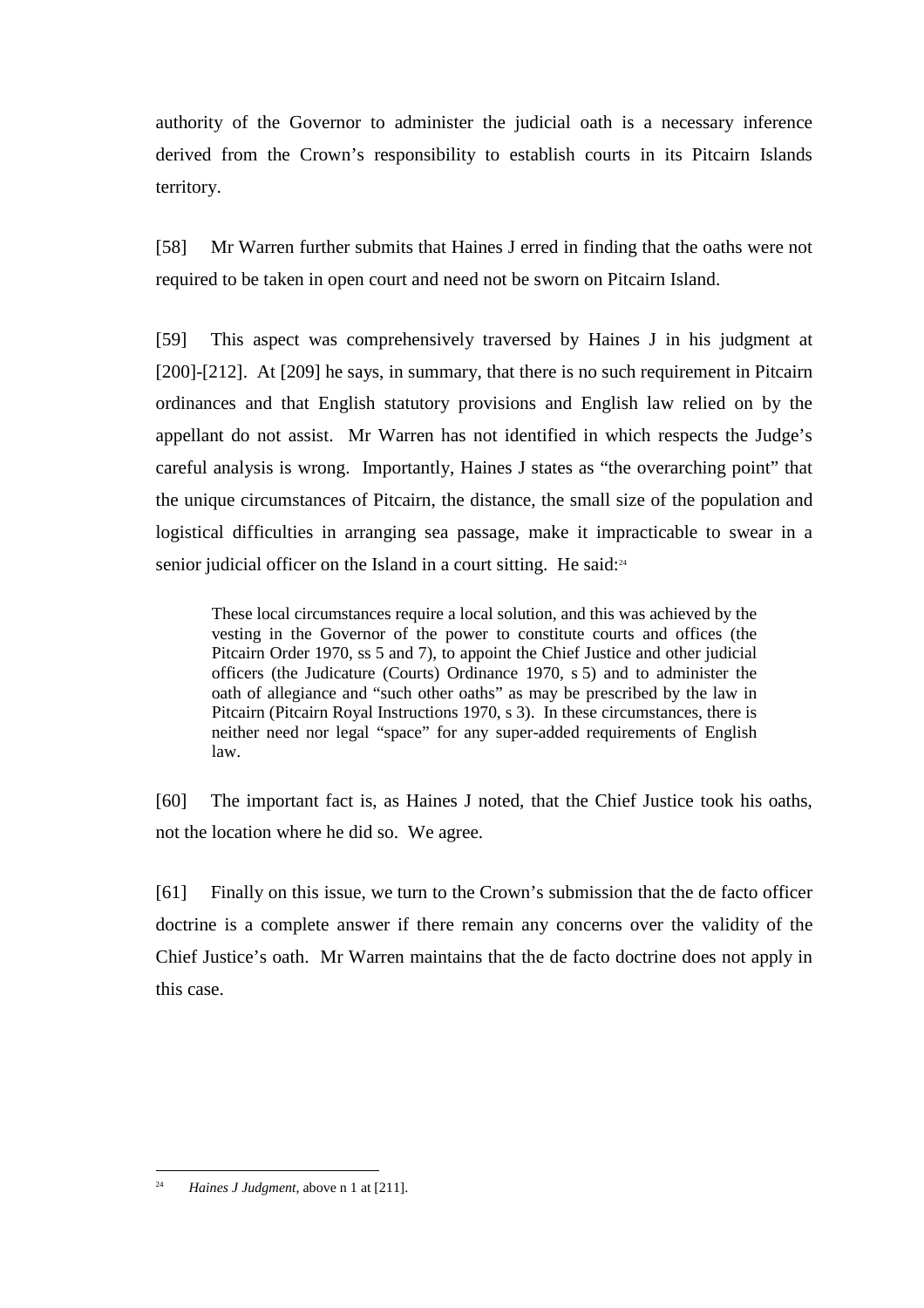[62] The Crown referred to *Coppard v Customs and Excise Commissioners (Lord Chancellor intervening*).<sup>25</sup> Sedley LJ, in delivering judgment for the English and Welsh Court of Appeal, said:<sup>26</sup>

The central requirement for the operation of the doctrine is that the person exercising the office must have been reputed to hold it. Given this, *Wade & Forsyth, Administrative Law,* 8<sup>th</sup> ed (2000), pp 291-292 describe the doctrine in this way:

In one class of case there is a long-standing doctrine that collateral challenge is not to be allowed: where there is some unknown flaw in the appointment or authority of some officer or judge. The acts of the officer or judge may be held to be valid in law even though his own appointment is invalid and in truth he has no legal power at all.

After referring to *Re Aldridge<sup>27</sup>* and *Fawdry & Co v Murfitt (Lord Chancellor intervening*),<sup>28</sup> where doubt was cast on the application of the doctrine to the position of a "usurper", the Court held:<sup>29</sup>

We would hold that the de facto doctrine cannot validate the acts, nor therefore ratify the authority, of a person who, though believed by the world to be a judge of the court in which he sits, knows that he is not. We accept, on well known principles, that a person who knows he lacks authority includes a person who has shut his eyes to that fact when it is obvious, but not a person who has simply neglected to find it out. We will call such a person a usurper.

[63] The Court found that the case was not one of usurpation in that the judge who sat in the High Court was not authorised to do so "by a most regrettable oversight". There was neither knowledge by the judge of his own incapacity nor wilful blindness to  $it.^{30}$ 

[64] The Court then considered whether application of the de facto doctrine validated not only the acts of the de facto judge but the judge's office itself, such that it was a tribunal established by law for the purposes of art 6 of the Convention for the Protection of Human Rights and Fundamental Freedoms scheduled to the Human

<sup>25</sup> *Coppard v Customs and Excise Commissioners (Lord Chancellor intervening)* [2003] EWCA Civ 511, [2003] QB 1428.

 $^{26}$  At [15].

 $27$ *Re Aldridge* (1893) 15 NZLR 361 (CA) at 372.

 $28$ *Fawdry & Co v Murfitt (Lord Chancellor intervening)* [2002] EWCA Civ 643, [2003] QB 104.

<sup>29</sup> <sup>29</sup> Coppard v Customs and Excise Commissioners (Lord Chancellor intervening), above n 25 at [18].

At [23].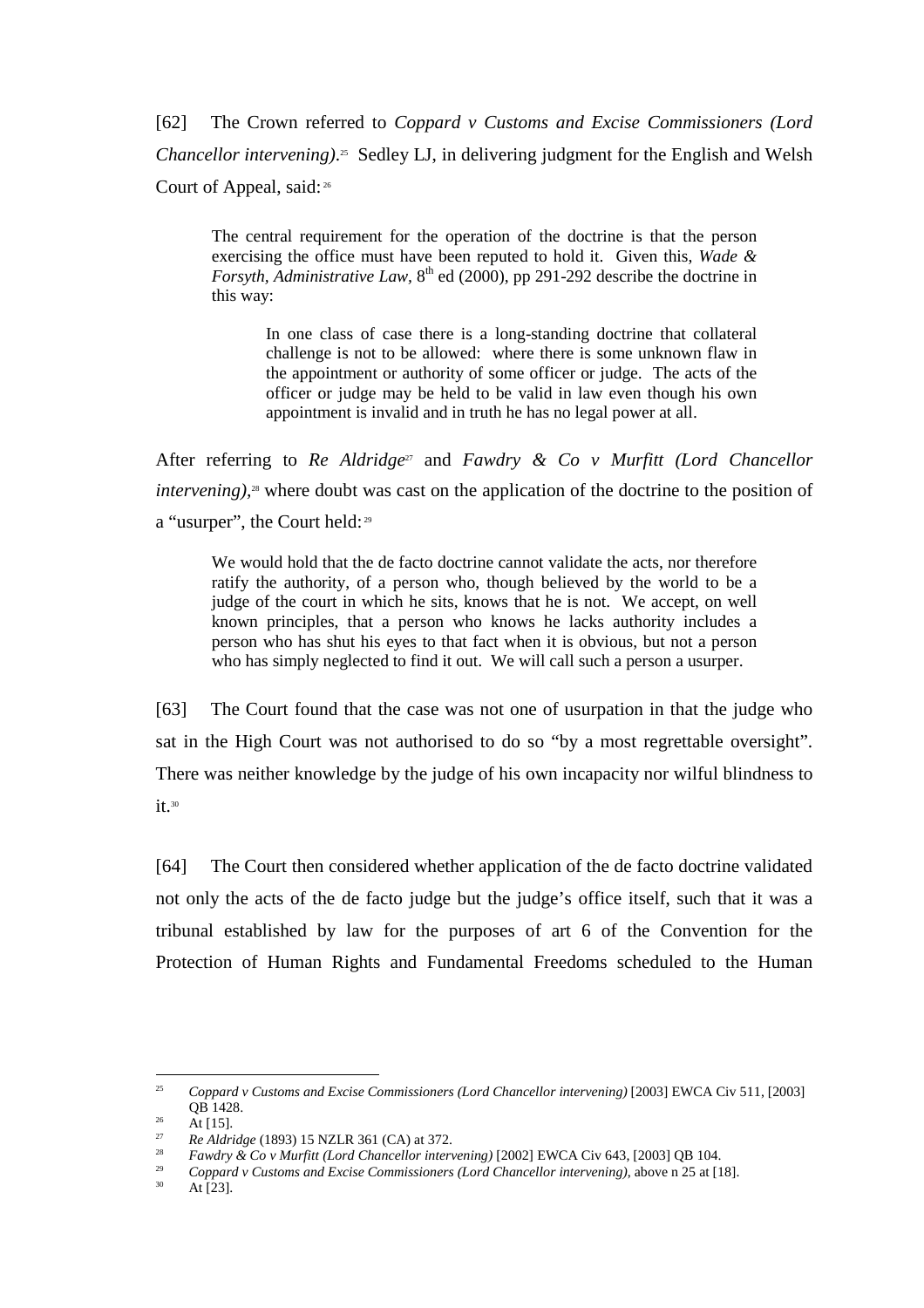Rights Act 1998 (UK). The Court held that the judge-in-fact is a tribunal whose authority is established by the common law.<sup>31</sup>

[65] Addressing in this case the question posed by the Court in *Coppard*, "was the judge a usurper?", the answer in respect of Blackie CJ is clearly "no". He was appointed by Notice of Appointment dated 8 June 2000. He swore the oath of allegiance and the judicial oath before the then Governor, Martin Williams, at the offices of the British High Commission in Auckland on 30 June 2000. He has carried out his duties for the past approximately 15 years in the bona fide belief that he validly holds office of Chief Justice of Pitcairn. Mr Warren raised for the first time before Haines J the alleged invalidity of the Chief Justice's judicial oath, $32$  and the only judicial determination on the point by Haines J in December 2014 is to the contrary. The Chief Justice was not obliged to cease performing his judicial duties merely because counsel had raised a question, when the Chief Justice did not agree with what was being said against him. He was not shutting his eyes to an obvious fact.

[66] The international cases and texts referred to in submissions by the appellant's counsel, including *Prasad v Republic of Fiji* and *Mitchell v Director of Public Prosecutions*, relate to situations of revolution and constitutional crisis where the doctrine of necessity may be applied under very different circumstances and in accordance with different principles.<sup>33</sup> They do not support the appellant's submission that *Coppard* is not to be followed in this case.

[67] The challenge by the appellant to the validity of the Chief Justice's appointment cannot succeed.

[68] As a further observation, we note that on 12 March 2013 a document was given to this Court entitled "Waiver/Undertaking on behalf of Mr Warren". It arose out of challenges to the manner in which the oaths of the then presiding Court of Appeal Judges had been taken. The document proposed an agreed arrangement for Chief Justice Blackie to administer the oaths to Sir James Bruce Robertson, Robert Andrew

 $31$  At [32] and [40].

In a Memorandum of Counsel dated 19 July 2013, filed in the Supreme Court.

<sup>33</sup> *Prasad v Republic of Fiji* [2001] NZAR 21, [2001] 1 LRC 665 (Fiji HC) and *Mitchell v Director of Public Prosecutions* [1986] LRC (Const) 35 (Grenada CA) at 88-89.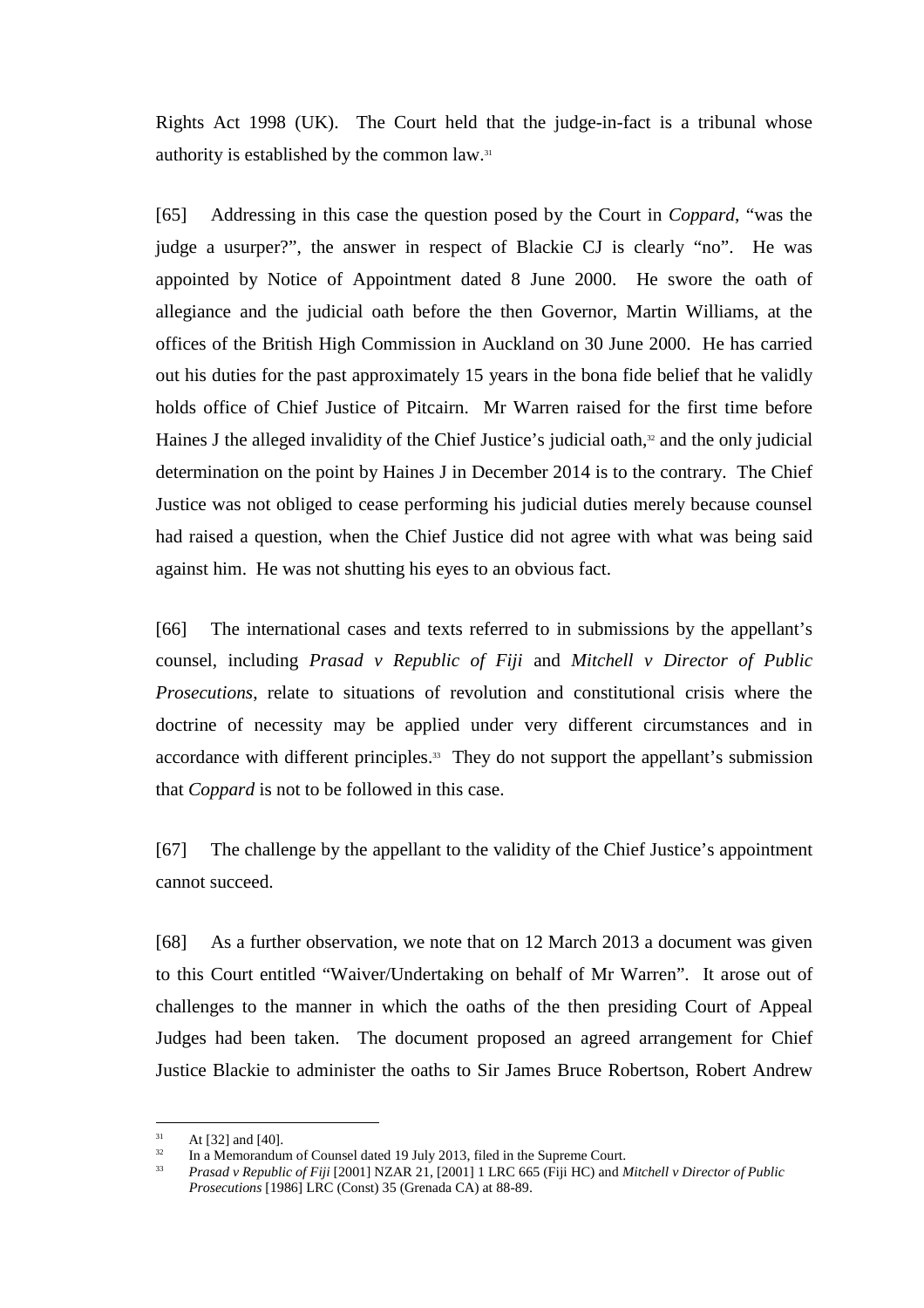McGechan and Dame Judith Marjorie Potter, in the Supreme Court of Pitcairn sitting in the High Court at Auckland. The document recorded that if the proposal was followed, Mr Warren undertook that in all future court hearings arising from present prosecutions he would not challenge a number of propositions, including:

- 3.1 …
- (c) Chief Justice Blackie was lawfully entitled to administer the judicial oath and oath of allegiance to Sir James Bruce Robertson, Robert Andrew McGechan and Dame Judith Marjorie Potter on 14 March 2013.
- (d) Chief Justice Blackie is lawfully entitled to administer the judicial oath and oath of allegiance to Sir David Baragwanath on a date to be advised.

[69] The agreed process for taking the oaths of the Court of Appeal Judges was duly implemented on 14 March 2013 at the High Court at Auckland.

[70] Mr Warren subsequently argued that the waiver/undertaking was of no effect because of the terms of s 7, Promissory Oaths Act 1868. He contended that these terms are mandatory and incapable of waiver by counsel. In its judgment of 12 August 2013, this Court rejected that contention on its merits and held that the waiver/undertaking was effective and that the validity of the Judges' appointments could not be challenged.<sup>34</sup>

[71] The waiver/undertaking was not referred to in submissions on the issue of the validity of the Chief Justice's oaths. Mr Warren would no doubt have similarly argued that the matters in (c) and (d) above were incapable of waiver if Chief Justice Blackie was not validly sworn in. On this issue we have rejected the appellant's contentions on their merits, but note the appellant's acceptance in the waiver/undertaking of 12 March 2013 that the Chief Justice was lawfully entitled to administer the judicial oath and the oath of allegiance to the Court of Appeal Judges then presiding.

# **The Pitcairn Constitution**

[72] The appellant challenges various aspects of the Pitcairn Constitution and legal system, which he contends make the intended trial in this case unlawful or unfair. He

 $\overline{a}$ 34 *Warren v R,* CA 1/2012, 12 August 2013, at [19].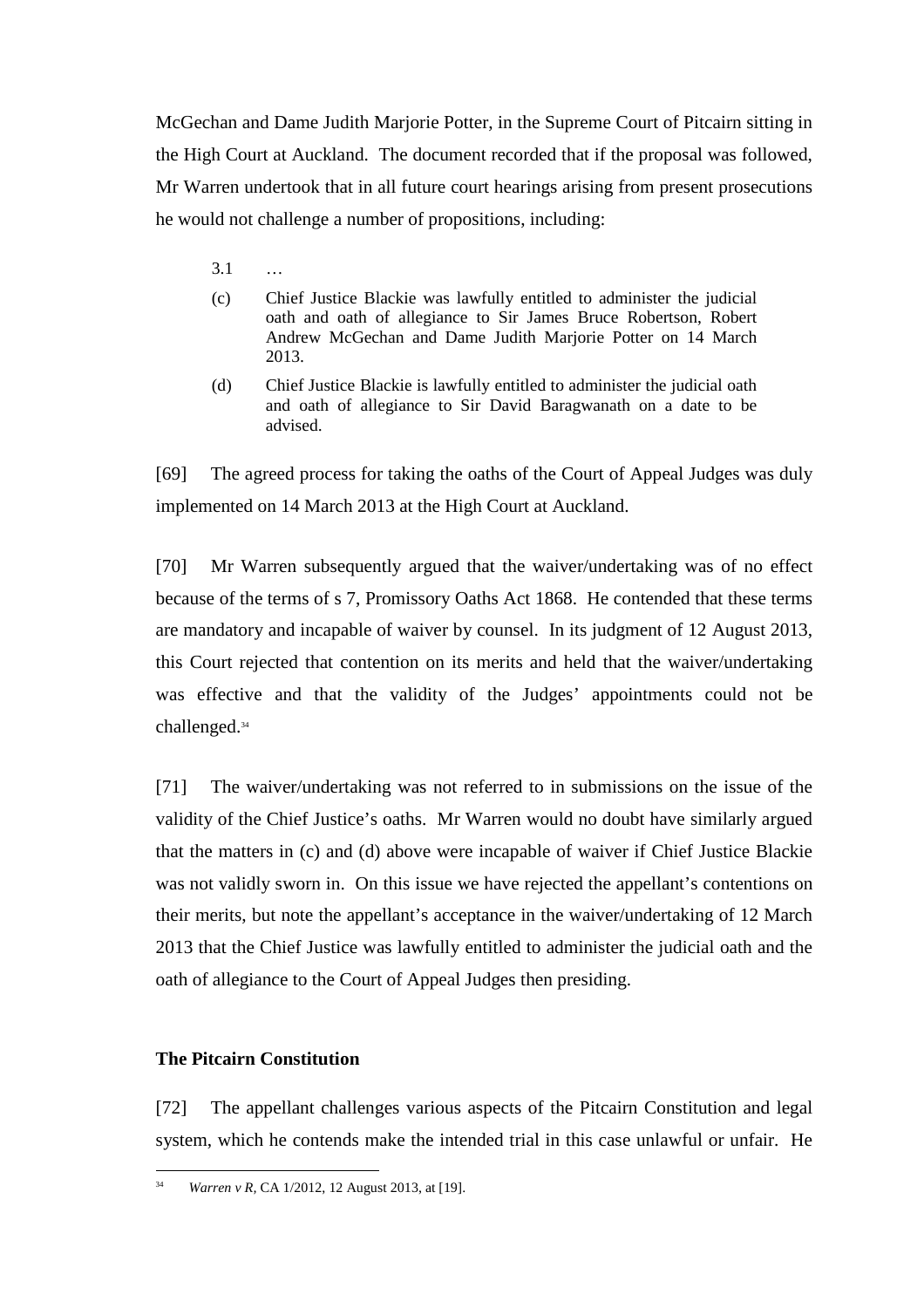seeks a stay of proceedings on the basis that the matters complained of amount to an abuse of process by the Crown. As his primary complaints of this kind concern the non-representative nature of the way in which Pitcairn laws are created and the absence of any provision giving him a right to trial by jury, we must briefly describe the Constitution of Pitcairn which was established by the Pitcairn Constitution Order 2010 made by Her Majesty the Queen on 10 February 2010.

[73] The Constitution is found in Schedule 2 of the Order in Council. It begins with Part 1, consisting of s 1, which is a statement of partnership between the United Kingdom and Pitcairn stated to be based on values that include good faith, the rule of law, good government and compliance with applicable international obligations of both partners.<sup>35</sup>

[74] All organs of government of Pitcairn are said to have a duty to give effect to the partnership values.36 But it is expressly provided that nothing in the section creates any legally enforceable rights or obligations.<sup>37</sup>

[75] Part 2 contains a guarantee of fundamental rights and freedoms, including the right to a fair trial ("everyone is entitled to a fair and public hearing within a reasonable time by an independent and impartial tribunal established by law")<sup>38</sup> and the right to respect for private and family life.<sup>39</sup> Section 23 prohibits discriminatory laws. "Discriminatory" includes the affording of different treatment to different persons on the ground of race or any other form of status unless there is an objective and reasonable justification and reasonable proportionality.

[76] Section 25 relevantly provides as follows:

(1) If any person alleges that any of the provisions of this Part has been, is being or is likely to be breached in relation to him or her (or, in the case of a person who is detained, if any other person alleges such a breach in relation to the detained person), then, without prejudice to any other action with respect to the same matter that is lawfully available, that person (or that other person) may apply to the Supreme Court for redress.

<sup>&</sup>lt;sup>35</sup> The Pitcairn Constitution Order 2010, sch 2, s 1(1) [Pitcairn Constitution].

 $\frac{36}{37}$  Section 1(2).

 $rac{37}{38}$  Section 1(3).

 $38$  Section 8. No mention is made of trial by jury.

Section 11.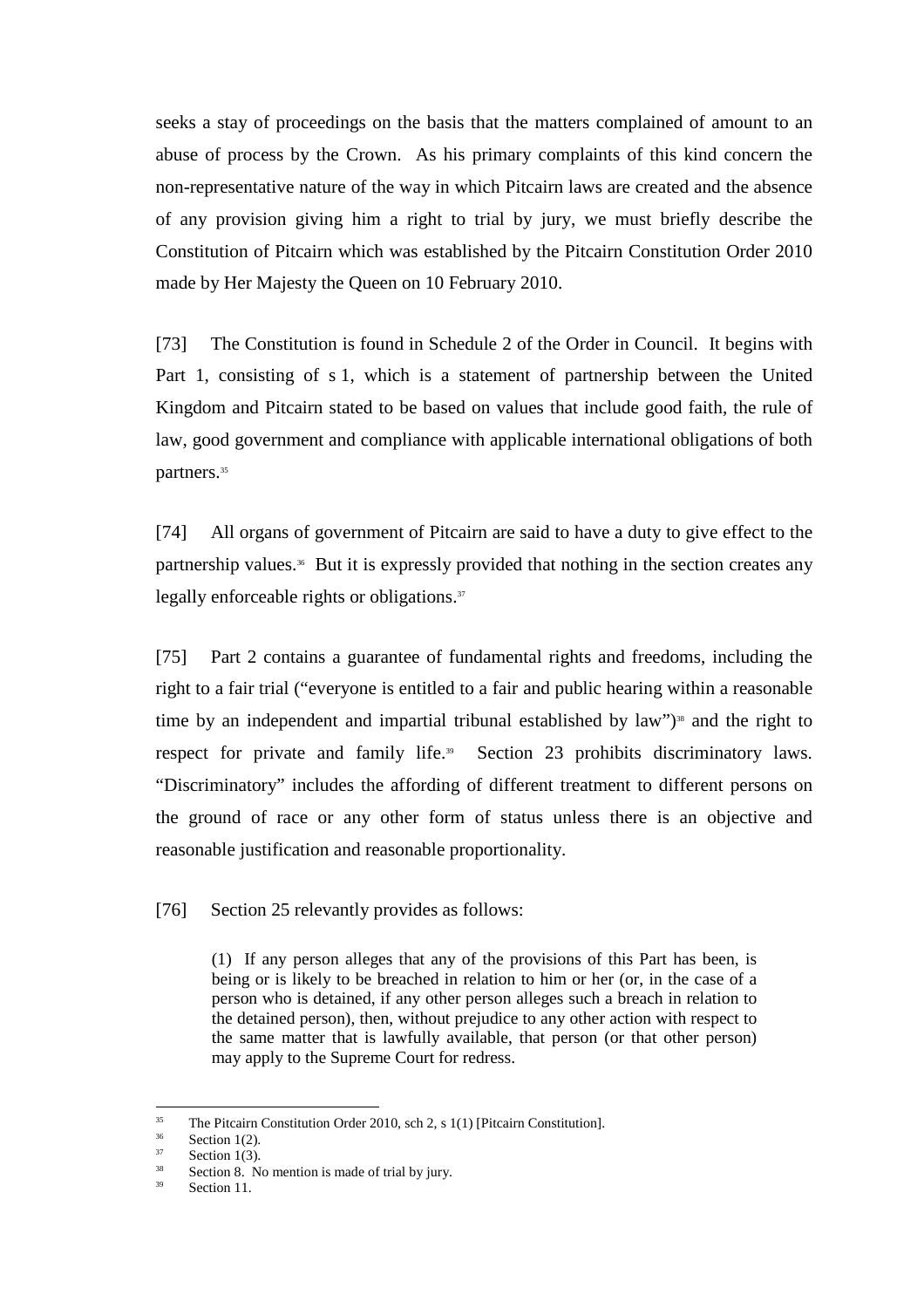- (2) The Supreme Court shall have original jurisdiction—
	- (a) to hear and determine any application made by any person in pursuance of subsection (1); and
	- (b) to determine any question arising in the case of any person that is referred to it in pursuance of subsection (7),

and may make such declarations and orders, issue such writs and give such directions as it considers appropriate for the purpose of enforcing or securing the enforcement of any of the provisions of this Part.

However, pursuant to subs (3) the Supreme Court may decline to exercise its powers under subs (2) if it is satisfied that adequate means of redress for the breach alleged are or have been available to the person concerned under any other law.<sup>40</sup>

[77] Finally, in Part 2, there is s 26 which requires that as far as it is possible to do so, legislation of Pitcairn must be read and given effect in a way which is compatible with the rights and freedoms set forth in the Part.

[78] In Part 3 (the Governor) there is provision for the appointment of a Governor by Her Majesty with functions conferred or imposed by the Constitution or any other law and functions assigned by the Queen through a Secretary of State.<sup>41</sup>

[79] Part 4 (the Executive) vests the executive authority of Pitcairn in Her Majesty. It is exercisable by the Governor, either directly or by subordinate officers.<sup>42</sup> An Island Council of elected members is established.<sup>43</sup>

[80] Section 36, in Part 5 (the Legislature), empowers the Governor, subject to the Constitution, "acting after consultation with the Island Council [to] make laws for the peace, order and good government of Pitcairn". The Governor is not obliged to act in accordance with the advice of the Island Council but if the Governor does not do so, any member of the Council has the right to submit his or her views on the matter to a Secretary of State.

[81] Laws made by the Governor must be published in Pitcairn as directed by the Governor.<sup>44</sup> They may be disallowed by Her Majesty through a Secretary of State.<sup>45</sup>

 $40^{\circ}$  $^{40}$  Section 25(3).

 $\frac{41}{42}$  Section 27.

 $\frac{42}{43}$  Section 33.

 $\frac{43}{44}$  Section 34.

 $\frac{44}{45}$  Section 39.

Section 41.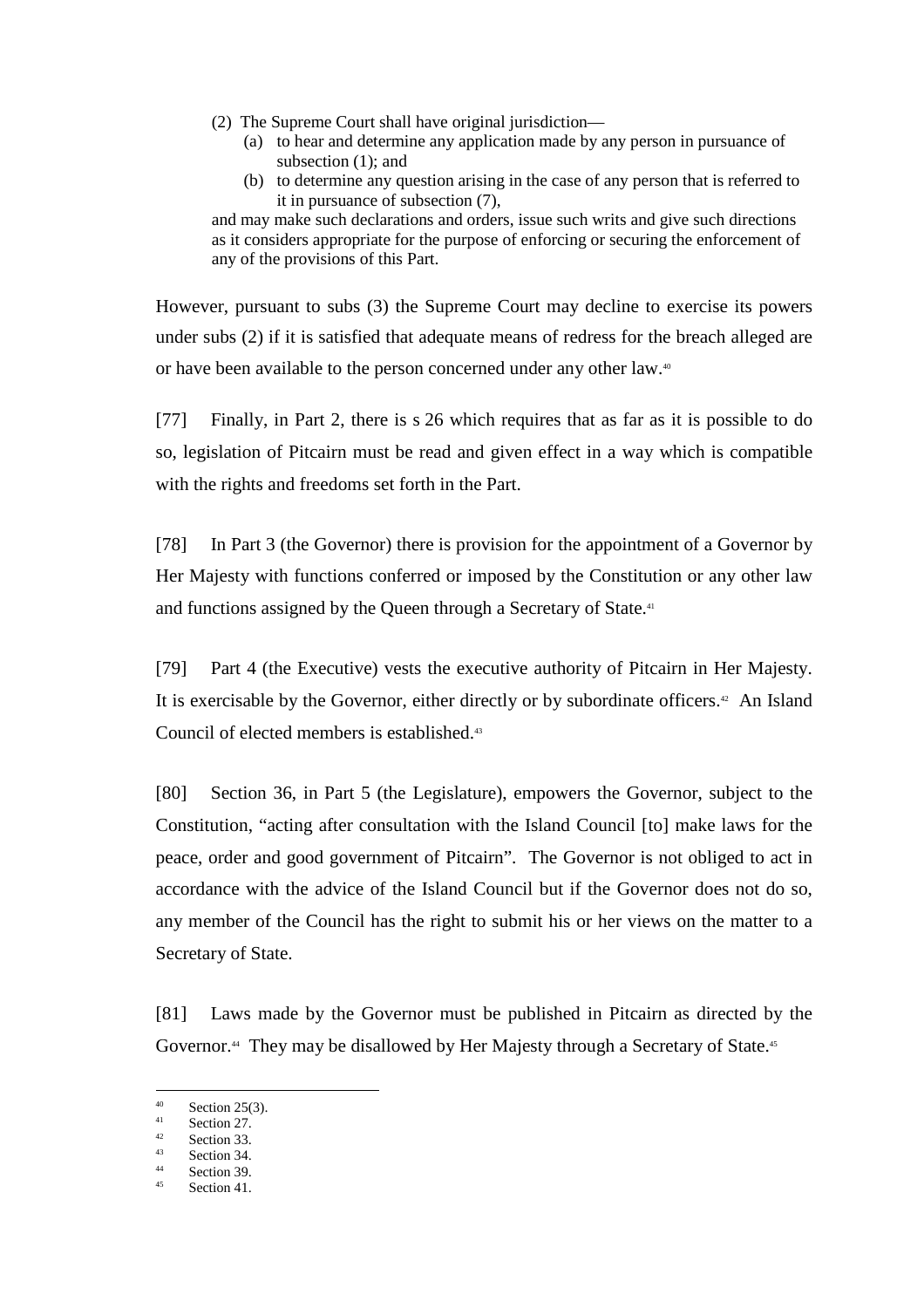[82] Part 6 of the Constitution deals with the administration of justice. Section 42 provides for the application of English law:

(1) Subject to subsection (2), the common law, the rules of equity and the statutes of general application as in force in and for England for the time being shall be in force in Pitcairn.

(2) All the laws of England extended to Pitcairn by subsection (1) shall be in force in Pitcairn so far only as the local circumstances and the limits of local jurisdiction permit and subject to any existing or future Ordinance, and for the purpose of facilitating the application of the said laws it shall be lawful to construe them with such formal alterations not affecting the substance as to names, localities, courts, offices, persons, moneys, penalties and otherwise as may be necessary to render those laws applicable to the circumstances.

Section 42 reflects the position at common law. In *Cooper v Stuart*, Lord Watson said:46

In the case of such a Colony the Crown may by ordinance, and the Imperial Parliament, or its own legislature when it comes to possess one, may by statute declare what parts of the common and statute law of England shall have effect within its limits. But, when that is not done, the law of England must (subject to well-established exceptions) become from the outset the law of the Colony, and be administered by its tribunals. Insofar as it is reasonably applicable to the circumstances of the Colony, the law of England must prevail, until it is abrogated or modified, either by ordinance or statute.

Lord Watson was speaking of a colony established by settlement, namely New South Wales.

[83] Under s 43(1) of the Constitution the courts of Pitcairn are stated to be the Pitcairn Supreme Court, the Pitcairn Court of Appeal "and such courts subordinate to the Supreme Court as may be established by law". Subsections (3) and (4) provide:

(3) Without prejudice to the generality of the power conferred by section 36(1), the Governor may by any law constitute courts for Pitcairn with such jurisdiction, and make such provisions and regulations for the proceedings in such courts and for the administration of justice, as the Governor may think fit.

(4) Subject to any law, a court established under subsection (3) shall sit in such place in Pitcairn as the Governor, acting in accordance with the advice of the Chief Justice, may appoint; but it may also sit in the United Kingdom, or in such other place as the Governor, acting in accordance with the advice of the Chief Justice, may appoint.

[84] Section 44 requires that judges and judicial officers must exercise their judicial functions independently from the legislative and executive branches of government.

 $\overline{a}$ 46 *Cooper v Stuart* (1889) 14 App Cas 286 (PC) at 291.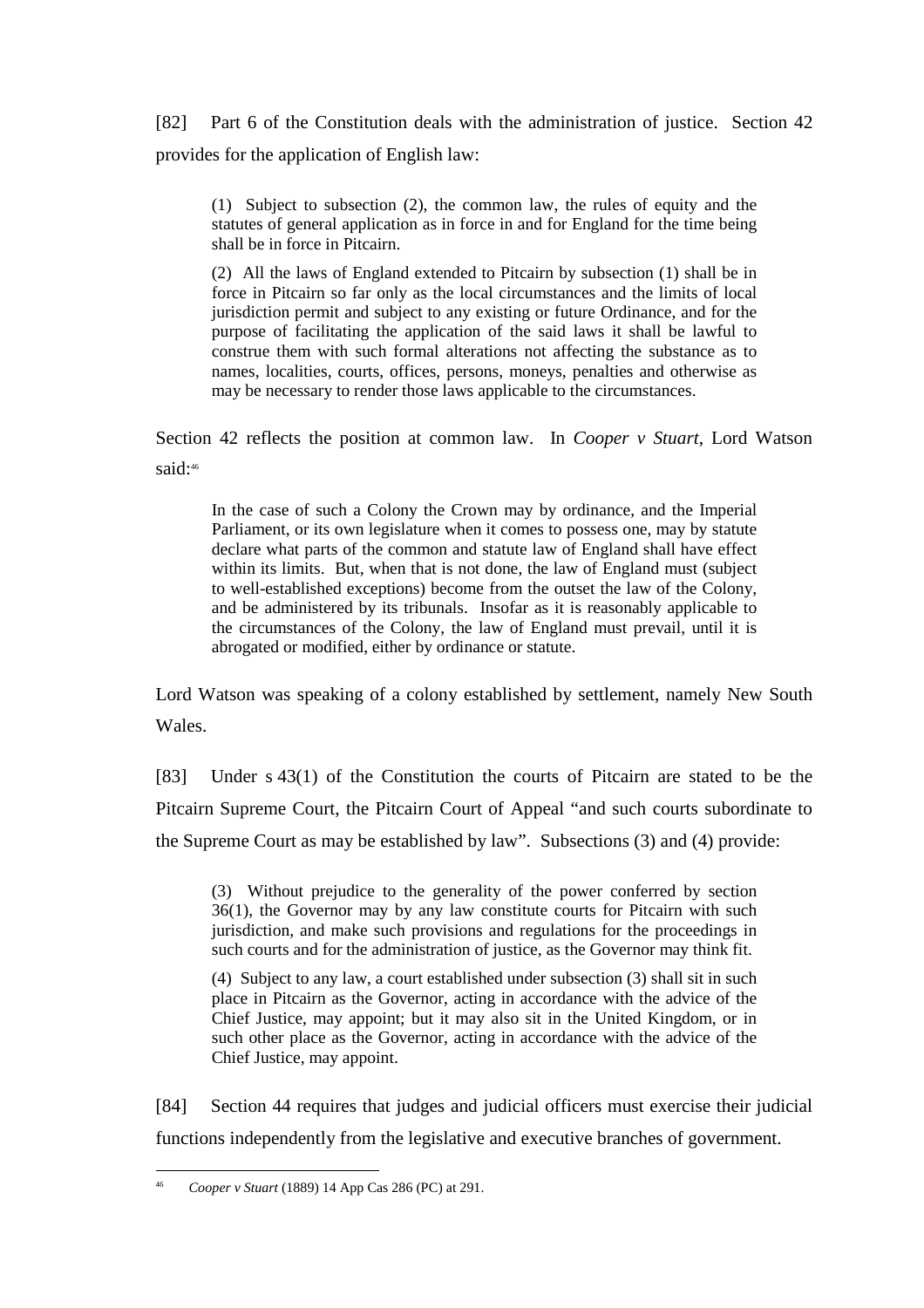[85] Section 45 constitutes the Supreme Court and confers on it, "subject to this Constitution", all such jurisdiction in and in relation to Pitcairn as is necessary to administer the law of Pitcairn. Section 49 constitutes the Court of Appeal.

[86] Section 53, which is referable to all the Pitcairn courts, provides:

(1) There shall be paid to every judge or judicial officer such remuneration as may be agreed between the Governor and the judge or judicial officer immediately before his or her appointment, and such remuneration shall be charged on the public funds of Pitcairn.

(2) The remuneration and allowances and other terms and conditions of a judge or a judicial officer shall not be altered to the disadvantage of the judge or judicial officer during his or her continuance in office.

[87] The Pitcairn Constitution Order contains transitional provisions. One of them states:

**5.**—(1) The existing laws shall have effect on and after the appointed day as if they had been made in pursuance of the Constitution and, so far as possible, shall be construed with such modifications, adaptations, qualifications and exceptions as may be necessary to bring them into conformity with the Constitution.

(2) In subsection (1), "existing laws" means laws and instruments (other than Acts of Parliament of the United Kingdom and instruments made under them) having effect as part of the law of Pitcairn immediately before the appointed day.

### **No representative legislature**

[88] Mr Warren complains, as he did in the Supreme Court, that this Constitution is undemocratic and is in breach of the Bill of Rights 1688, which contains guarantees of the freedom of election, of freedom of speech in Parliament and of frequent sittings of Parliament. The Constitution does not give Pitcairn a representative (elected) legislature. Rather, the legislature consists solely of the Governor, who does not have to accept the advice of the Island Council. Such a constitution, Mr Warren's counsel asserts, is unlawful because it contravenes international human rights norms, and thus all organs of government established under it and all ordinances created under it by the Governor are also unlawful. It follows, so the argument goes, that all arrangements for trials on or pertaining to Pitcairn are unlawful. Mr Ellis referred us to art 75 of the United Nations Charter and to arts 1 and 25 of the International Covenant on Civil and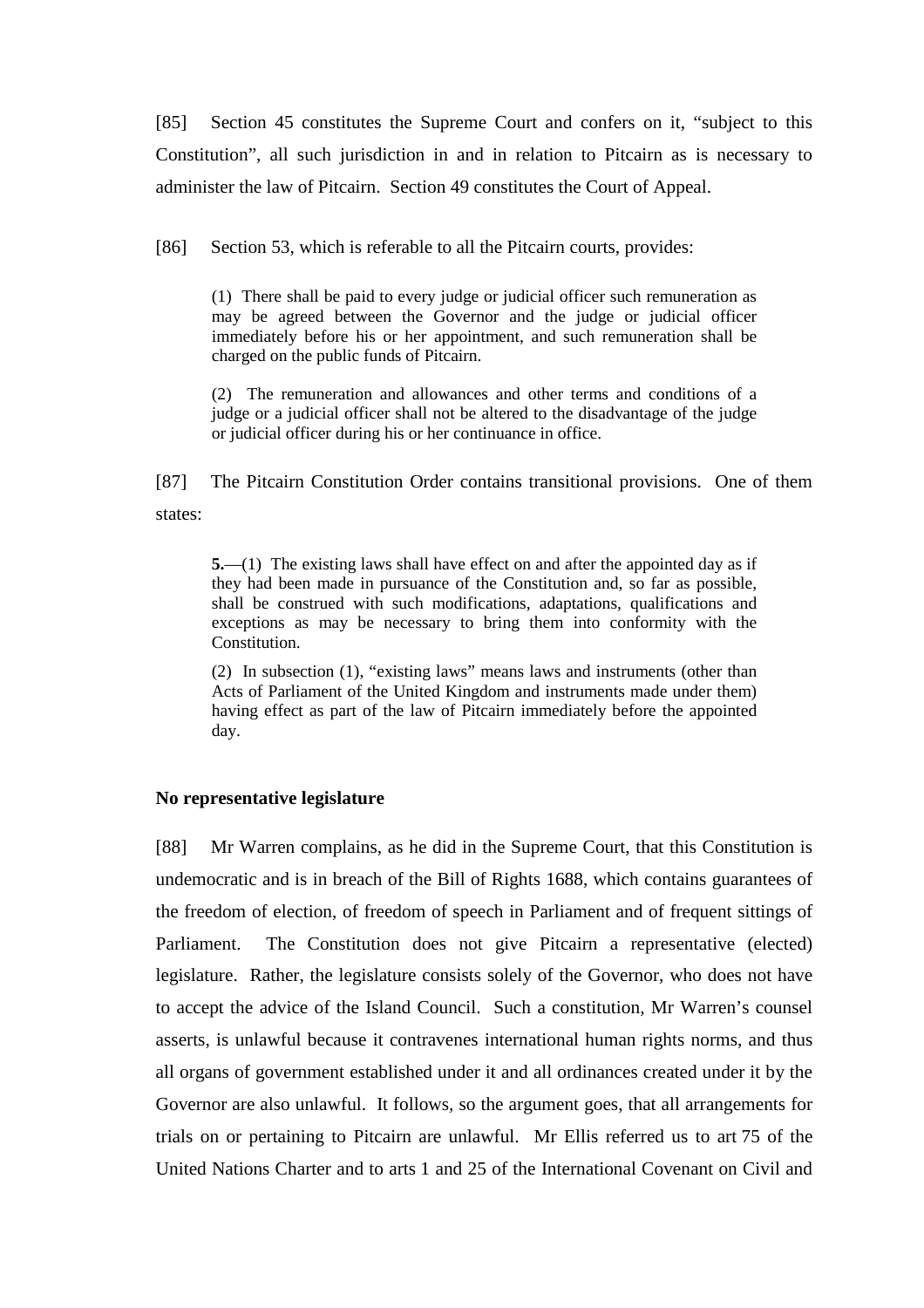Political Rights, and to the summary by Lord Collins of the principles emerging from decisions of the European Court of Human Rights on art 3 of the Optional First Protocol to the European Convention on Human Rights in *R (Barclay) v Lord Chancellor and Secretary of State for Justice*. <sup>47</sup> Counsel also invoked provisions of the Vienna Convention on the Law of Treaties 1969. He submitted that, by virtue of its ratification of these instruments, the United Kingdom, and through it the Government of Pitcairn, have an obligation in international law to comply with them and that this requires that Pitcairn must have a legislative chamber elected by universal suffrage and there must be a proper separation of the legislative and executive branches of government. Counsel also pointed to s 26 of the Pitcairn Constitution, to which we have referred above.<sup>48</sup> This last argument seemed to be that the Court should somehow read down Part 4 of the Constitution in a manner that would give effect to the references to a democratic society in Part 2. Mr Ellis went so far as to suggest that the Court could, if willing to do that, make a declaration under s 25 or even make an order striking down Part 2.

[89] We are bound to say that we have struggled to find any recognition in counsel's submissions of the realities of the unique circumstances on Pitcairn. We of course do not question the principles to which he made reference, but there are very real practical difficulties in giving full effect to them in a remote place where there is a declining population of now less than 40 adults. The system of governance in the 2010 Constitution is a rational response to the circumstances of the Pitcairners.

[90] Counsel's argument on the validity of the Constitution faces formidable legal difficulties, not the least of which is that the courts of Pitcairn are established under the very enactment which the appellant is challenging. We need not pursue that question because, in any event, there is an issue of justiciability under the broad law-making authority relied upon in the making of the Constitution.

[91] The Order in Council was made in the exercise of powers conferred, inter alia, by the British Settlements Act 1887. Section 2 of that Act declares:

 $\overline{a}$ 47 *R (Barclay) v Lord Chancellor and Secretary of State for Justice* [2009] UKSC 9, [2010] 1 AC 464 at paras [52] et seq. In fact the First Protocol has not been extended to Pitcairn.

At [77].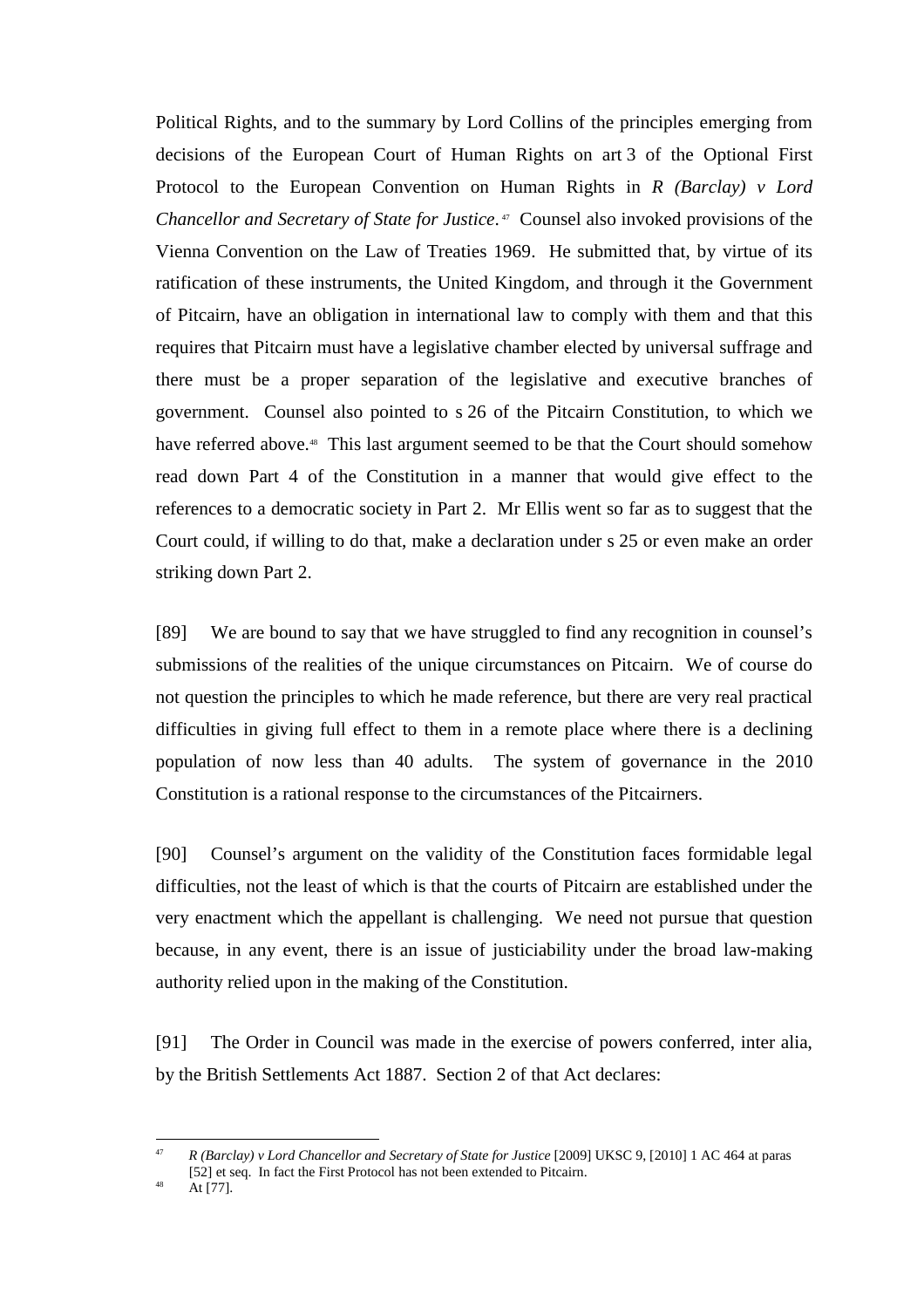It shall be lawful for Her Majesty the Queen in Council from time to time to establish all such laws and institutions, and constitute such courts and officers, and make such provisions and regulations for the proceedings in the said courts and for the administration of justice, as may appear to Her Majesty in Council to be necessary for the peace, order, and good government of Her Majesty's subjects and others within any British settlement.

[92] In *R (Bancoult) v Secretary of State for Foreign and Commonwealth Affairs (No. 2)* Lord Rodger confirmed that a power to make laws "for the peace, order, and good government" of British subjects and others within a British settlement is a power equal in scope to the legislative power of the Imperial Parliament and it is not open to the courts to hold that legislation enacted under such a power does not in fact conduce to the peace, order and good government of the territory concerned.<sup>49</sup> Nor, he said, is it open to the courts to substitute their judgment for that of the Secretary of State advising Her Majesty as to what can properly be said to conduce to that peace, order and good government: 50

This is simply because such questions are not justiciable. The law cannot resolve them: they are for the determination of the responsible ministers rather than judges.

Lord Hoffmann said that the words "peace, order, and good government" had never been construed as words limiting the power of a legislature. They were "apt to confer plenary law-making authority". He too said the courts will not enquire into whether legislation within the territorial scope of the power is in fact for the peace, order and good government or otherwise for the benefit of the inhabitants of the territory.<sup>51</sup>

[93] If it is said that, notwithstanding what is said in *Bancoult*, the courts may still pursue the question of whether the power conferred by the British Settlements Act permits the establishment of a non-representative legislature, the answer is that in fact the very purpose of the Act was exactly that, notwithstanding the guarantees of the Bill of Rights 1688 (and assuming for the moment that the Bill of Rights otherwise forms part of Pitcairn law). In *Sabally and N'Jie v H.M. Attorney-General* Lord Denning MR

<sup>49</sup> *R (Bancoult) v Secretary of State for Foreign and Commonwealth Affairs (No. 2)* [2008] UKHL 61, [2009] 1 AC 453, at [109].

 $^{50}$  At [109]. Lord Carswell agreed with Lord Rodger at [130].

<sup>51</sup> At [50]. Section 36(1) of the Constitution gives the Governor the same plenary power of legislation but, in this case, the power may not be exercised inconsistently with the provisions of the Constitution and so is open to some limited review by the courts.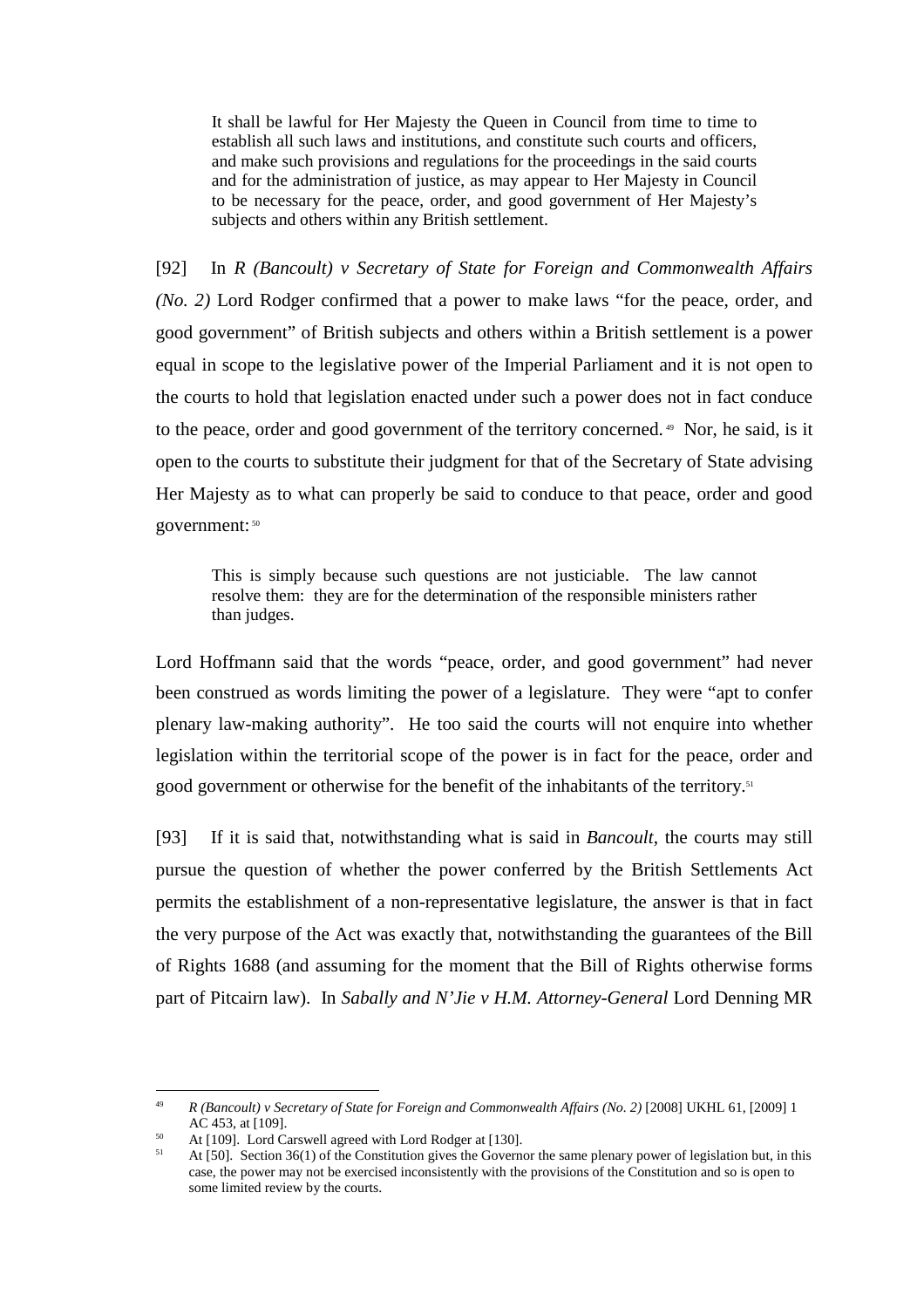said that there were some settled colonies for which a representative legislature was unsuitable:<sup>52</sup>

The population was too sparse: the inhabitants too little educated. Such were the Falkland Islands and the colonies on the West Coast of Africa, including the Gambia. For these colonies it was desirable to set up in those days a nonrepresentative legislature; and as the Crown could not do it by its prerogative for a settled colony, Parliament intervened so as to enable the Crown to do it by statutory authority. It passed Acts in 1843 and 1860, which were repealed and replaced by the British Settlements Act, 1887. Under these Acts the Crown had power to, and did, appoint a governor to legislate with a nominated council but no elected assembly. This was the form of legislature in the Colony of the Gambia until recent times. It was a non-representative legislature constituted under the British Settlements Act, 1887, and nothing else.

[94] Mr Ellis rather dismissively said that the position in the Gambia was not at all comparable, but this overlooks the real point and the generality of Lord Denning's remarks. He could just as well have said that a representative legislature was unsuitable when the population was too sparse or too few.<sup>53</sup> The British Parliament, in enacting s 2 of the 1887 Act, was therefore authorising Her Majesty in Council to make laws which departed from the Bill of Rights guarantees to which we have referred, insofar as they might otherwise apply in a colony. It is well accepted that the Bill of Rights is not entrenched legislation and its provisions can expressly or impliedly be repealed.<sup>54</sup>

[95] Haines J went into the question of the validity of the Constitution with great thoroughness. We have not thought it necessary to deal with the international law principles which the Judge discusses<sup>55</sup> as Mr Ellis did not advance before us any plausible argument appearing to rely upon them. It is also apparent that counsel's arguments concerning the United Kingdom's treaty obligations and the consultation and other processes preceding the creation of the Constitution received much greater emphasis in the Supreme Court than they did before us. We consider that it has not been shown that Haines J erred either in law or in fact in his assessment of those matters.

 $52$ *Sabally and N'Jie v H.M. Attorney-General* [1965] 1 QB 273 at 294.

<sup>53</sup> It seems likely also that the population of the Falkland Islands in 1887 would have been at least as many as that of Pitcairn in 2010.

<sup>54</sup> *Boodram v Baptiste* [1999] UKPC 30, [1999] 1 WLR 1709 at [8], 1711F–G.

<sup>55</sup> *Haines J Judgment*, above n 1 at [22]-[31].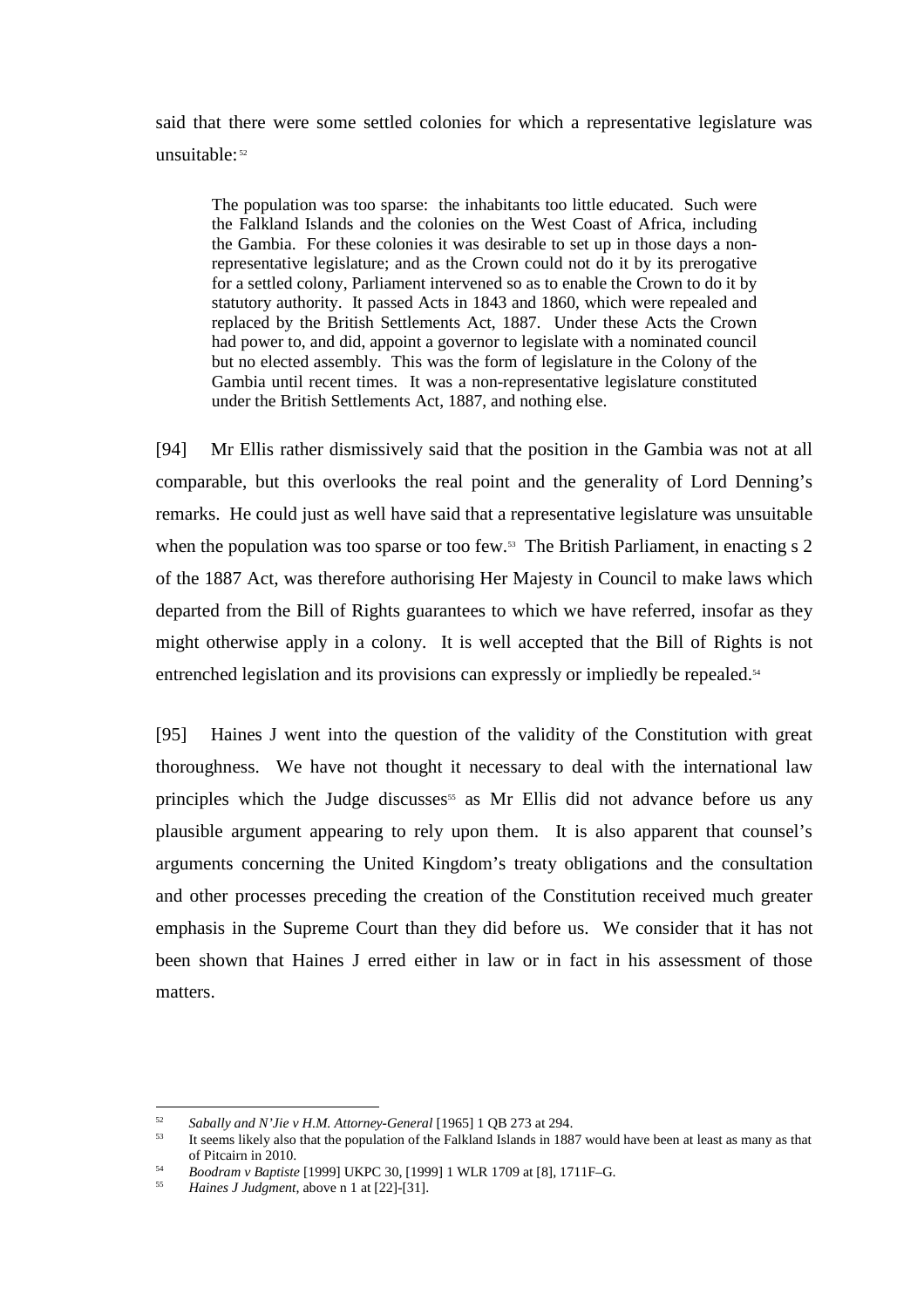[96] The appellant's argument that the Constitution is invalid because it provides for a non-representative legislature is, in any event, simply unsustainable. Her Majesty was, by a statute of the United Kingdom Parliament, given full plenary power to make a constitution for Pitcairn for the peace, order and good government of Pitcairn, providing for a non-representative form of government. The references to democracy in other Parts of the Constitution are incapable of being read in a way that would assist the appellant's argument.

### **No trial by jury**

[97] The appellant argues that he is entitled under the law of Pitcairn to a jury trial. This submission again asserts that the Bill of Rights 1688 forms part, indeed it was said a fundamental part, of the law of Pitcairn. It includes trial by jury as one of the "true auntient and indubitable Rights and Liberties" of the people of the United Kingdom.<sup>56</sup> The Constitution makes no mention of trial by jury in the Supreme Court and it might have been expected that some mention of it would have been made in Part 2 if it had been intended that a defendant were to have such a right. There is still, however, the issue of whether the provisions of the Justice Ordinance, under which trial can be by judge alone, can stand with the Bill of Rights guarantee of trial by jury. It would have been possible, consistently with the Constitution, for that or another ordinance to provide for jury trials. This was not done. The Justice Ordinance does not permit jury trials (and provides for assessors in the Supreme Court only if a judge so orders).

[98] Are Pitcairn laws concerning trial of criminal offenders invalid to the extent that they do not provide for trial by jury? Or, putting it another way, should a right of trial by jury be read into them for consistency with the Bill of Rights? We have no doubt that in this respect also the Bill of Rights is not in force in Pitcairn. We do not say this merely because the Bill of Rights does not expressly extend to Pitcairn (obviously, because of its date). It has in fact been taken to extend to other parts of the Commonwealth, including New Zealand, which became British territory after 1688. So that is not conclusive. The question, rather, is whether the guarantee of trial by jury is incompatible with local circumstances in Pitcairn. The position is essentially the same as for the non-representative legislature. In conferring plenary power by the 1887 Act,

Bill of Rights 1688 (Eng) 1 Will & Mar c 2.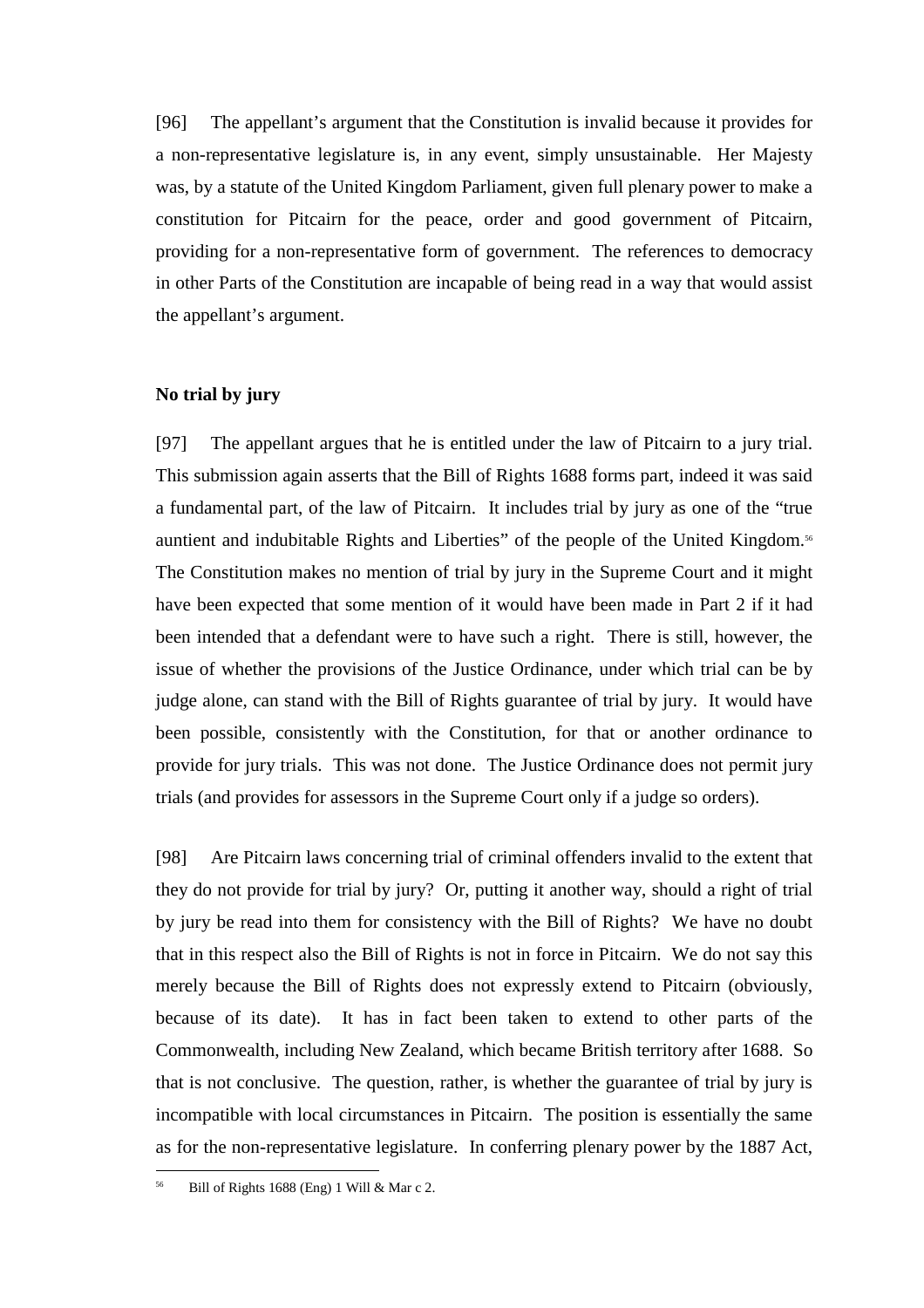the British Parliament was making it possible for the Crown to make laws which were appropriate for its settled colonies, including those where local circumstances were very different from those in Britain. In an exercise of this power, the Queen in Council has provided in s 42 of the Pitcairn Constitution that the statutes of general application in force in England shall be in force in Pitcairn. The Bill of Rights is certainly a statute of general application in force in England. But in subs (2) of s 42 it is said that such laws of England extended to Pitcairn are to be in force in Pitcairn "so far only as the local circumstances" permit and subject to any existing or future ordinance. As we have seen, that was also the position at common law.

[99] Mr Ellis realistically accepted that it would be practically impossible to find 12 jurors whose knowledge of alleged serious criminal offending in the small community of Pitcairn, or whose relationship with the defendant, would not disqualify them. Indeed, by the standard set for jury selection in other parts of the common law world, it might be a struggle to find any Pitcairner able to serve on a jury, particularly where the charge alleged serious offending. Mr Ellis accordingly advanced his argument on the basis that as a consequence of the applicability of the Bill of Rights Mr Warren was entitled to be tried by a judge and a "small jury" (perhaps three persons) or by a judge and a similar number of assessors. $57$  Late in the argument it was suggested that the practical difficulty could perhaps be solved by asking Pitcairners who live in New Zealand, Australia or the United States, to serve as jurors or assessors, though counsel did not articulate how they could be appropriately selected or compelled to serve (either on Pitcairn or in New Zealand or another place of trial).

[100] We have no doubt that the circumstances of Pitcairn would almost always make jury trials, even with a small jury or assessors, quite impracticable. The trials would be endlessly derailed by objections to the composition of the jury on the grounds of association with the defendant or witnesses. It is no doubt for this reason that the use of the provision for assessors is left in the discretion of the judge in cases of crime serious enough to be tried in the Supreme Court.

[101] Nor does the Pitcairn Justice Ordinance fall foul of the Colonial Laws Validity Act 1865. The Pitcairn Constitution, including s 42, is not inconsistent with

Under s 9(2) of the Justice Ordinance certain persons are disqualified from selection as assessors.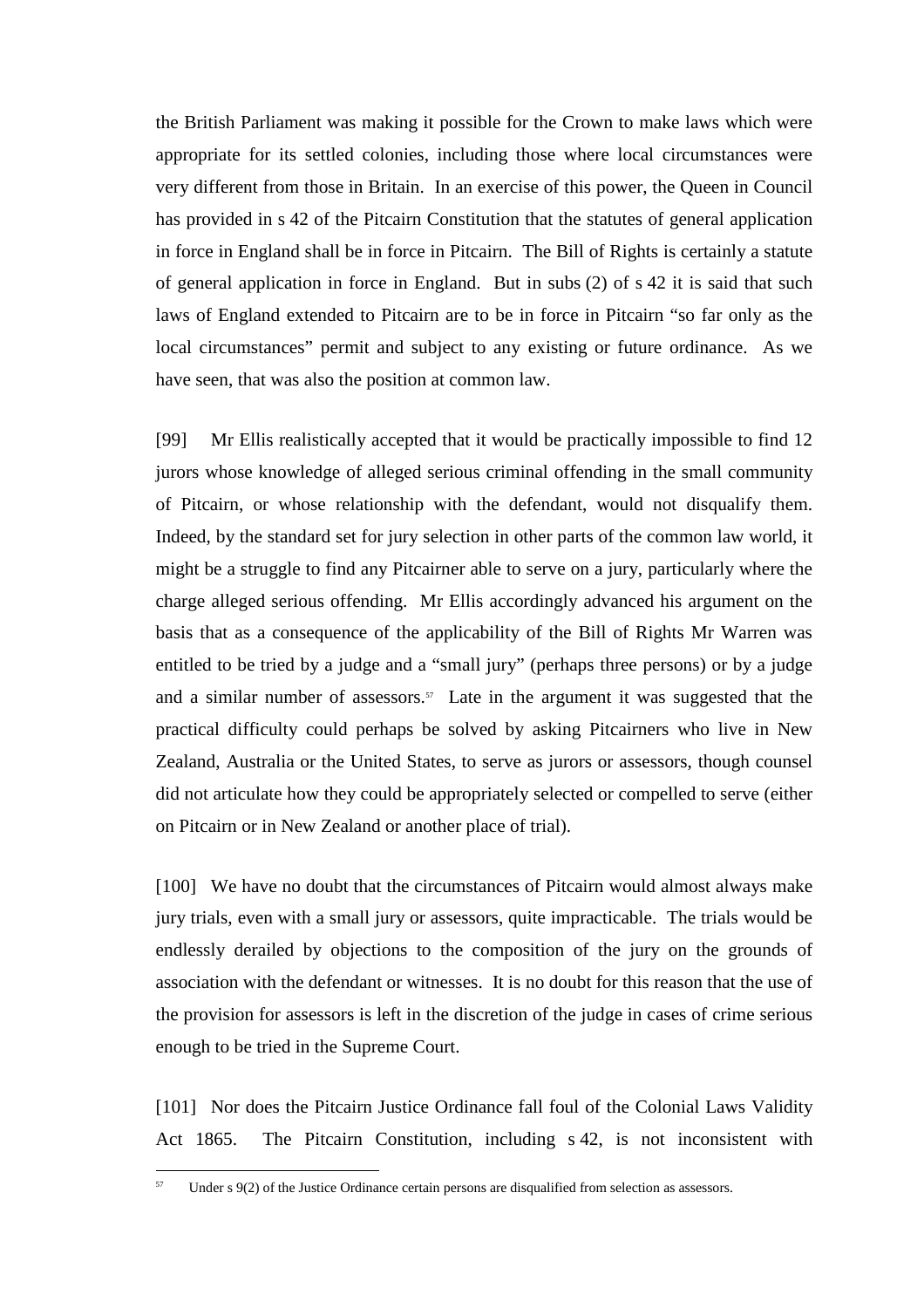("repugnant to") the Bill of Rights because the 1887 Act has authorised the making of a constitution for the peace, order and good government of Pitcairn. The Pitcairn Constitution is validly made under this power and s 42, consistently with the common law, disapplies any English legislation of general application that is unfit for local circumstances. So, to this extent at least, the Bill of Rights is not in force in Pitcairn. Thus, there is no repugnancy for s 2 of the 1865 Act to make void.

### **Discrimination**

[102] It was submitted for Mr Warren that in several respects the proceedings against him are an abuse of process because of discrimination that he is suffering. He seeks a stay of proceedings because of it. Mr Ellis makes the general point that all Pitcairners are being unjustifiably treated differently from other British subjects because they have no representative legislature and no ability to insist on trial by jury for alleged serious offending. We have already dealt with these complaints and described the practical justifications for the present arrangements.

[103] Mr Warren also asserts discrimination in the making of orders allowing legal proceedings to be heard in New Zealand (with him having to participate by video-link), and in the appointment of only New Zealand judges to hear the proceedings against him and his appeals.

[104] This argument was, in general terms, before this Court at an earlier appeal hearing in the case and was rejected on the ground that the special circumstances in Pitcairn can warrant different treatment from that of UK residents.<sup>58</sup> In other words, there was an objective justification. We respectfully agree. Insofar as the argument relied upon s 23 of the Constitution, we agree also with Haines J that s 23 is directed to discrimination between Pitcairners.<sup>59</sup> Nothing in the section requires a comparison with British subjects elsewhere, and it is highly unlikely that this would have been intended. Given Pitcairn's unique circumstances and the variety of circumstances of other British subjects, that is unsurprising. Even if the comparison were to be confined to those living in the United Kingdom, the stark contrast in their circumstances from those in

<sup>58</sup> *R v Warren* CA 1/2012, 12 April 2013 at [133].

<sup>59</sup> *Haines J Judgment*, above n 1 at [317].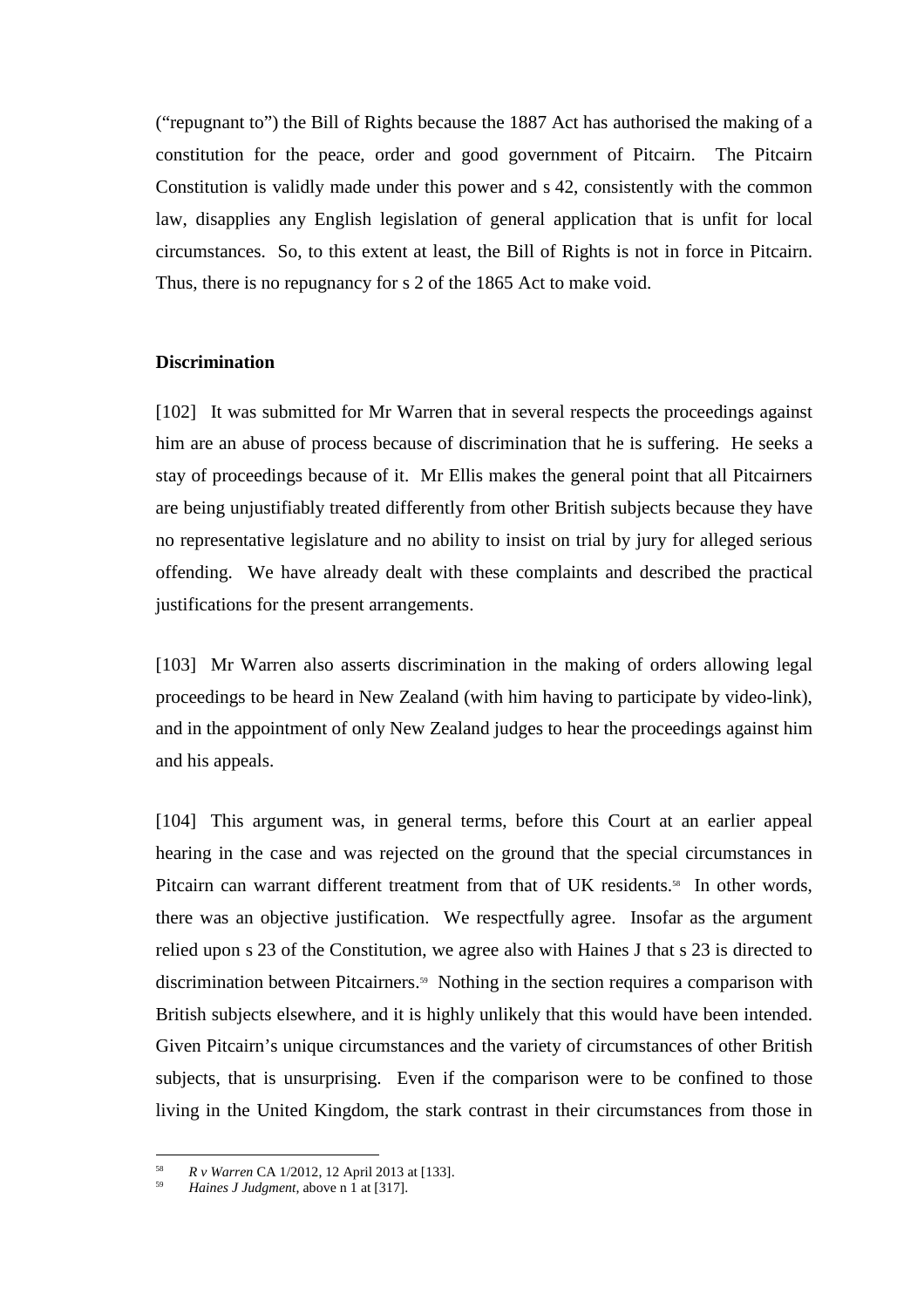Pitcairn would have made such an exercise very strained. They are simply not in analogous situations. Instead, the framers of the Constitution were intent on ensuring by s 23 that, so far as reasonably possible, all Pitcairners are treated alike in the respects detailed in subs (3).

[105] The international instruments to which Mr Warren referred us – art 26 of the International Covenant on Civil and Political Rights, and arts 1(1) and (5)(a) and (c) of the International Convention on Elimination of all Forms of Racial Discrimination – are also concerned with unjustifiably different treatment of people within a country. They do not, and realistically could not, require a country to treat people in exactly the same way in vastly different territories within its realm.

### **Committal hearing in New Zealand**

[106] The hearing at which Mr Warren was committed to stand trial took place in New Zealand in the Pitcairn Magistrate's Court. The Magistrate made orders under ss 15E and 15F of the Judicature (Courts) Ordinance 2000 that the hearing take place in New Zealand with Mr Warren participating by video-link. Mr Warren argues that, despite such orders, it was not a valid committal hearing because the Magistrate's Court had not been lawfully authorised by the Governor to sit outside Pitcairn.

[107] Section 43 of the Constitution relevantly provides:

(1) The courts of Pitcairn shall be the Pitcairn Supreme Court, the Pitcairn Court of Appeal, and such courts subordinate to the Supreme Court as may be established by law.

...

(3) Without prejudice to the generality of the power conferred by section 36(1), the Governor may by any law constitute courts for Pitcairn with such jurisdiction, and make such provisions and regulations for the proceedings in such courts and for the administration of justice, as the Governor may think fit.

(4) Subject to any law, a court established under subsection (3) shall sit in such place in Pitcairn as the Governor, acting in accordance with the advice of the Chief Justice, may appoint; but it may also sit in the United Kingdom, or in such other place as the Governor, acting in accordance with the advice of the Chief Justice, may appoint.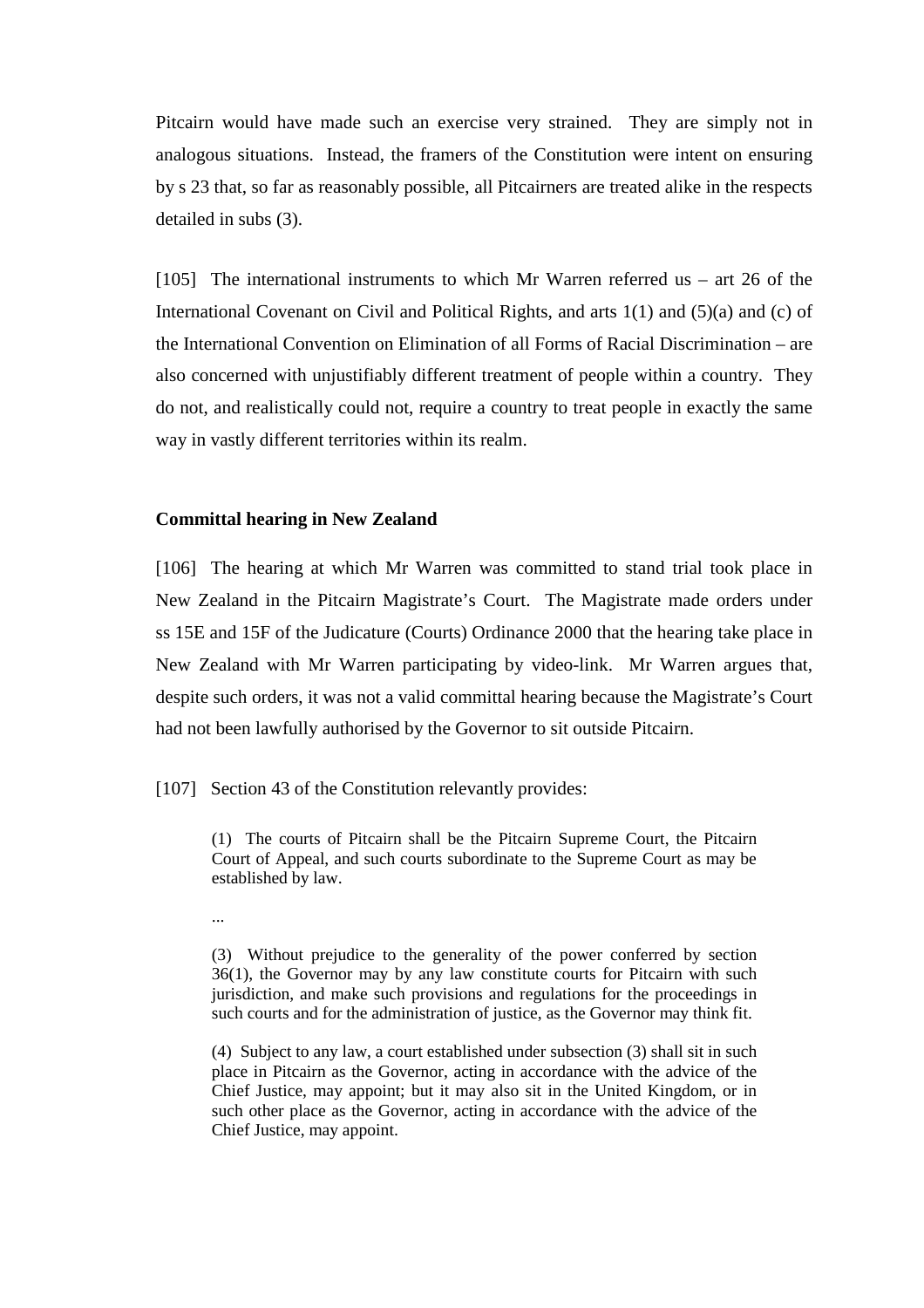[108] Although the Governor had purported to give a notice under subs (4) authorising the Court to sit in New Zealand, it is said that he lacked power to do so. Mr Warren made three arguments:

- (a) That s 43(4) gave no such power to the Governor because the Magistrate's Court had actually been established by the Governor on 1 February 2000 and thus before the Constitution was made, and so the Court was not "established under subsection (3)".
- (b) That as the advice of the Chief Justice in accordance with which the Governor acted was given only orally, subs (4) had not been complied with.
- (c) That consequently ss 15E and 15F could not authorise the making of the orders by a magistrate.

[109] The first of these arguments pays no regard to s 5 of the Constitution Order  $2010$ .<sup> $\circ$ </sup> The Magistrate's Court existed under Pitcairn law prior to "the appointed day". Its establishment by the Governor therefore had effect as part of the law of Pitcairn as if it had been done by the Governor in accordance with the Constitution. For the purposes of subs (4) of s 42 of the Constitution the Court was, under s 5 of the Order, to be treated as if constituted by the Governor under subs (3).

[110] As to the second argument, the advice of the Chief Justice was given, as the notice itself confirms. It has not been shown that the notice was erroneous in this respect. Nothing in subs (4) says that the advice has to have been in writing. Oral advice was a sufficient basis for the Governor's exercise of the power to authorise the Court to sit in New Zealand.

[111] It follows that ss 15E and 15F did authorise the Magistrate to make the orders.

See [87] above.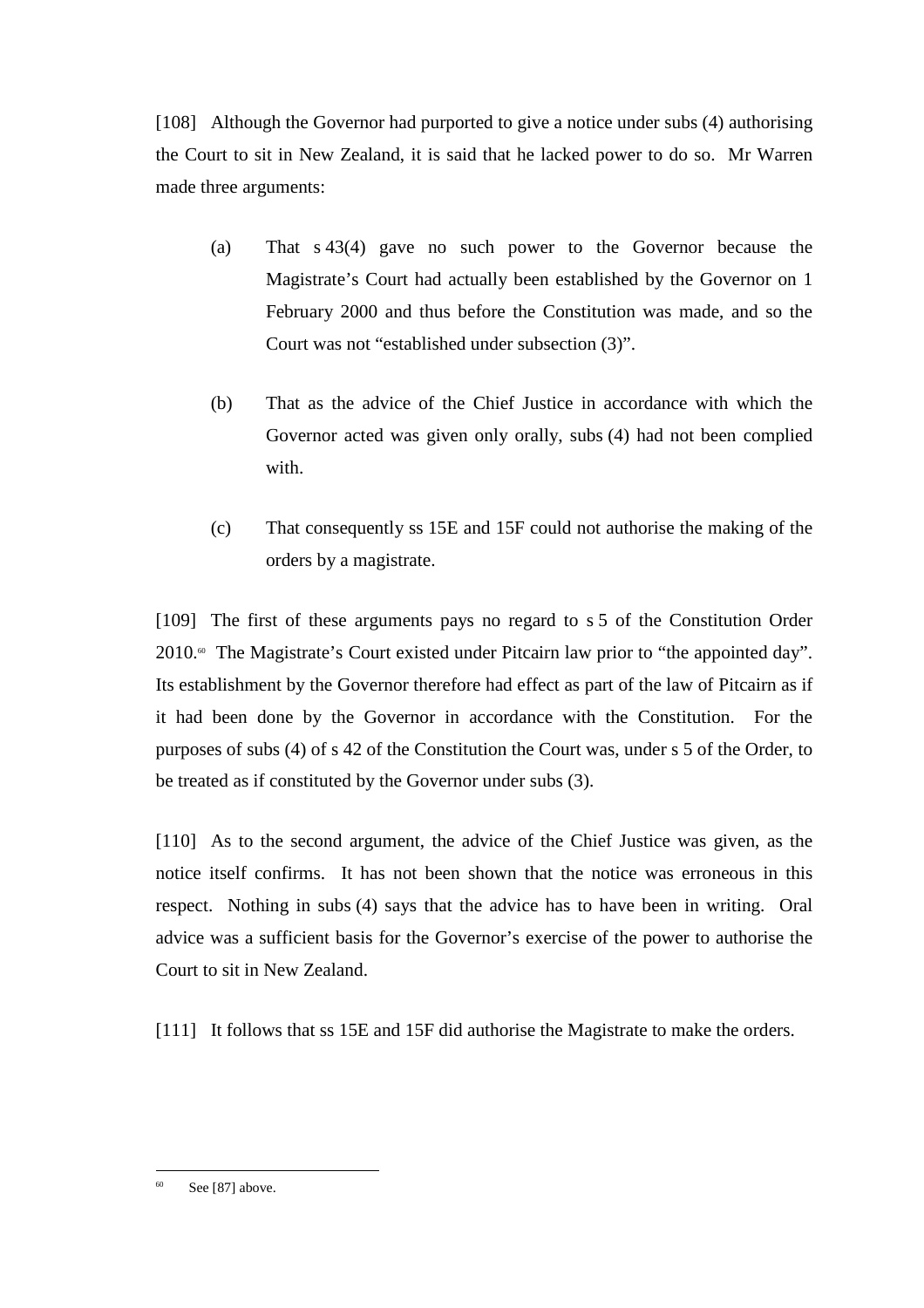### **Human Rights Act 1988**

[112] In his written submissions Mr Ellis sought to rely upon provisions of the Human Rights Act 1988 (UK). He appeared to be foreshadowing a civil claim for damages under that Act. The submission overlooked the fact that the House of Lords in *R (Quark Fishing Limited) v Secretary of State for Foreign and Commonwealth Affairs* and the United Kingdom Supreme Court in *Bancoult* have held that the Act has no application in a British Overseas Territory in the absence of a declaration by the United Kingdom under (now) art 63 of the European Convention on Human Rights extending the Convention to that territory.<sup>61</sup> No such declaration has yet been made in respect of Pitcairn, notwithstanding anything that may have been said by officials, who were probably in fact intending to refer to the human rights provisions in the Pitcairn Constitution.

[113] When this difficulty was drawn to the attention of Mr Ellis in oral argument, he did not further pursue submissions on the point.

# **Criminal Justice Act 1988 (UK)**

[114] Mr Warren submitted that the charges brought against him under the Criminal Justice Act 1988 (UK) are invalid because that Act is not in force in Pitcairn. Therefore, he says, there can be no offence against s 160 (Possession of indecent photograph of child) in Pitcairn. The argument is made that the statute is not one of general application in the United Kingdom and, if that is not accepted, it does not apply in Pitcairn because there is a provision in a local ordinance, s 8 of the Summary Offences Ordinance, covering the field.

[115] Lovell-Smith J said only that, like the Sexual Offences Act that was discussed in the *Christian* case, the Criminal Justice Act "is a public general Act of the United Kingdom, and therefore it should be regarded as fully incorporated into local law under s 42(1) of the Pitcairn Constitution".<sup>62</sup>

 $\overline{a}$ 61 *R (Quark Fishing Limited) v Secretary of State for Foreign and Commonwealth Affairs* [2005] UKHL 57, [2006] 1 AC 529; *R (Bancoult) v Secretary of State for Foreign and Commonwealth Affairs (No. 2)*, above n 49 at [64]–[65].

<sup>62</sup> *Lovell-Smith J Judgment*, above n 1 at [117].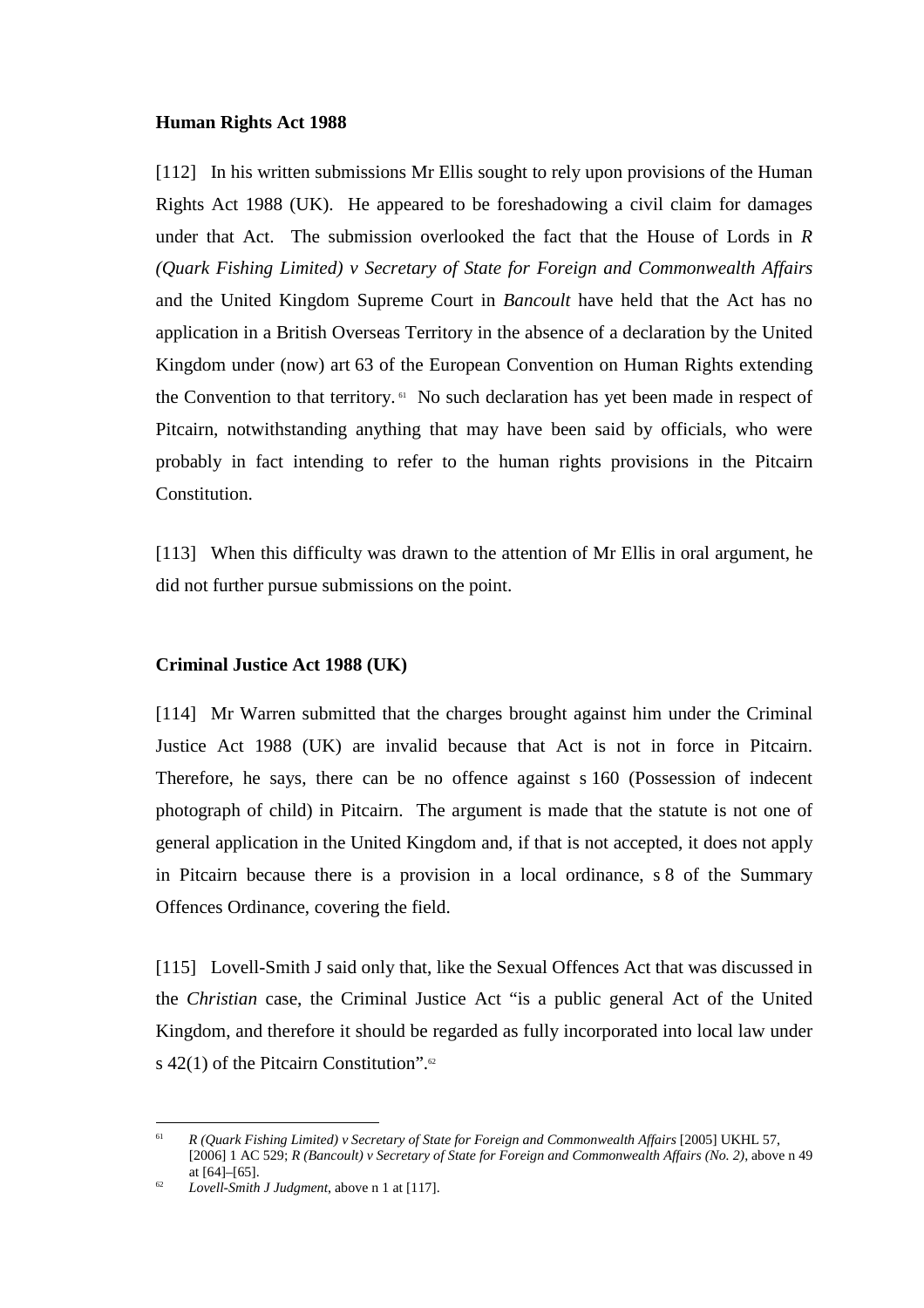[116] Mr Warren attempts to distinguish the two Imperial statutes on the ground that while the Sexual Offences Act provisions have a common subject matter, the Criminal Justice Act is a miscellany of diverse subject matters, some of which do not apply to all parts of the United Kingdom or are of local significance only. Therefore, counsel contended, it is not an Act of general application.

[117] We fail to see, however, why in a statute of this character provisions which are of general application should not apply in Pitcairn under s 42 if not displaced by an ordinance. That a section like s 160, which plainly applies generally, appears among miscellaneous provisions does not affect its generality. Many, perhaps most of them, are also general in their application. In the words of Sir Kenneth Roberts-Wray, they are "not based upon politics or circumstances peculiar to England".<sup>63</sup> Nor should it make any difference that some sections of the statute are confined in their application to particular parts of the United Kingdom and have no relevance on Pitcairn.<sup> $64$ </sup> Obviously, the need for a statutory prohibition against possession of child pornography is not something peculiar to the United Kingdom. The manufacture of such pornography is a world-wide scourge requiring proscription and substantial penalties for those who are found in possession of it. Pitcairn, just as much as the United Kingdom, has a need for a provision doing the work of s 160.

[118] We are equally unconvinced by Mr Warren's argument that s 8 of the Summary Offences Ordinance is intended completely to cover the field of child pornography. To start with, it is concerned with all kinds of pornography and, on the basis of the very limited penalties prescribed (fine not exceeding \$250 or imprisonment for a maximum of 100 days, or both), it must be intended to deal with the lower end of such offending.

[119] Indeed, that illustrates the wider point that the relative absence of local Pitcairn laws about criminal activity demonstrates that it must be intended that through s 42 the criminal statutes in force in England are to extend to Pitcairn. The relatively few exceptional situations are those where certain low level offending is dealt with in the Summary Offences Ordinance. It deals, for example, with such minor matters as disorderly conduct, fighting in a public place or common assault. Section 5 of the

<sup>63</sup> Sir Kenneth Roberts-Wray *Commonwealth and Colonial Law* (Stevens, London, 1966) at 556.

<sup>64</sup> *Christian v R* [2006] UKPC 47, [2007] 2 AC 400 at [76]–[79] per Lord Hope.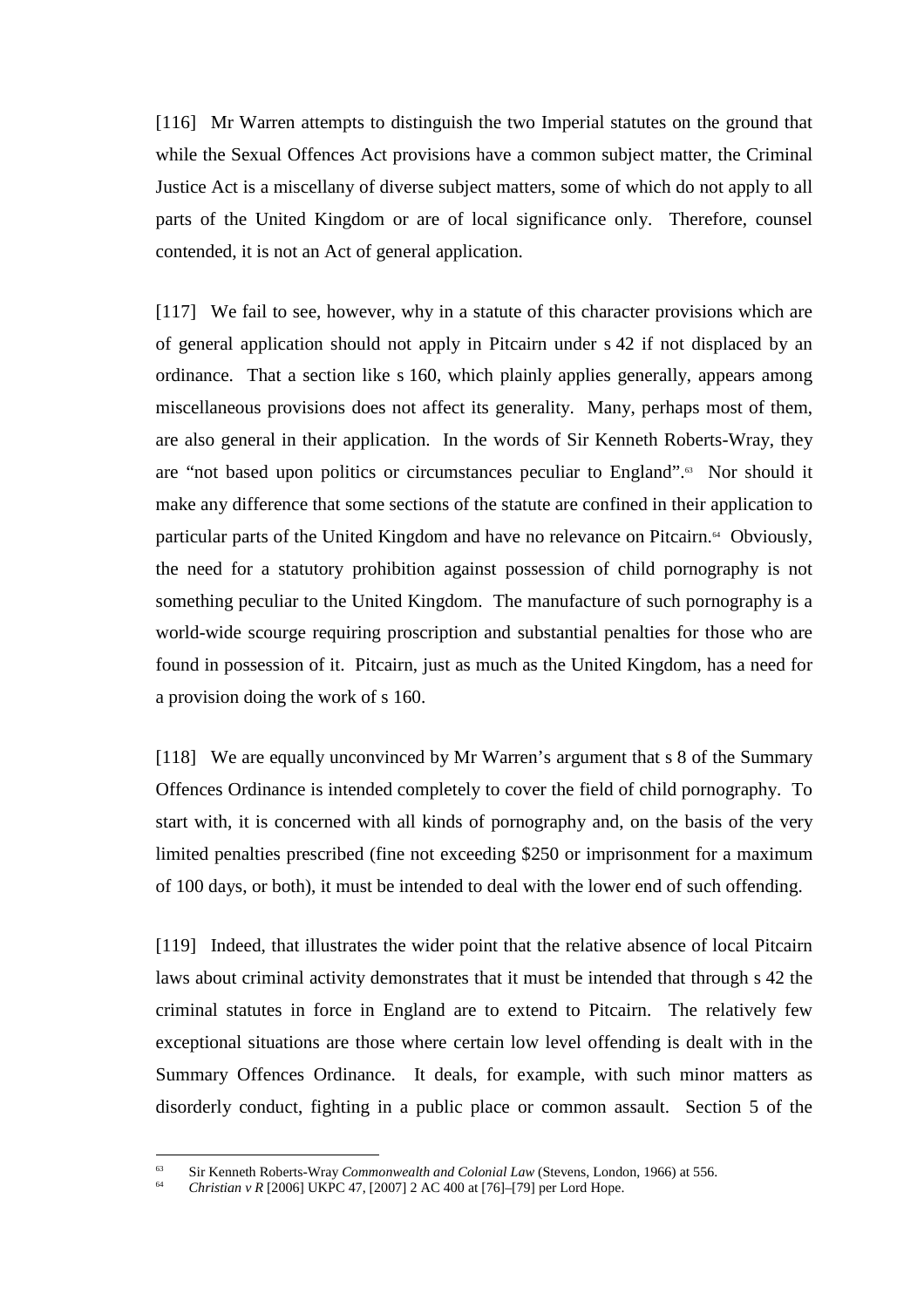ordinance states an offence of indecent behaviour in a public place but, as *Christian v R* reveals, more serious offending of a sexual nature is proscribed by the extension of English statute law.<sup>65</sup> The same must be true for drug importation, for plainly the low penalties in s 7 of the ordinance are not apt to cover commercial importations of dangerous drugs. Possession of child pornography likewise cannot be considered low level offending, and for that Pitcairn must depend upon s 160.

[120] It was suggested for Mr Warren that the level of penalties under s 160 reflected an English circumstance that could not be brought into Pitcairn law. We do not accept that. Assuming for the sake of argument that it would not be just to inflict on Pitcairn offenders the same level of penalties as are customarily imposed in the United Kingdom, that would, in our view, be a matter for the judgment of a sentencing judge in the Pitcairn court. The judge could, if it were appropriate, depart from English sentencing scales which were inappropriately severe in Pitcairn conditions. But that is no reason for concluding that Pitcairn has been left without a means of trying and punishing serious offending involving possession of child pornography. We conclude that s 160 of the Criminal Justice Act is in force in Pitcairn.

# **Other systemic matters**

[121] In support of his application for a permanent stay of proceedings, Mr Warren makes other complaints about what he says are serious deficiencies in the Pitcairn criminal justice system.

# *(a) Inaccessibility of criminal laws*

[122] It is submitted, as it was in *Christian v R*, that there is unfairness because Pitcairners have great difficulty in discovering what laws are in force in the territory, which is an unacceptable position, especially in relation to criminal statutes. How, counsel asked, does a Pitcairner know of the Criminal Justice Act or, if known, whether it may have been amended? This complaint was accompanied by a narrative of how difficult it was for counsel to locate Pitcairn ordinances on a website. Mr Ellis called this the passing of "secret" laws.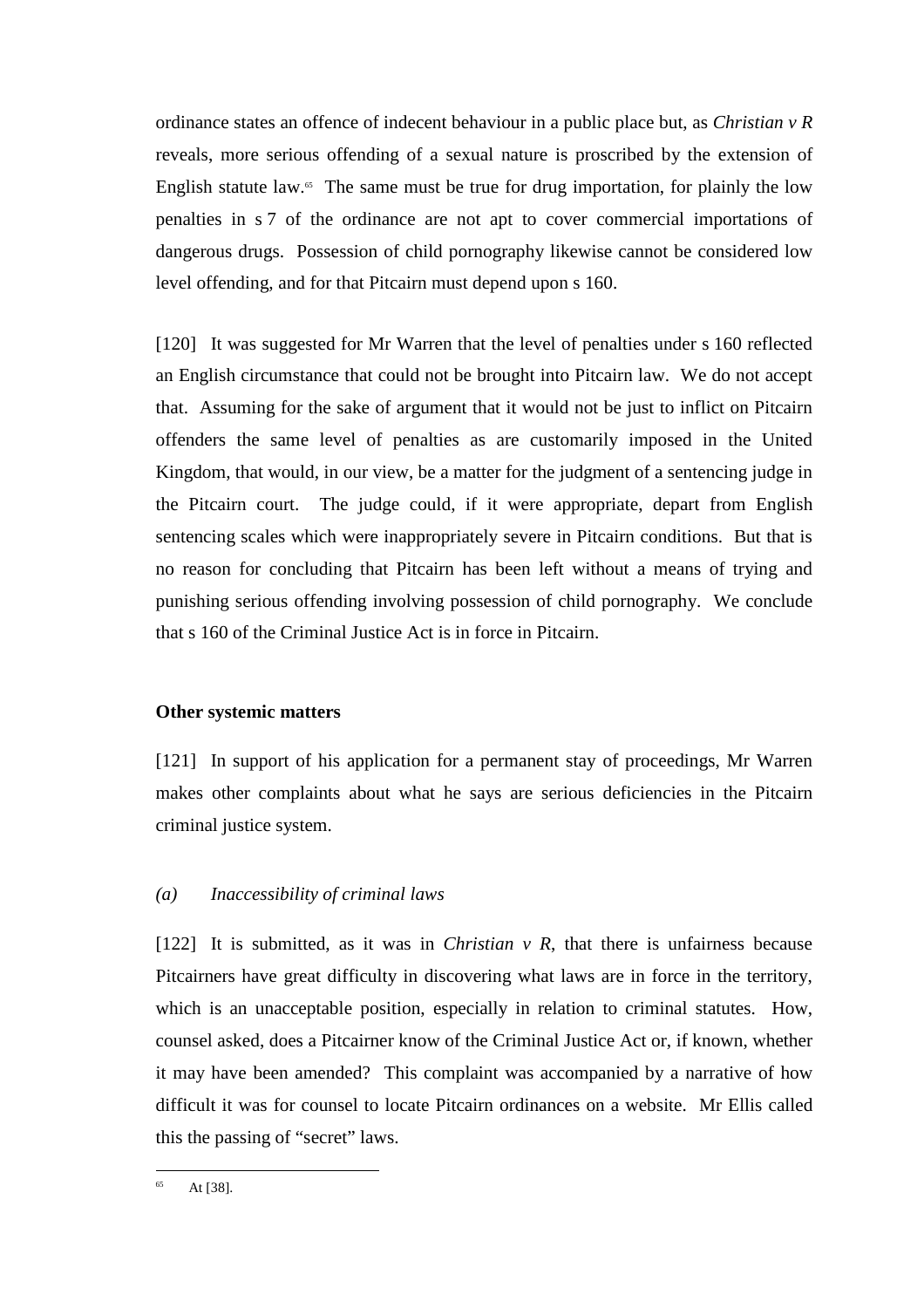[123] There is of course nothing secret about the Criminal Justice Act. Pitcairners could hardly be unaware that civilised societies frown on the possession of child pornography because of the sexual exploitation of children involved in its production. If minded to research the Pitcairn law on the subject, a Pitcairner could be expected, since the *Christian* case at least, to know that there was likely to be an English statutory provision extended to Pitcairn making possession of indecent photographs of children an offence and could readily carry out a computer search to find it, just as someone resident in England could do. There may, admittedly, be some temporary difficulty in discovering whether an English statute has been disapplied by a local ordinance, but someone contemplating doing in Pitcairn something that amounts to a serious criminal offence in England must surely, if in doubt about the legality of his or her intended action, be expected to make enquiry as to the position. Lord Woolf said in *Christian v R:<sup>66</sup>*

The criminal law can only operate on Pitcairn, as elsewhere, if the onus is firmly placed on a person, who is or ought to be on notice that conduct he is intending to embark on may contravene the criminal law, to take the action that is open to him to find out what are the provisions of that law.

[124] Haines J summarised evidence on how Pitcairn ordinances are made known to the Pitcairn public, including on a government website.  $\sigma$  We agree with him that the Criminal Justice Act was reasonably accessible to Mr Warren.

[125] It was not in fact suggested to us that Mr Warren was actually ignorant of the fact that possession of child pornography was likely to be treated as serious criminal offending under Pitcairn law. Nor, we consider, could such a proposition ever be taken seriously.

# *(b) Use of only New Zealand judges*

[126] Mr Warren contends that "it is impossible to get a fair trial by foreign judges, not being nationals of Pitcairn". Recognising the absurdity of that assertion in a situation where there are no Pitcairners – certainly no residents of the Island – competent to conduct Supreme Court criminal trials, his counsel modified the

 $\overline{a}$ At [41].

<sup>67</sup> *Haines J Judgment*, above n 1 at [384].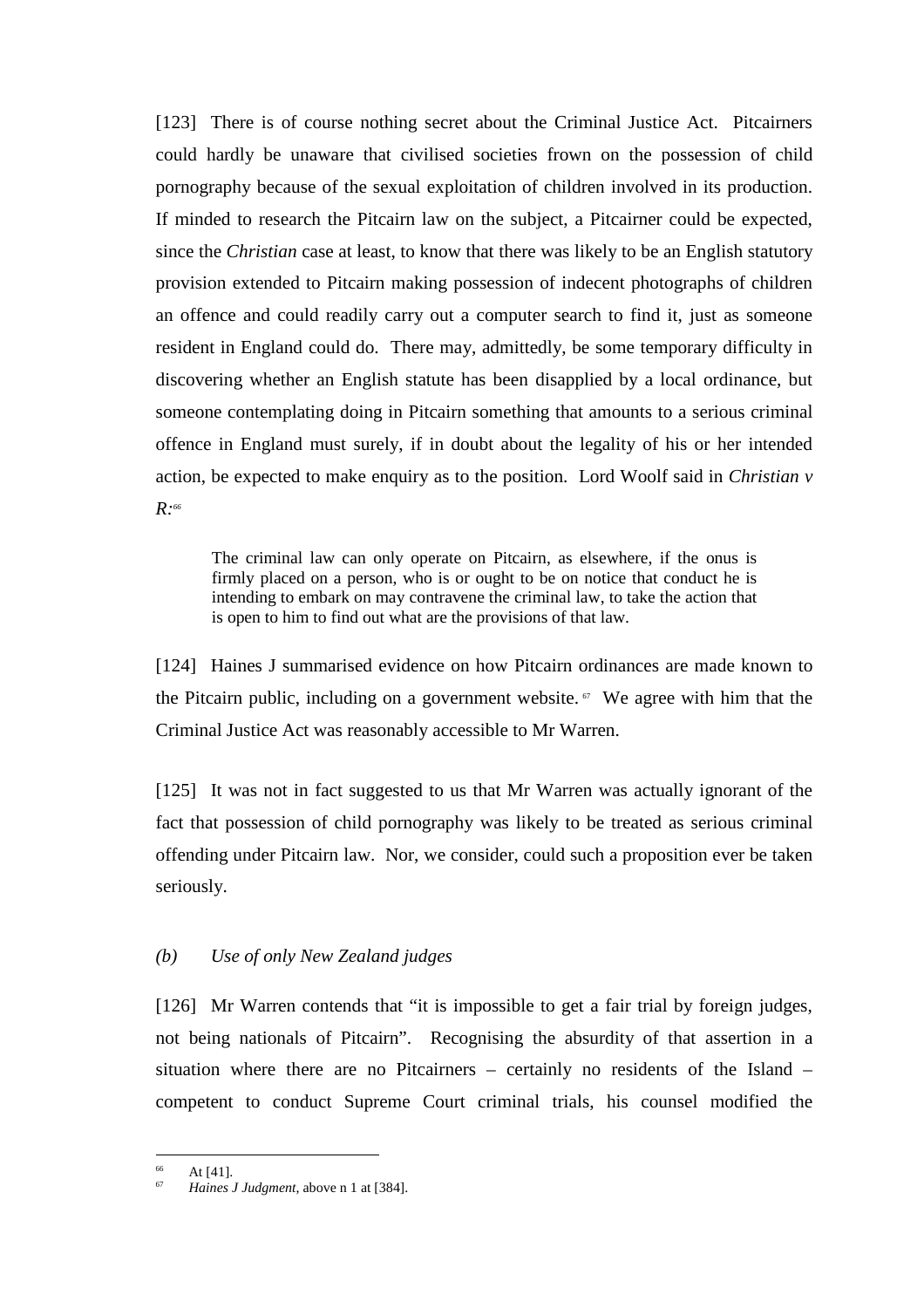complaint by saying that Pitcairners are entitled to trial by British judges (from a system said to be more akin to the Pitcairn system than is New Zealand law). And in oral argument he modified it again to say that there should be a mixture of British, Commonwealth and Irish judges, not merely New Zealand judges.

[127] In essence, then, what is being said is that New Zealand judges, such as the Supreme Court Judge who is to conduct the trial of Mr Warren and the members of this Court, are not competent to apply the laws of Pitcairn. As Lord Hoffmann said in *Christian,* it is hard to take this argument seriously.<sup>88</sup> Nothing was put forward to demonstrate lack of competency of New Zealand judges. Many sit in courts throughout the Pacific at the request of local governments, who appear to value the expertise they bring. No one suggests that they need "training" in the local laws of those countries, other than through the helpful submissions of local counsel. The common law based legal systems in those jurisdictions, as in Pitcairn and in Britain, do not depart markedly from New Zealand laws and practices, in the area of criminal law at least.

# *(c) Registrar holding multiple appointments*

[128] Another complaint of no greater merit is that the Registrar, Mr Ford, has been appointed to that position in all of the Magistrate's Court, the Supreme Court and this Court. His appointments have, of course, been separately made.

[129] Mr Warren says that the multiple appointments lead to a systemic lack of independence of the Registrar. The argument, as best we could follow it, seemed to be that he might somehow confuse his roles.

[130] The short answer is that s 17A(2) of the Judicature (Courts) Ordinance expressly allows for the fact that the same person may be registrar of two or more courts. Mr Ford is a very experienced retired New Zealand court registrar and we have seen nothing suggesting that he is not aware that he must function as registrar separately for each of the courts, though in a single registry. We add that, given the very small number of cases in the Pitcairn court system, it would be needlessly complicated, inefficient and expensive to have three different people as registrars.

<sup>68</sup> *Christian v* R, above n 64 at [26].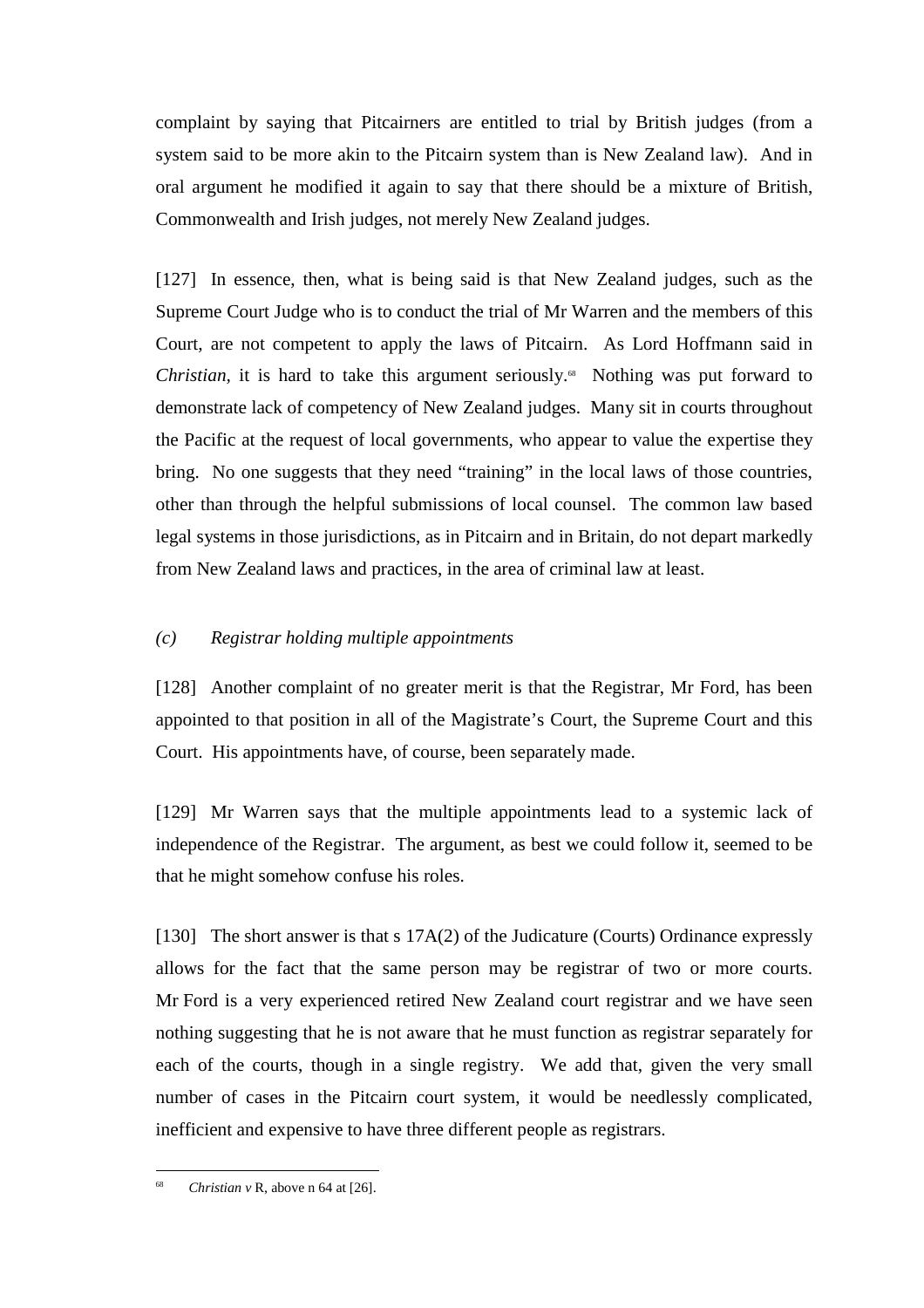### *(d) Corruption of legal system by Prosecutor*

[131] The appellant alleges that the former Pitcairn Public Prosecutor, Mr Moore, corrupted the criminal justice system and demonstrated a lack of independence when in February 2000 he wrote to the Pitcairn Governor's then legal advisor, Mr Treadwell, suggesting that certain persons might be suitable for appointment to the Pitcairn magistracy and to a proposed panel of defence lawyers.

[132] Both Lovell-Smith J and Haines J rejected this factual allegation – and rightly so. The letter was written more than 10 years before the present prosecution commenced, to an addressee and about people none of whom has had any involvement in this case. Mr Moore himself has been appointed a High Court judge in New Zealand and has relinquished his position as Pitcairn Public Prosecutor. The letter seems to have been written in response to a request for help by Mr Treadwell, rather than in an attempt to influence him. It was, in its context, a perfectly proper response. It provides no basis at all for an allegation of a systemic flaw in the legal system some 15 years later. It was an entirely unjustified allegation which should not have been made. It is also yet another instance of the tendency of Mr Warren to put forward arguments based on generalised principles of law but not related to the facts of the Pitcairn situation and not realistically grounded on the facts of the case.

# *(e) Lack of prosecutorial guidelines*

 $\overline{a}$ 

[133] Mr Warren submits that because the Pitcairn Prosecutor had not formulated guidelines for prosecutors in Pitcairn, as found in other jurisdictions such as the United Kingdom and New Zealand, the decision to prosecute him must have been arbitrary and therefore unlawful. He says that the lack of guidelines shows a lack of independence on the part of the Prosecutor.

[134] As it happened, the decision to prosecute in this case was based upon the English Code for Crown prosecutors.<sup> $\omega$ </sup> There was nothing arbitrary about this, nor has anything been put forward to show arbitrary conduct of the Prosecutor in any other case. No lack of independence is demonstrated merely because Pitcairn does not have

See *Haines J Judgment*, above n 1 at [357]. The reasons for the decision were formally recorded and are in the Record of Proceedings (Vol 2, tab 23).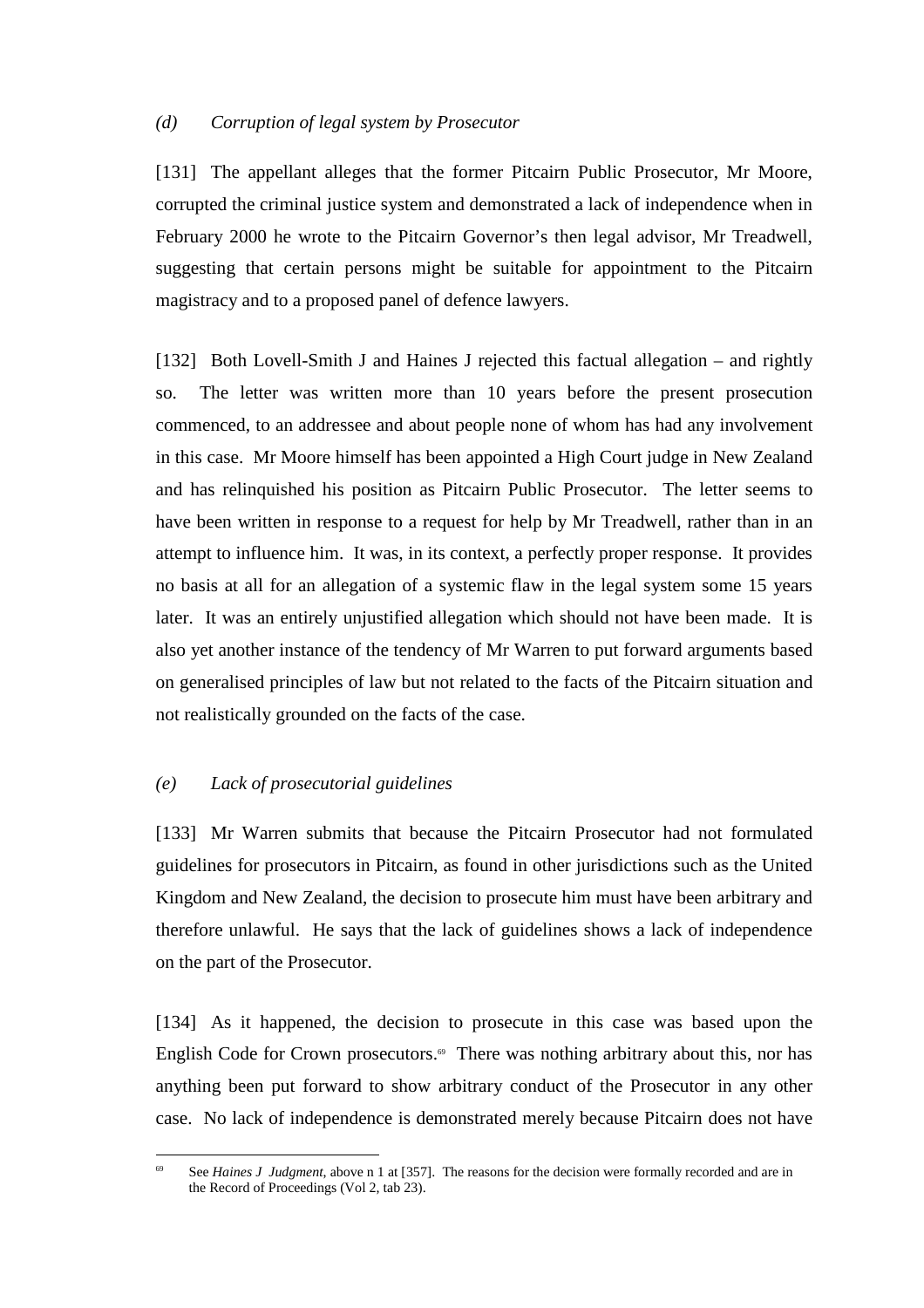its own guidelines. It is entirely proper for the Prosecutor in a British Overseas Territory to follow English practice.

# *(f) Remuneration of judges*

[135] The appellant argues that the Pitcairn judges lack independence because:

- (a) some are remunerated differently from others; and
- (b) some are not paid out of the public funds of Pitcairn as required by s 53 of the Constitution.

[136] The reason for the difference is that some of the Pitcairn judges are seconded from the New Zealand District Court judiciary (Lovell-Smith J and Tompkins J, the trial judge designated to try Mr Warren, are in this category) but others do not serve, or do not now currently serve, in the New Zealand judiciary on a full-time basis or at all (Haines J and the judges of this Court are in this latter category).

[137] In accordance with ordinary practice, a serving New Zealand judge on secondment to an overseas court, such as Pitcairn, Samoa, Vanuatu and the Cook Islands (or for that matter the Privy Council), continues to be paid a New Zealand salary and is not remunerated by the overseas government, whether the New Zealand salary is higher or lower than the other judges of the overseas court. On rare occasions where payment is made to a serving New Zealand judge by an overseas government, the judge must account for it to the New Zealand Ministry of Justice so that there is no "double dipping".

[138] For those Pitcairn judges who are not full-time judges in New Zealand, the Pitcairn Government pays a daily rate of remuneration roughly equivalent to that of the daily remuneration of a District Court judge in New Zealand. Hence, on a per diem basis, there should be no significant difference in what Pitcairn judges are receiving. That disposes of argument (a).

[139] As to argument (b), it would of course be possible for a serving District Court judge to be paid on a per diem basis by the Pitcairn Government the equivalent of his or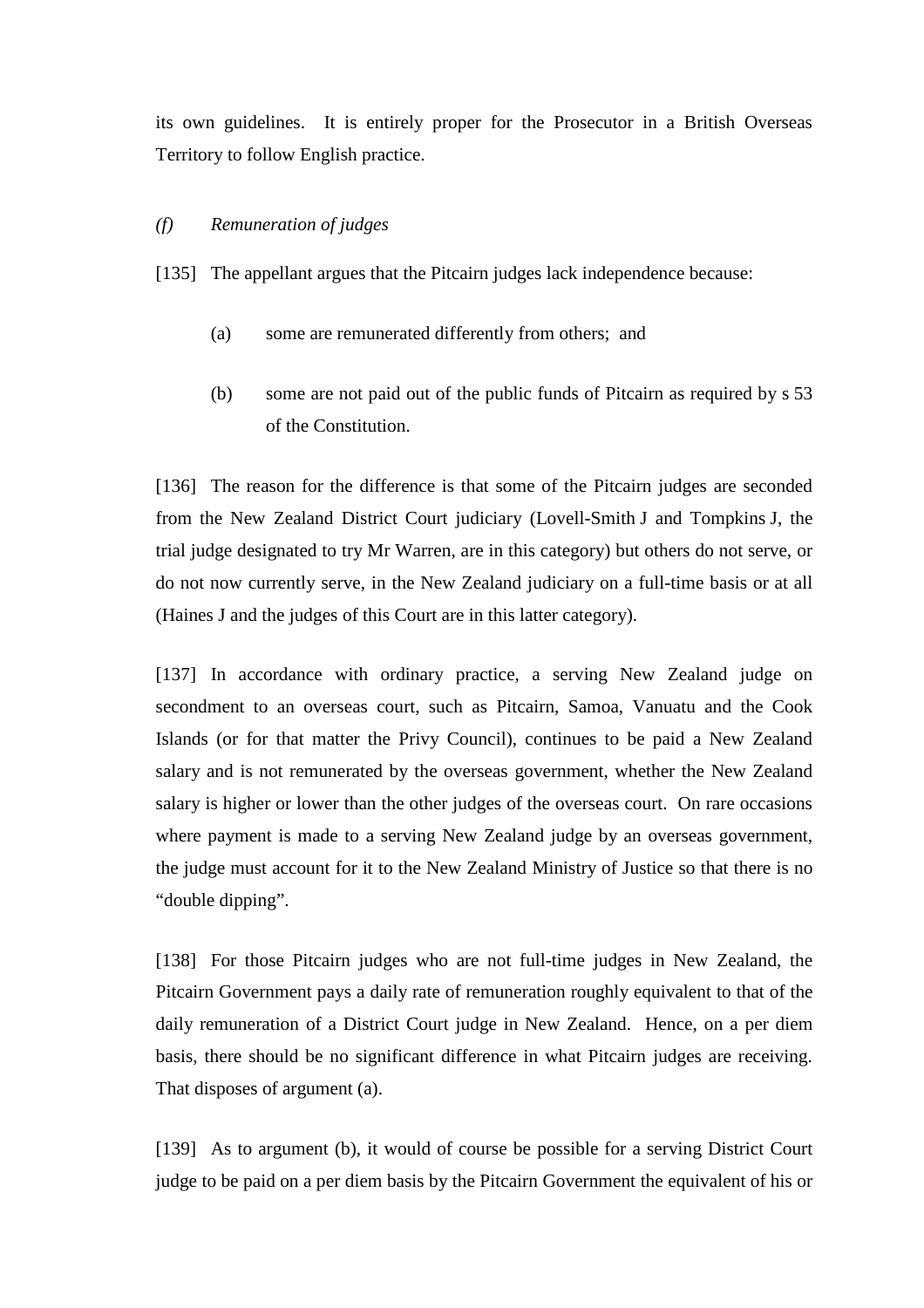her New Zealand salary. But the judge would then need to account for it to the New Zealand Ministry of Justice. There would be no advantage to the judge in this procedure.

[140] Each judge agrees on his or her remuneration with the Governor prior to appointment as a Pitcairn judge. It will be apparent from the last paragraph that it makes sense for full-time New Zealand judges to agree a nil salary so as to save the time and trouble of having to account for everything that is received from Pitcairn. That does not, in our view, create a breach of s 53.

[141] None of this suggests that some Pitcairn judges are worse off than others ("an unequal bench", to use Mr Ellis's term) or that anything is occurring which might give rise to concern by an objective observer about the independence of any Pitcairn judge in this or any other case.

### **Admissibility of evidence**

[142] Mr Warren challenged the admissibility of evidence obtained as a consequence of the execution of two search warrants and the subsequent analysis of the evidence obtained. The challenge was based on the validity and execution of the search warrants, the lawfulness of a court order sought by the Police to send the exhibits to New Zealand, and the action taken pursuant to that order. Procedurally this challenge was effected by the Crown filing an application under s 70AA of the Justice Ordinance for an order that the evidence of Sergeant Medland and all evidence arising from the search of Mr Warren's home and its subsequent analysis was admissible. The appellant had previously objected to the admissibility of the evidence in the hearing before Lovell-Smith J, who found the evidence admissible. Further grounds of objection were advanced before Haines J on the basis that he would not revisit any of the issues heard and determined by Lovell-Smith J. He found that none of the new objections raised by Mr Warren had any substance and granted the Crown application.<sup>70</sup>

[143] Most of the grounds of objection are particular to the issue and execution of the search warrant on the one hand or steps taken to have seized items forensically

<sup>70</sup> *Haines J Judgment*, above n 1 at [173].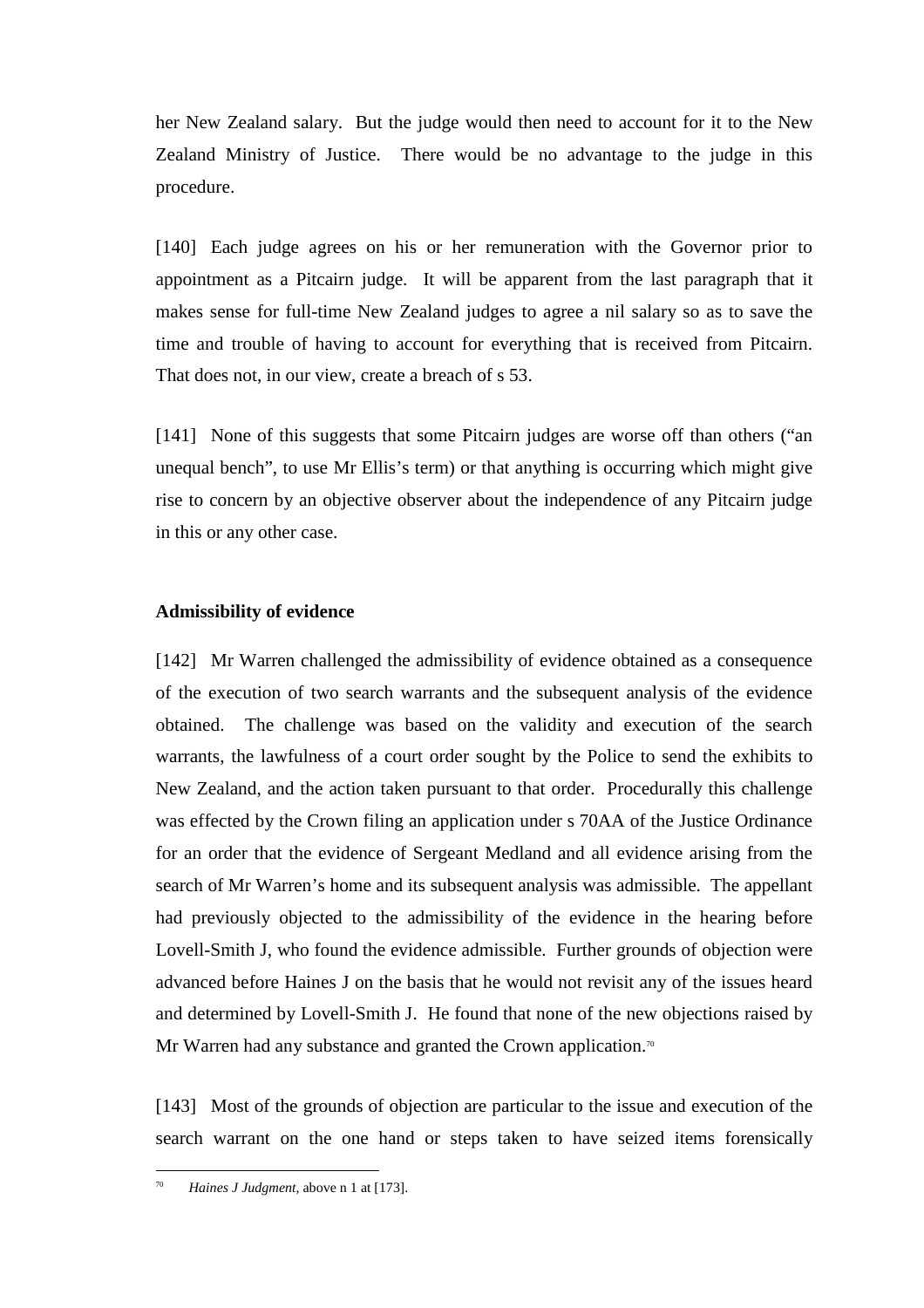examined in New Zealand on the other. However, claims that the Island Police Officer, Sergeant Medland, and the Island Magistrate were not independent and that Mr Warren did not have fair access to a lawyer are common to both and it is convenient to deal with them first.

### **Independence of Police Officer**

[144] Sergeant Geoffrey Medland had been a New Zealand Police Officer for 16 years when he was appointed Pitcairn Island Police Officer by the then Governor. His appointment was part of the assistance provided by the New Zealand Police to Pitcairn. Sergeant Medland arrived in Pitcairn to take up his duties on 10 December 2009. He was sworn in as the Island Community Police Officer by video-link with the Governor's Office in New Zealand on 21 January 2010.

[145] In April 2010 an email from Lucy Foster, the Governor's Representative on Pitcairn, alerted Sergeant Medland to the possibility that Mr Warren may be using an email address under a false name. This led to Sergeant Medland undertaking an investigation and, ultimately, to his applying for search warrants which he executed at Mr Warren's workplace and house and which led to the charges now faced by Mr Warren.

[146] At an early stage of his investigation, Sergeant Medland sought the assistance of the New Zealand and English Police. In the course of the investigation he communicated with members of a group established by the New Zealand Police to provide assistance to the Pitcairn Islands, including the officer-in-charge, Superintendent Stu Wildon, his second-in-command, Inspector Roly Williams, and Senior Sergeant Paul Sindlen, who was the team leader. He was also referred to others for specialist advice, including Detective Senior Sergeant Liam Clinton of the New Zealand National Criminal Investigations Group, who assisted him to make the arrangements necessary for the computer exhibits to be forensically examined. He sought advice from a detective of the Hampshire Police Paedophile unit in England, Detective Sergeant Ian Mears. Sergeant Medland also consulted with the Governor's office and the Auckland Crown Solicitor, Mr Moore, who was at the time the Pitcairn Public Prosecutor.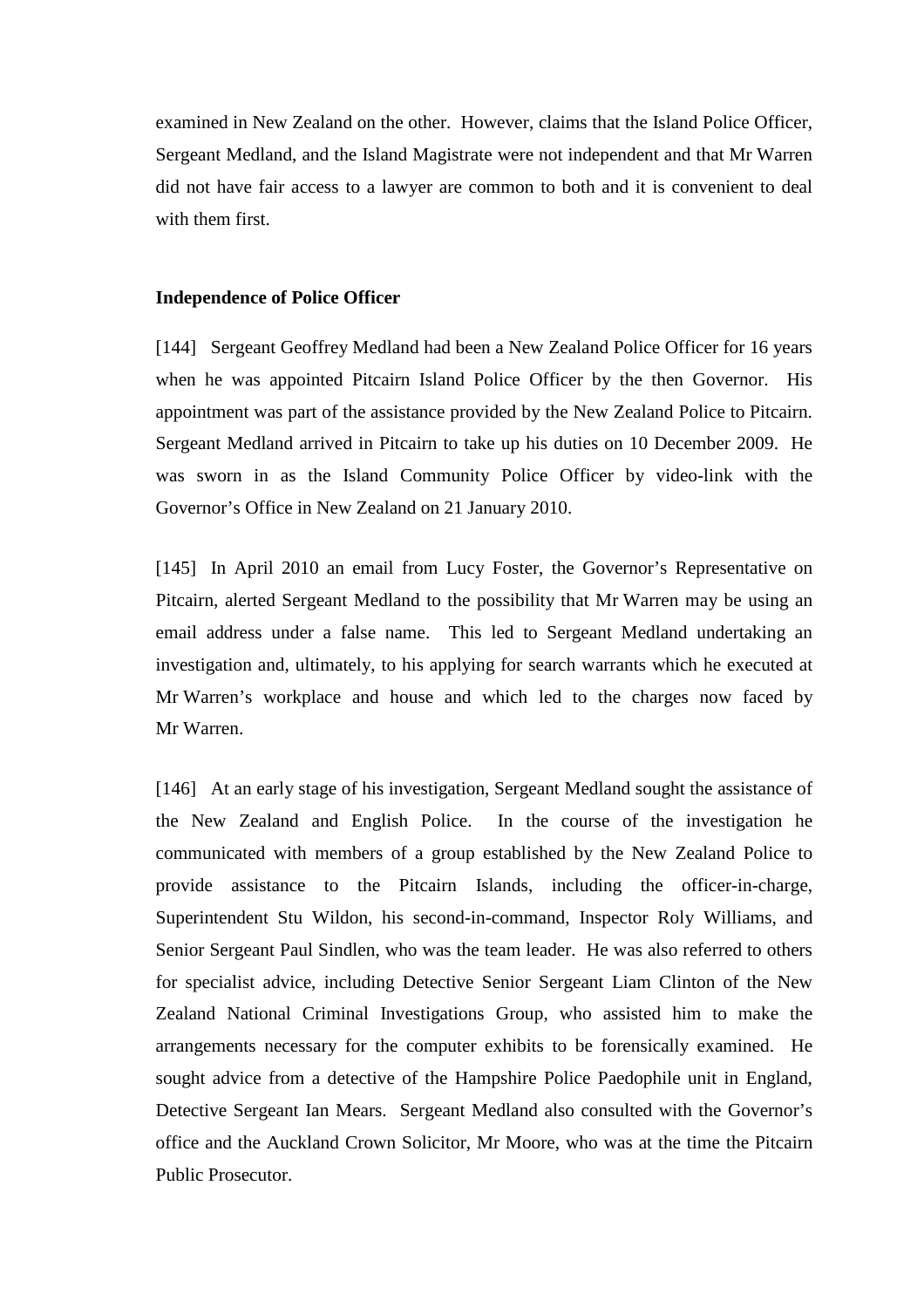[147] Before Haines J it was submitted that Sergeant Medland had acted under orders from New Zealand and English Police officers and failed to exercise the "independence" required by law and his oath of office. In evidence-in-chief before Haines J Sergeant Medland said:

As a sworn New Zealand police officer I was well aware of the need for Police to exercise their investigative and prosecution functions independently of inappropriate influence, including for example political influence. I do not recall any specific training from Pitcairn authorities on this issue, but it is fundamental to my job to retain independence at all time.

I carried out my duties in Pitcairn independently of any improper influence from the Pitcairn Island administration, including the Governor's office.

From time to time in carrying out my duties in Pitcairn I sought advice from senior Police Officers in England and New Zealand. While I welcomed the support and advice from other officers, I remained independent in the exercise of my duties and functions.

[148] Haines J said that Sergeant Medland's evidence-in-chief was not shaken in cross-examination.<sup>71</sup> He found that contemporary documents supported Sergeant Medland's evidence. He said that there was nothing in the documents to show that anyone interfered with or otherwise compromised the Sergeant's independent judgment.<sup>72</sup>

[149] Relying on evidence given by Sergeant Medland in cross-examination and emails passing between Sergeant Medland and the New Zealand Police, Mr Ellis submits that Haines J's finding was wrong. Having carefully reviewed the evidence, we can find no error in Haines J's finding. We consider the evidence clearly establishes that at all stages Sergeant Medland acted as he had sworn to do, with diligence and impartiality.

[150] Mr Ellis placed particular reliance on emails written by Sergeant Medland at an early stage of the investigation, in which he referred to Mr Warren as "the offender" and said that he "would be prosecuting Mr Warren" on a charge of importing an indecent photo. Mr Ellis argued that this showed he did not approach the inquiry with an open mind. He also referred to emails in which Sergeant Medland was "strongly advised" by Superintendent Wildon "not to take overt investigative action" until such

 $\overline{a}$  $71$  At [155](a).

At [158].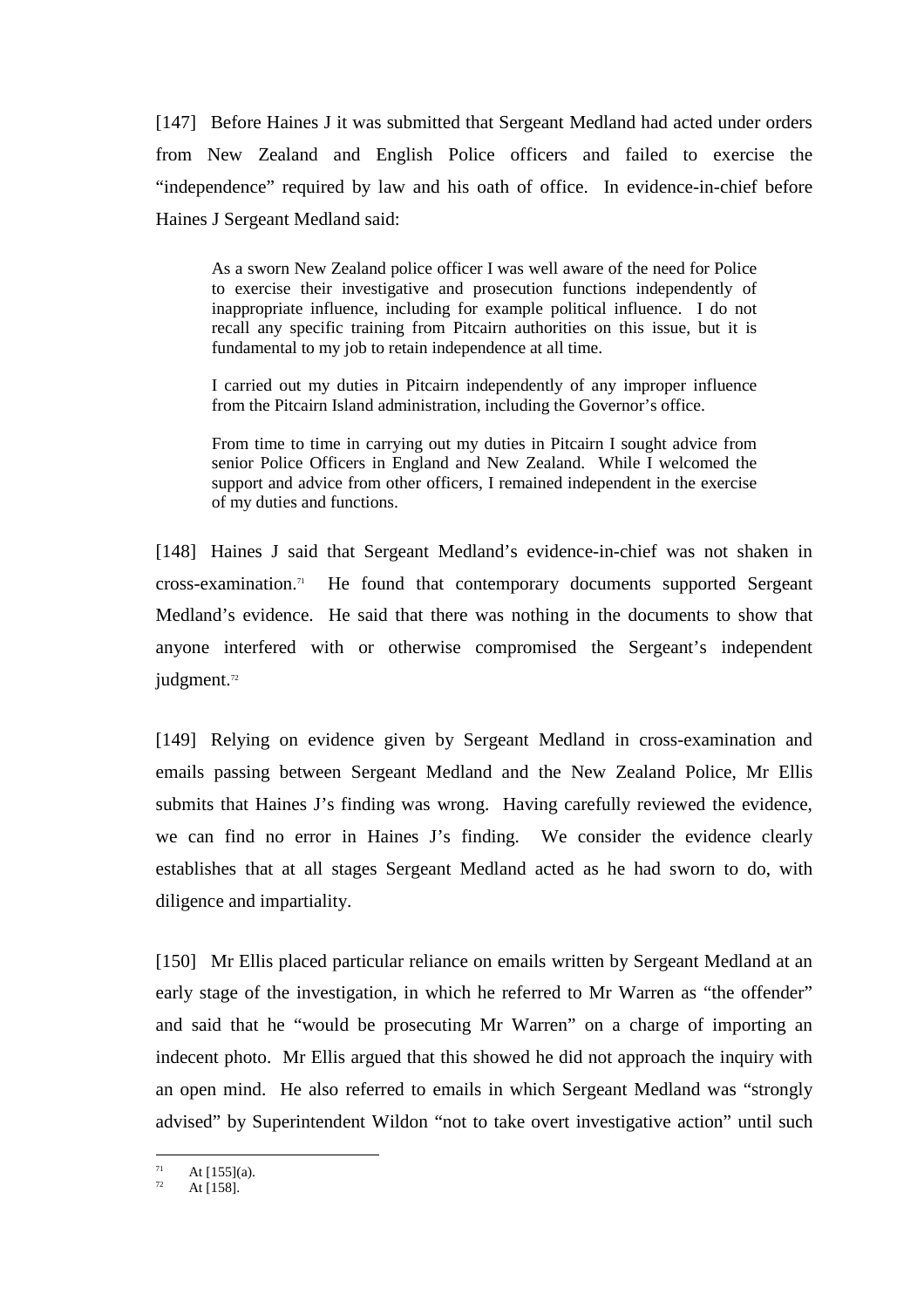time as the New Zealand and British Police, the Pitcairn Government and the Crown Solicitor (as the Pitcairn Public Prosecutor) had coordinated and agreed on the way forward. It was submitted that such an "instruction" and the involvement of the British authorities and Crown Solicitor showed that Sergeant Medland was not acting independently.

[151] When the emails are read in context, however, it emerges clearly that Sergeant Medland, while appropriately seeking advice from outside agencies, never surrendered and was never asked to surrender his responsibility to make all key decisions. This emerges from a reading of the email exchanges as a whole, and is also made explicit in emails written by those who were providing assistance. At an early stage the Deputy Governor of Pitcairn wrote to Sergeant Medland, who had provided an initial report to her. The letter concluded:

It will be for you and the Prosecutor's Office to decide whether any charges are appropriate in this case.

[152] To similar effect, Senior Sergeant Sindlen, writing to Sergeant Medland on 5 May 2010 to advise that the Group was organising support structures for him, added:

We have no intention of taking the lead away from you on this.

[153] We agree with Haines J that there is nothing in the evidence or the contemporary correspondence to suggest that Sergeant Medland's independence was compromised. He was entitled to seek and take such advice as was reasonably necessary to enable him to properly discharge his duties, provided that he did not surrender his ultimate decision-making powers. Indeed, it would have been remiss of him not to seek such advice as he was venturing into a specialised area of policing calling for specialist knowledge.

#### **Independence of Island Magistrate**

[154] As soon as Sergeant Medland had concluded his initial investigation he applied for warrants to search Mr Warren's home and office. Warrants were granted on 26 May 2010 by Island Magistrate Simon Young. Sergeant Medland executed the search warrant on Mr Warren's work premises first. He seized a number of items which he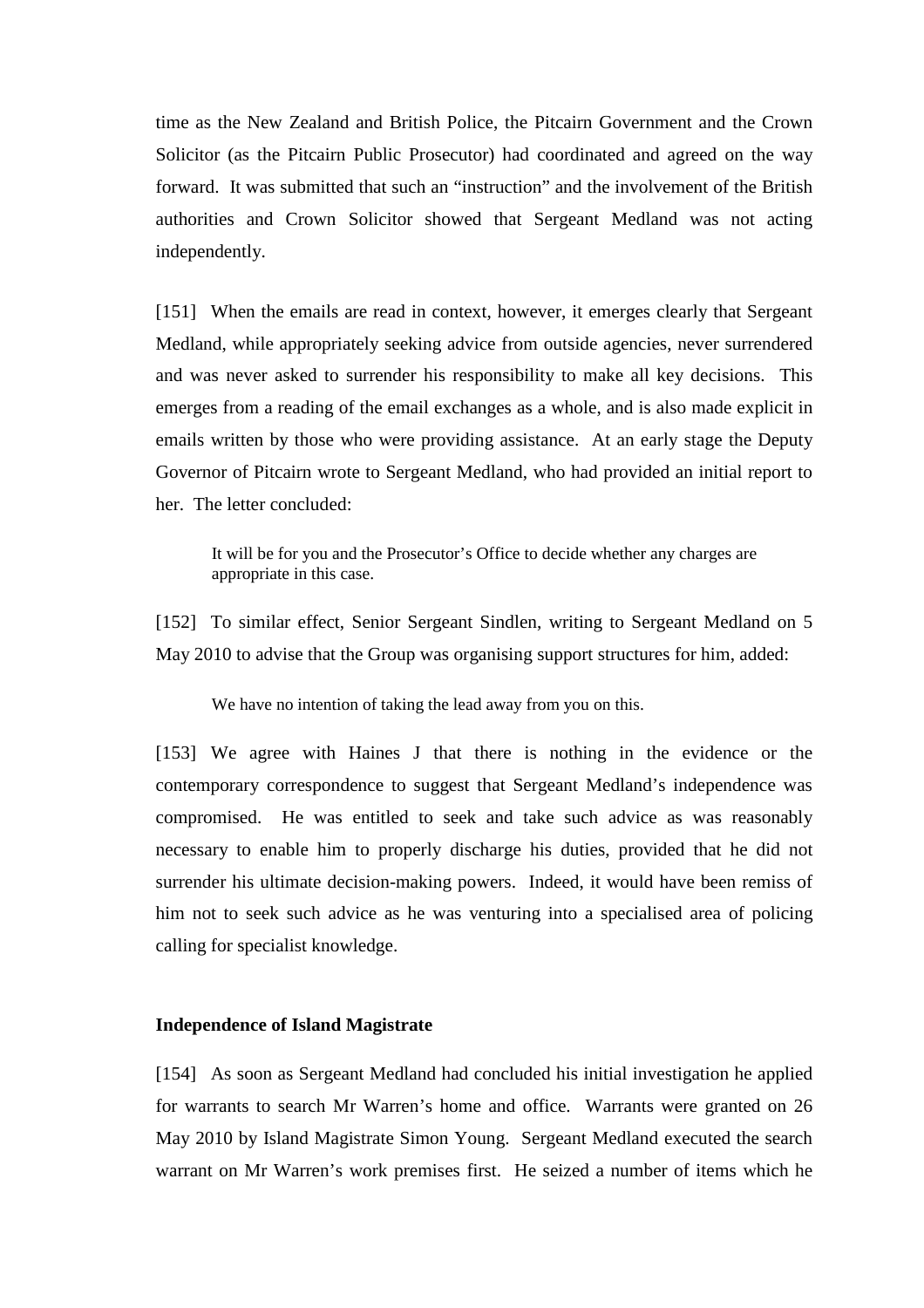listed on a property records sheet. He executed the search warrant on Mr Warren's home 25 minutes later.

[155] At the house, Sergeant Medland first showed Mr Warren the search warrant for his office and the property records sheet. He then showed him the search warrant for his house, gave him a copy and asked to see his computer equipment. He was directed to the bedroom where he found and seized three computers (one apparently disused) and associated components and records, including a USB stick, a number of external hard drives and numerous CD-roms in plastic wallets. He advised Mr Warren that the seized items would be transported to New Zealand for forensic testing. He then returned to the police station and secured all items.

[156] On 30 May 2010, Sergeant Medland applied to the Island Magistrate for an order that the items seized under the warrant be transported securely to New Zealand for the purpose of forensic analysis at the Electronic Crime Laboratory operated by the New Zealand Police. An order made by the Island Magistrate authorised the items to be securely transported to New Zealand for analysis and, following analysis, to be held securely pending further order of the Court. Following an initial examination of what was seized, Sergeant Medland returned a number of items to Mr Warren on 2 June 2010.

[157] The appellant submits that the decision of the Island Magistrate to issue the search warrants was invalid as he had a personal interest in the proceeding which disqualified him from hearing the application. At the time Mr Warren was the Mayor of Pitcairn and the Island Magistrate the Deputy Mayor. Mr Warren's case is that the grant of a search warrant would enhance his deputy's prospects of succeeding him and constituted a political interest and a direct pecuniary interest. The mayoralty itself and the salary associated with it were each said to give rise to a disqualifying interest or a perception that a fair minded and informed observer would conclude there was a real possibility of bias.

[158] The argument was rejected by both Lovell-Smith and Haines JJ. Both found that there was no disqualifying personal interest. Haines J also considered s 8(3) of the Justice Ordinance, which provides: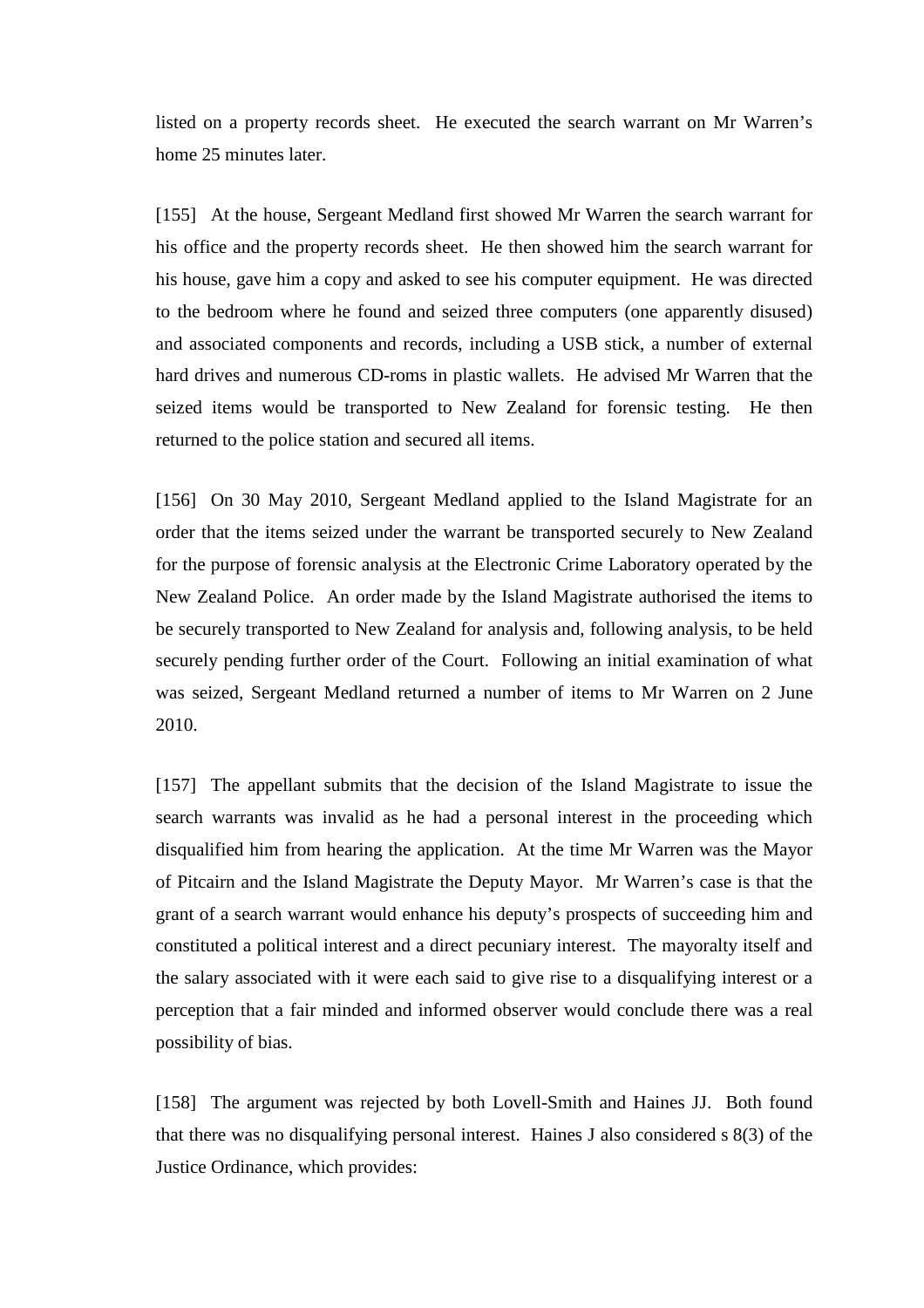(3) Where the Island Magistrate is a party to or has any personal interest in any case, whether civil or criminal, before the Court, he or she shall not hear such case and the fact that the Island Magistrate is a party to or has a personal interest in the case shall be deemed to be a good and sufficient reason within the meaning of subsection (1) for the appointment by the Governor of another fit and proper person to act as Island Magistrate for the purpose of hearing such case.

[159] Haines J found the Justice Ordinance was not engaged and there was no good and sufficient reason for the appointment of someone else to act as Island Magistrate.

[160] The opportunity for the Island Magistrate as Deputy Mayor to benefit from a successful prosecution of Mr Warren derives from the Local Government Ordinance. At the time the warrants were granted s 3(2) relevantly provided that if any Island Officer<sup>73</sup> was sentenced to imprisonment by any court in any part of the Commonwealth, the Governor could request the Island Officer to resign from office. If the person failed to resign, the office was deemed to become vacant after the expiration of seven days.<sup>74</sup> A conviction for the serious offending of which Mr Warren was suspected could accordingly give rise to the prospect of imprisonment and the loss of the mayoralty. A causal link between the issue of the search warrant and succession to the mayoralty can be seen to exist.

[161] The link is, however, tenuous at best, particularly when it is considered that the term of the mayoralty is three years. We were not told how much of the term had elapsed. Regardless, the possibility of the Island Magistrate succeeding to the mayoralty as a result of the successful investigation and prosecution of Mr Warren must be seen as remote and distant. We agree with the assessments of the Judges of the Supreme Court that the prospect of advancement was so heavily contingent as to render any personal interest of insufficient materiality to raise any concern of partiality.<sup>75</sup>

[162] Even if it could be said that the Island Magistrate would not have been recognised by the reasonable bias standard to be impartial,<sup>76</sup> we accept the Crown's submission that any concern of bias was cured by the independent oversight of the

<sup>&</sup>lt;sup>73</sup> A definition which includes the Mayor, Local Government Ordinance, s  $3(1)$ .

<sup>74</sup> By ss 4(2) and 4(3) of the Local Government Ordinance the Deputy Mayor may also succeed to the mayoralty or become acting Mayor if the Mayor were to become permanently or temporarily incapacitated as the case may be.

<sup>&</sup>lt;sup>75</sup> See the discussion in Lord Woolf and others *De Smith's Judicial Review* (7th Ed, Sweet & Maxwell, London, 2013) at 10-028.

<sup>76</sup> *R v Bow Street Metropolitan Stipendiary Magistrate, ex parte Pinochet Ugarte (No 2)*, above n 11.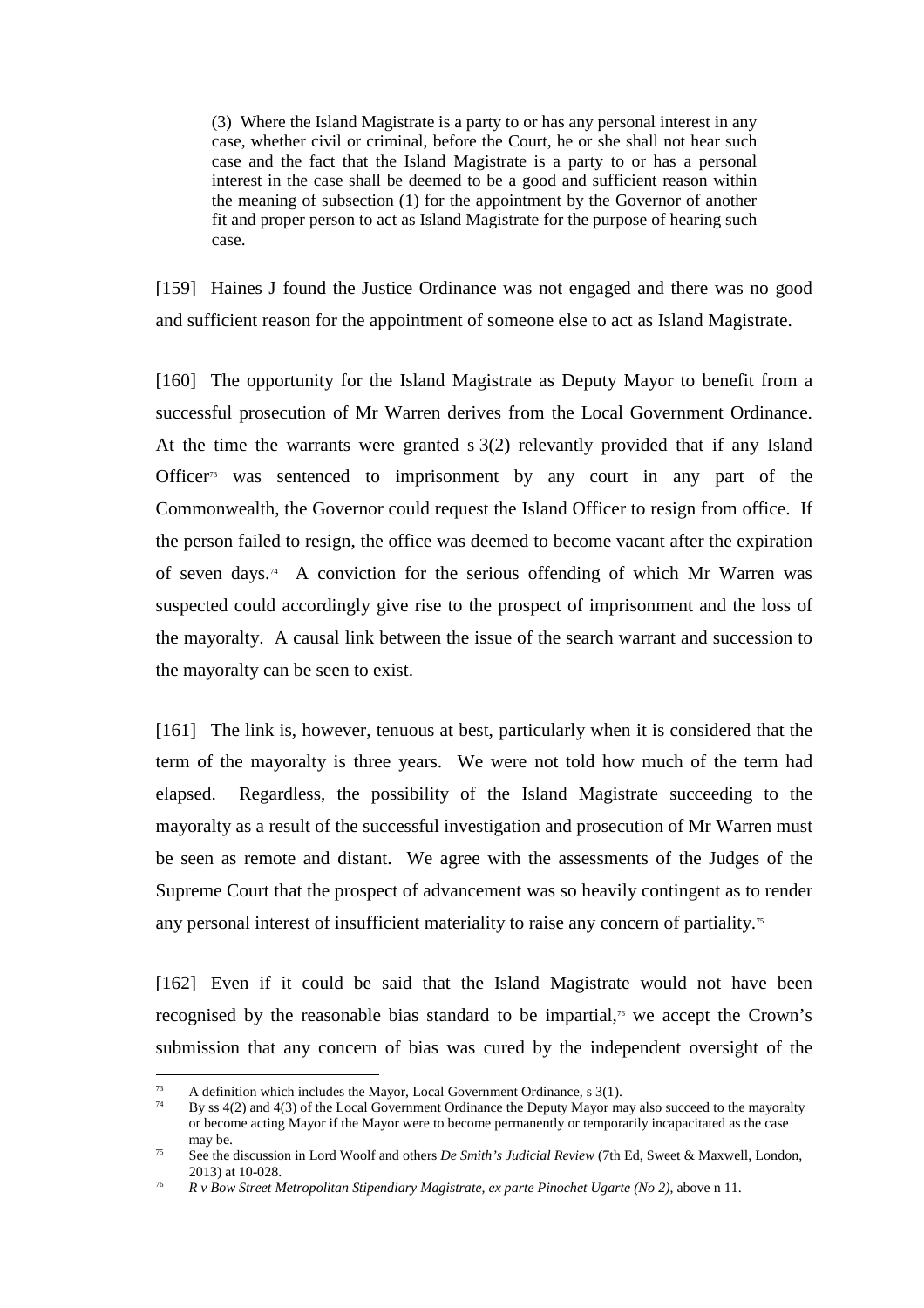Supreme Court, acting with full jurisdiction to review the issue of the search warrant. In *De Haan v The Netherlands,* the European Court of Human Rights held that a violation of the right to an impartial tribunal under art 6 of the Convention for the Protection of Human Rights and Fundamental Freedoms would be cured if the decision of the relevant tribunal were subject to subsequent control by a judicial body that had full jurisdiction and provided the guarantees of art  $6.7$ . The Supreme Court has provided that oversight here.

[163] In response, Mr Ellis referred us to a later decision of the European Court of Human Rights, *Kyprianou v Cyprus*, in which the appellant, found guilty of contempt of court, complained that he had not received a hearing by an independent and impartial tribunal as secured under art 6 of the Convention. 78 The Government submitted that the Court on review had conducted a *de novo* hearing and provided a full review of the facts, the law and the sentence, and its decision upholding the conviction and sentence should be upheld. The ECtHR found that misgivings as to the impartiality of the original Court were justified. It acknowledged that a higher court might, in some circumstances, make reparation for such defects but the appellate Court, while having the power to quash the original decision on the ground that the Court had not been impartial, had failed to do so.

[164] We see no relevant distinction between the decisions of *De Haan* and *Kyprianou*. Both recognised the principle that a higher court may cure the partiality of a first instance court if it has full jurisdiction to review the merits of the decision. In both cases the appellate court had failed to do so. That is not the case here. Any partiality on the part of the Island Magistrate could be cured by the Supreme Court giving full consideration to the validity of the search warrant and upholding its issue by the Island Magistrate.

### **Access to Legal Advice**

 $\overline{a}$ 

[165] In the Supreme Court, Lovell-Smith J rejected Mr Warren's contention that he did not have fair access to a lawyer. Mr Ellis had submitted he should have been given

<sup>77</sup> *De Haan v The Netherlands* (84/1996/673/895) ECHR 26 August 1997.

<sup>78</sup> *Kyprianou v Cyprus* (73797/01) Grand Chamber, ECHR 15 December 2005.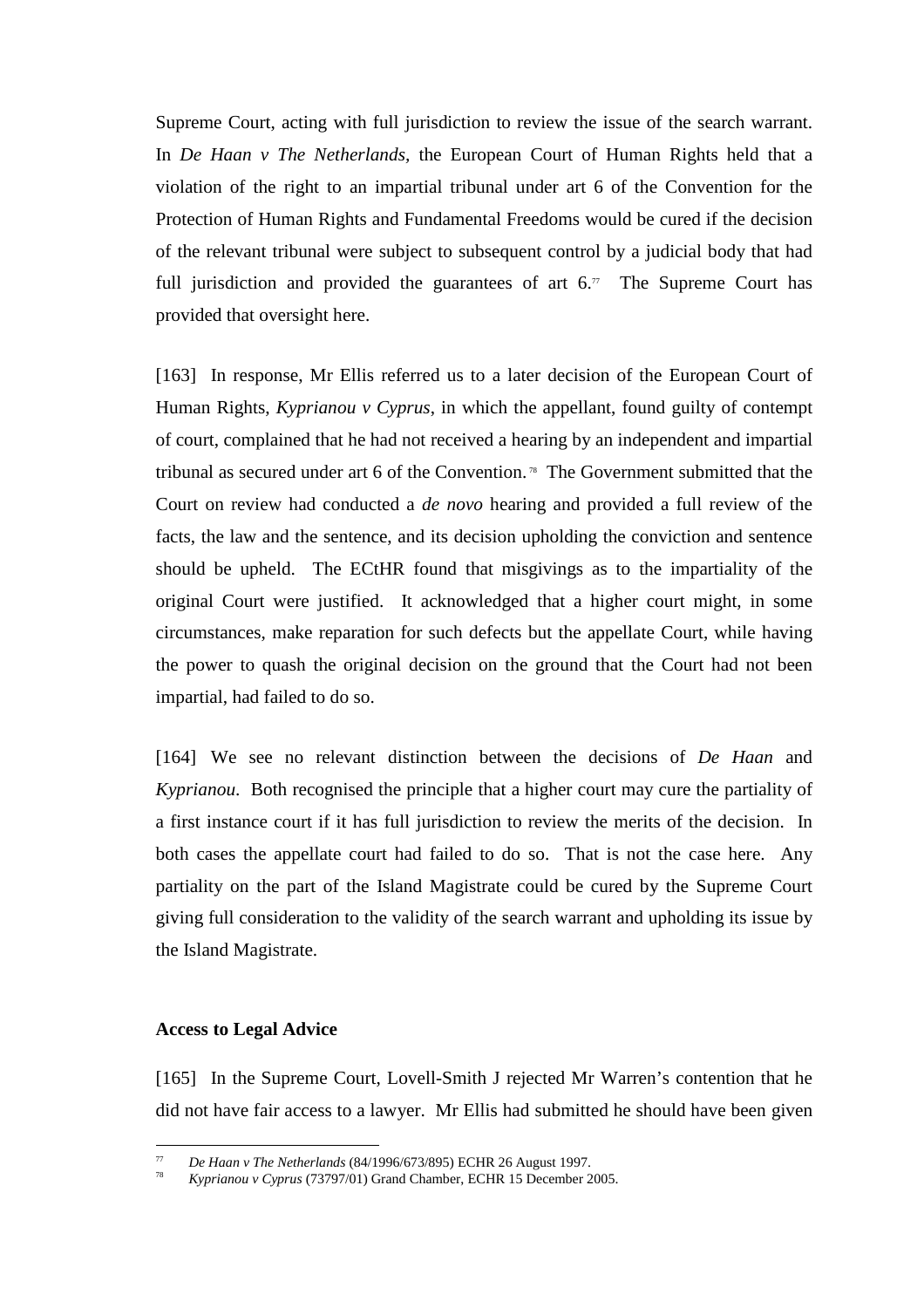immediate access to a lawyer after the issue of the search warrants. Not to do so, he said, resulted in an inequality of arms and unfairness. He said that the situation could and should have been remedied by arranging for defence counsel to be present on Pitcairn at the time of execution of the search warrant and for counsel to have had access to what had been seized.

[166] The uncontradicted evidence of Sergeant Medland to the Supreme Court shows that in fact Mr Warren had access to legal advice at an early stage. Immediately following completion of the search of Mr Warren's home, Sergeant Medland told him he wished to conduct an interview at 5.00 pm later that day. When Mr Warren arrived at the police station he declined to be interviewed, saying that he was seeking legal advice. Sergeant Medland gave him a list of seven lawyers admitted to practise in the Pitcairn Island jurisdiction. The following morning Mr Warren returned to the police station, advised Sergeant Medland that Mr Ellis would be acting for him, and declined to agree to an interview until he had spoken to Mr Ellis.

[167] It has not been suggested that Mr Warren has not had full and unimpeded access to counsel of his choice since that time. Nor can it be suggested that he was prejudiced as a result of counsel not being present on the island. Even if counsel had been present on Pitcairn, despite the considerable logistical difficulties in arranging for that, he could not have sought access to the seized articles until computer records had been forensically examined.

### **Issue of search warrants**

[168] We turn now to consider the grounds of objection specific to the issue of the search warrants.

#### *Power to issue warrants*

[169] Mr Warren appeals against the finding of Lovell-Smith J that the Island Magistrate had authority to issue a search warrant. He had argued that the Island Magistrate had no jurisdiction to issue a search warrant for offences under United Kingdom statutes.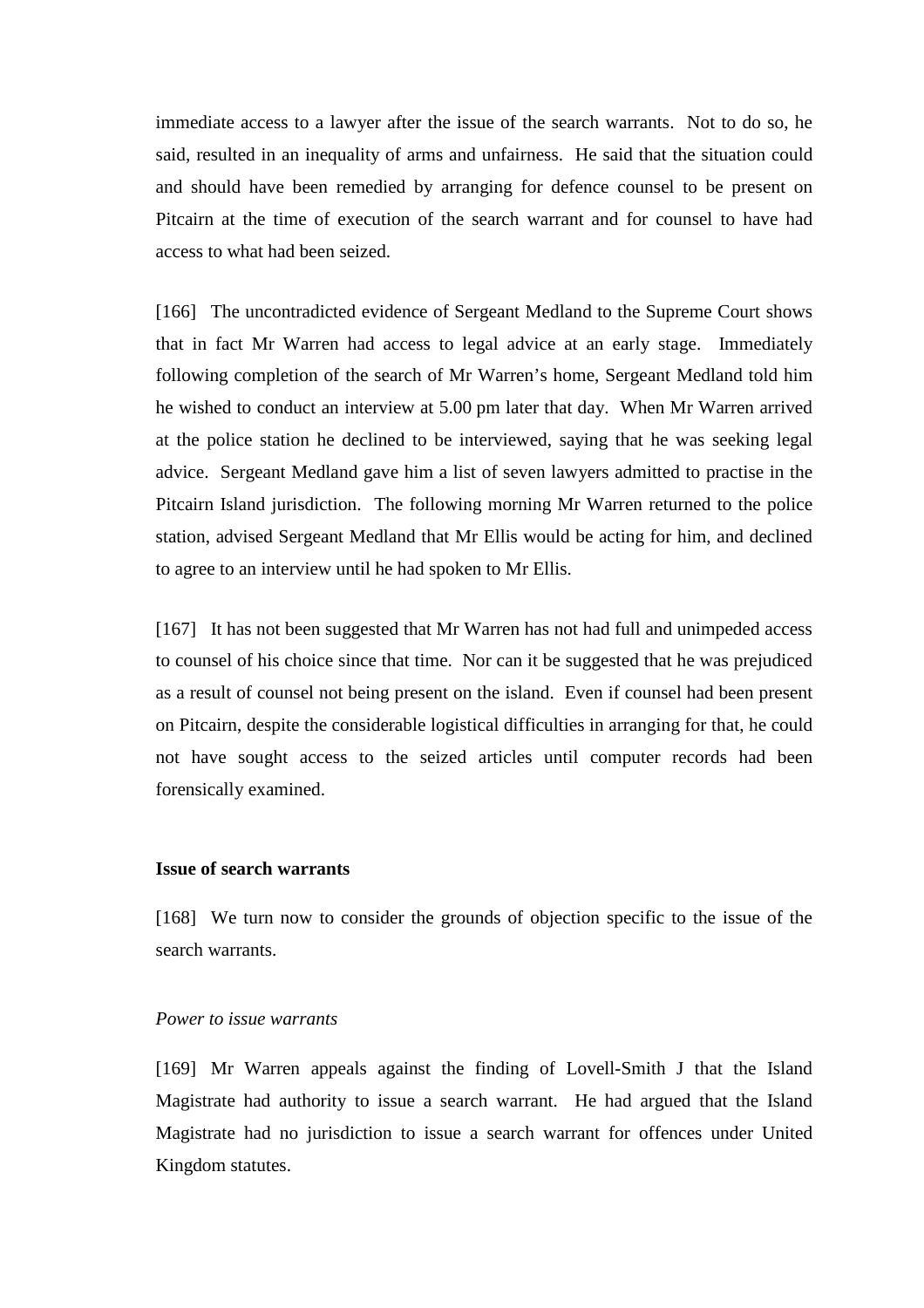[170] In fact, when applying for the search warrant Sergeant Medland did not rely on an offence under English law. He relied on the offence of possession of obscene articles under s 8(1) of the Pitcairn Summary Offences Ordinance. Mr Ellis says that it was nevertheless Sergeant Medland's intention to obtain evidence of offending under English law. He argued the Island Magistrate's jurisdiction was limited by  $s \frac{5(1)}{6}$  (iii) of the Justice Ordinance which provides:

#### **5. Jurisdiction of Island Magistrate**

(1) Subject to the provisions of this or any other ordinance, the Island Magistrate shall have jurisdiction—

> (b) in criminal cases over all offences committed within the Islands or in the territorial waters thereof against the provisions of this or any other ordinance except insofar as the jurisdiction of the Island Magistrate is therein expressly excluded:

Provided that—

…

…

(iii) the Island Magistrate shall not exercise jurisdiction in respect of any offence arising only by virtue of the provisions of section 42 of the Constitution of Pitcairn.

[171] As already discussed, s 42 of the Constitution imports English law into Pitcairn. It is not in dispute that  $s 5(1)(b)(iii)$  prohibits the Island Magistrate from exercising jurisdiction in relation to the English offences of which Mr Warren is accused. However, the scope of the Island Magistrate's power to issue a search warrant is not so circumscribed. Section 23(1) of the Justice Ordinance provides as follows:

Where the Magistrate is satisfied by evidence on oath that there is reasonable cause to believe that any thing upon, by or in respect of which an offence has been committed or any thing which is necessary to the conduct of an investigation into any offence, is in any building, ship, vehicle, box, receptacle or place, the Magistrate may issue a search warrant authorising a police officer to search the building, ship, vehicle, box, receptacle or place (which shall be named or described in the search warrant) for any such thing and, if any thing searched for is found, or any other thing which there is reasonable cause to suspect to have been stolen or unlawfully obtained is found, to seize it and bring it before the Court to be dealt with according to law.

[172] "Offence" is widely defined in the Interpretation and General Clauses Ordinance as including "any crime, unlawful act or contravention or other breach of, or failure to comply with, any provision of any law, for which a penalty is provided". We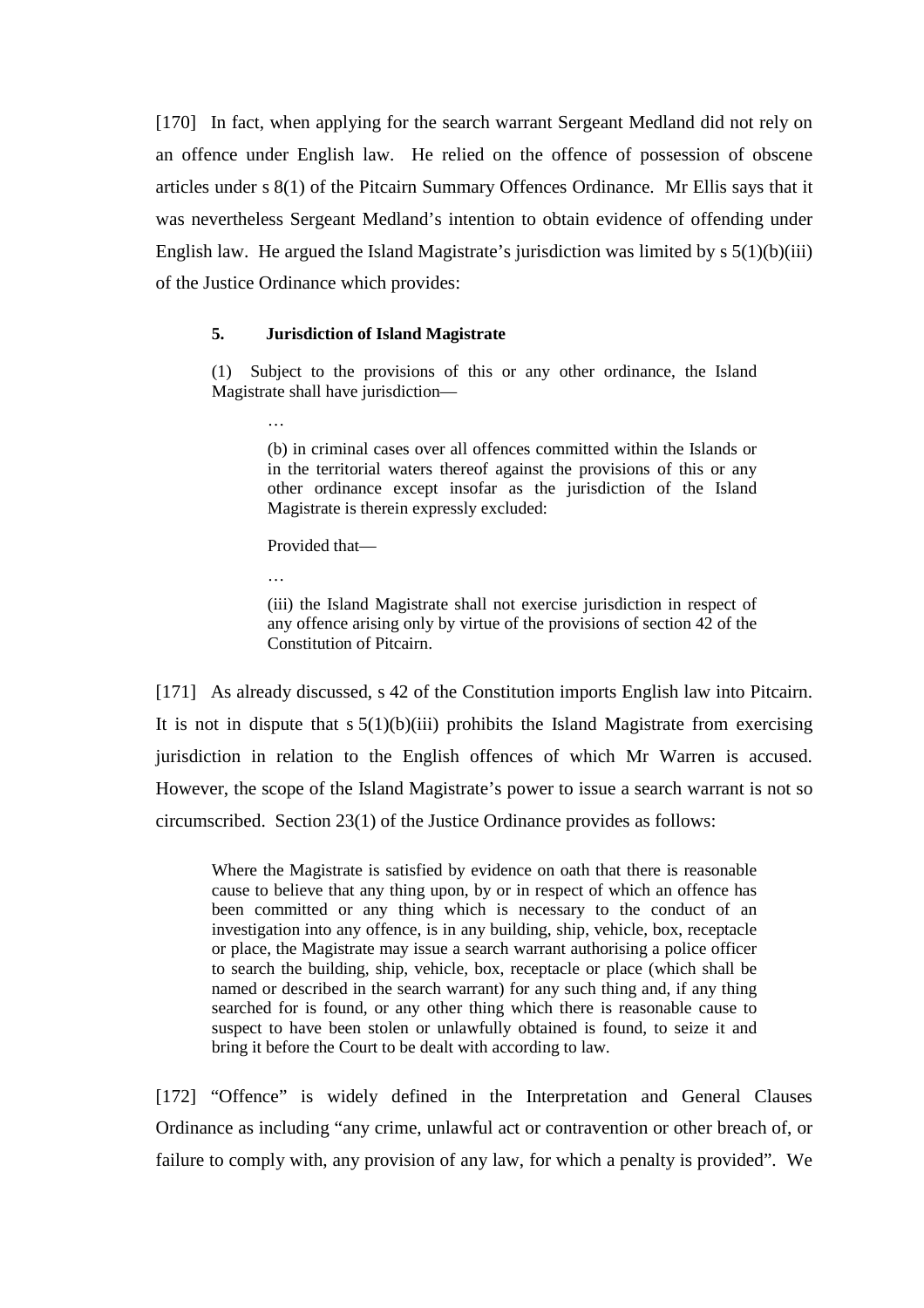see no reason to exclude from the purview of s 23 offences which the Island Magistrate has no jurisdiction to try. As the Crown submitted, it is both practical and sensible to invest the Island Magistrate with such ancillary powers. That objective is served by other provisions of the Justice Ordinance. For example, it confers on the Island Magistrate the power to remand an accused person in custody for offending which the Island Magistrate would not have jurisdiction to try.<sup>79</sup>

# *Absence of reasonable grounds*

[173] It was next submitted that the search warrants were invalid because the application failed to disclose reasonable grounds for believing that a "serious arrestable" (or indictable) offence had been committed. That is one of the grounds that must be made out on an application for a search warrant under the Police and Criminal Evidence Act 1984 (UK). Lovell-Smith J rejected the challenge, holding that the broad definition of "offence" under s 23 of the Justice Ordinance makes it unnecessary to rely on s 8 of the Police and Criminal Evidence Act.

[174] We agree. Whether or not s 8 of the Police and Criminal Evidence Act 1984 is in force in Pitcairn, the Island Magistrate was entitled to exercise the power under s 23 to issue the warrant. We agree with the Crown that there is no basis to read down or restrict the power in s 23 of the Justice Ordinance. It was sufficient for the applicant to provide reasonable cause to believe that a search would provide evidence of an offence under the Summary Offences Ordinance.<sup>80</sup>

### *Lack of candour*

[175] In oral submissions to Lovell-Smith J, it was argued that the search warrants should be invalidated because the Police failed to make full and frank disclosure in the application. This was not directly addressed in her judgment, though impliedly rejected. The objection was renewed before us, Mr Ellis submitting that the application lacked the requisite level of candour because Sergeant Medland failed to disclose his intention to prosecute for an indictable offence. It will be recalled that the application

Justice Ordinance, s  $5(1)(b)$ .

<sup>80</sup> *Lovell-Smith J Judgment*, above n 1 at [267].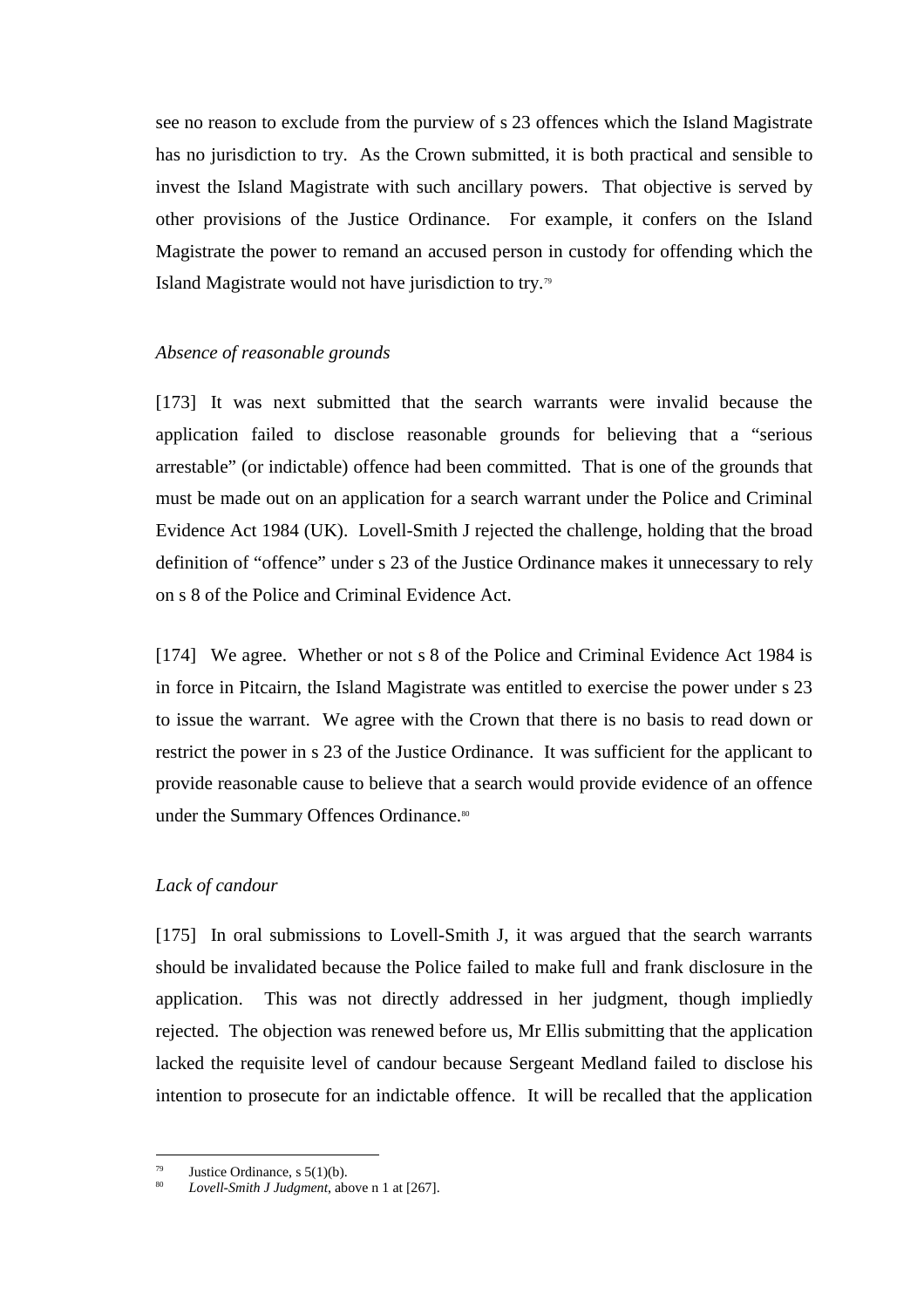referred only to the offence of possession of obscene articles under s 8(1) of the Pitcairn Summary Offences Ordinance.

[176] There is no doubt that it is incumbent on an applicant for a search warrant to make full and frank disclosure to the Court. A warrant will be set aside for nondisclosure if material was omitted which may well have led the Judge to issue a warrant which, had there been full disclosure, would not have issued.<sup>81</sup>

[177] Mr Ellis placed particular reliance on an email written by Sergeant Medland some three weeks before he applied for a warrant, in which he said that, having consulted with the Public Prosecutor, he had decided to lay an indictable charge under the Sexual Offences Act 2003. However, when asked about this in cross-examination, he explained that the criminal activity then being considered was causing or inciting a child to engage in sexual activity based on internet communications that had already been discovered. He explained that by the time he applied for the search warrant he had decided, following further discussions with the Public Prosecutor, that there was not enough evidence of that indictable offence.

[178] As we have previously noted, Haines J "without hesitation" accepted Sergeant Medland as "an entirely credible witness". There is no reason why his evidence on this issue should not be accepted.

# *Lack of specificity*

 $\overline{a}$ 

[179] The search warrants were in the form prescribed in rules made by the Governor on the advice of the Chief Justice.<sup>82</sup> The form makes no provision for an offence to be particularised. The warrants made reference only to the possession of obscene articles by Mr Warren. They did not refer to s 8 of the Summary Offences Ordinance which prescribes the offence.

[180] In the Supreme Court it was submitted that the omission to refer to the statutory provision was fatal to the warrants. Lovell-Smith J held that the warrants were valid as

<sup>81</sup> *R (Mills) v Sussex Police* (DC) [2014] EWHC 2523 (Admin), [2015] 1 WLR 2199 at [26].

<sup>82</sup> Magistrate's Court (Forms in Criminal Cases) Rules, Schedule, Form 5.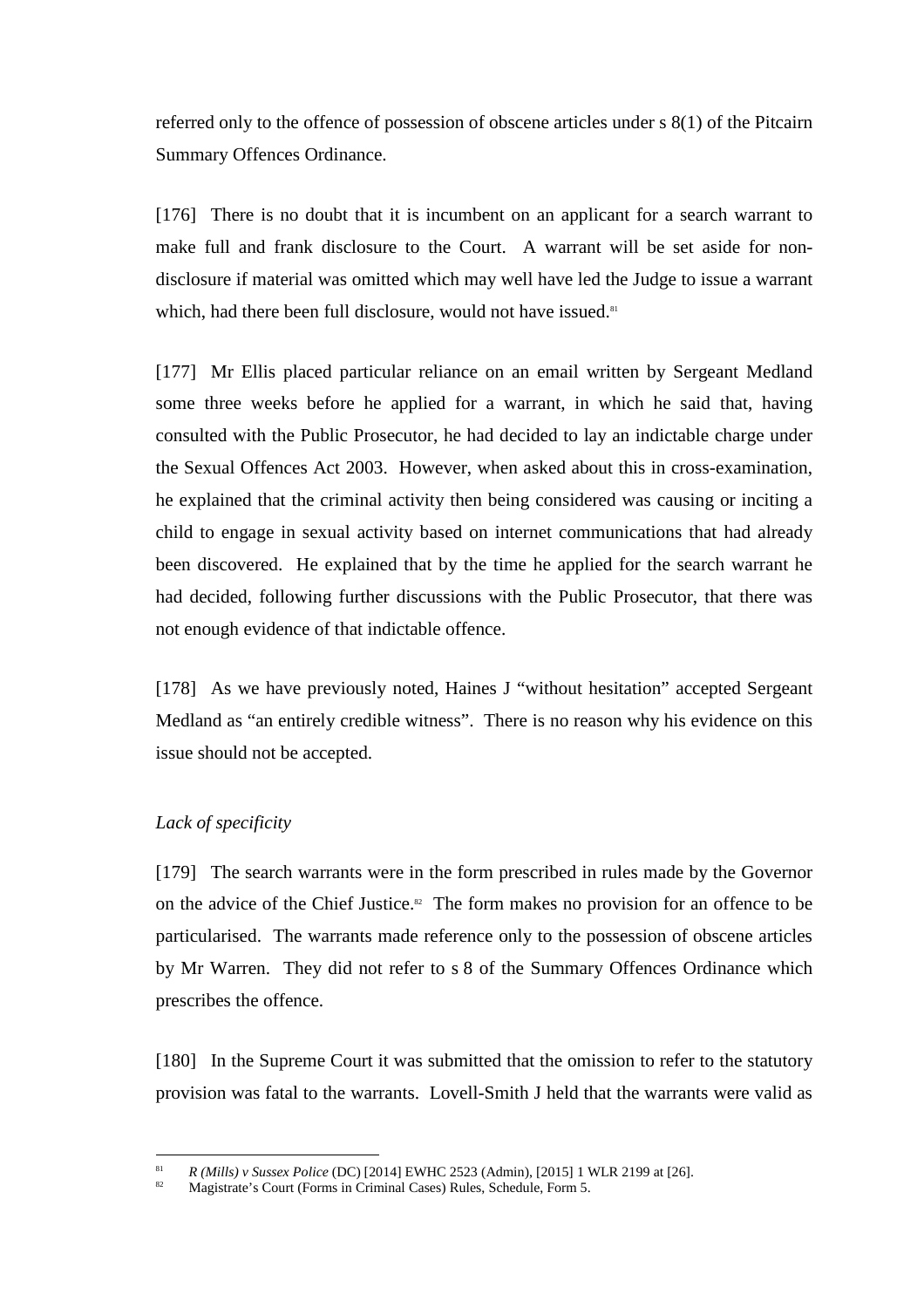they complied with the relevant rules. If there was any defect, she found it was cured by s 16 of the Judicature (Courts) Ordinance, which provides as follows:

**16.—**(1) No information, charge, summons, conviction, sentence, order, bond, warrant or other document and no process or proceeding shall be quashed, set aside or held invalid by any Court or quasi-judicial authority by reason only of any defect, irregularity, omission or want of form unless the Court or authority is satisfied that there has been a substantial miscarriage of justice.

[181] Lovell-Smith J found there to be no miscarriage of justice as the offence itself was disclosed. The items suspected to contain the obscene articles were identified and Sergeant Medland sufficiently explained the purpose of the search.

[182] In challenging the finding of Lovell-Smith J, Mr Ellis relied primarily on a decision of the Constitutional Court of South Africa, *Minister for Safety and Security v van der Merwe*. <sup>83</sup> The Court held that what it described as the "common law intelligibility principle" required a search warrant to specify the offence which triggered the criminal investigation. It is not entirely clear whether this requirement will be satisfied by a sufficient description of the offence or whether a reference to the statutory provision is required. The mention by the Court of New Zealand as one of the countries which also require specification of the alleged offence in search warrants, and a reference to *Auckland Medical Aid Trust v Taylor,<sup>84</sup>* suggests that it is sufficient to specify the offence.<sup>85</sup>

[183] We were not referred to any English cases to support the proposition that there must be a reference to the relevant statutory provision, and New Zealand cases do not go that far. There is a helpful review of the cases in *R v Coghill* which makes it clear that the overriding requirement is for there to be sufficient particularity to enable both the officer executing the warrant and the owner of the premises to know the offence or offences in respect of which the warrant was issued and the permissible limits of the search.<sup>86</sup> In  $R \vee B$  *riggs* the description of the offence by the single word "receiving" was held to be sufficient.<sup>87</sup>

86 *R v Coghill* [1995] 1 NZLR 675 (CA).

<sup>83</sup> *Minister for Safety and Security v van der Merwe* Case CCT 90/10 [2011] ZACC 19, 7 June 2011.

<sup>84</sup> *Auckland Medical Aid Trust v Taylor* [1975] 1 NZLR 728 (CA) at 736-737.

<sup>85</sup> *Minster for Safety and Security v van der Merwe*, above n 83 at [52].

<sup>87</sup> *R v Briggs* [1995] 1 NZLR 196 (CA).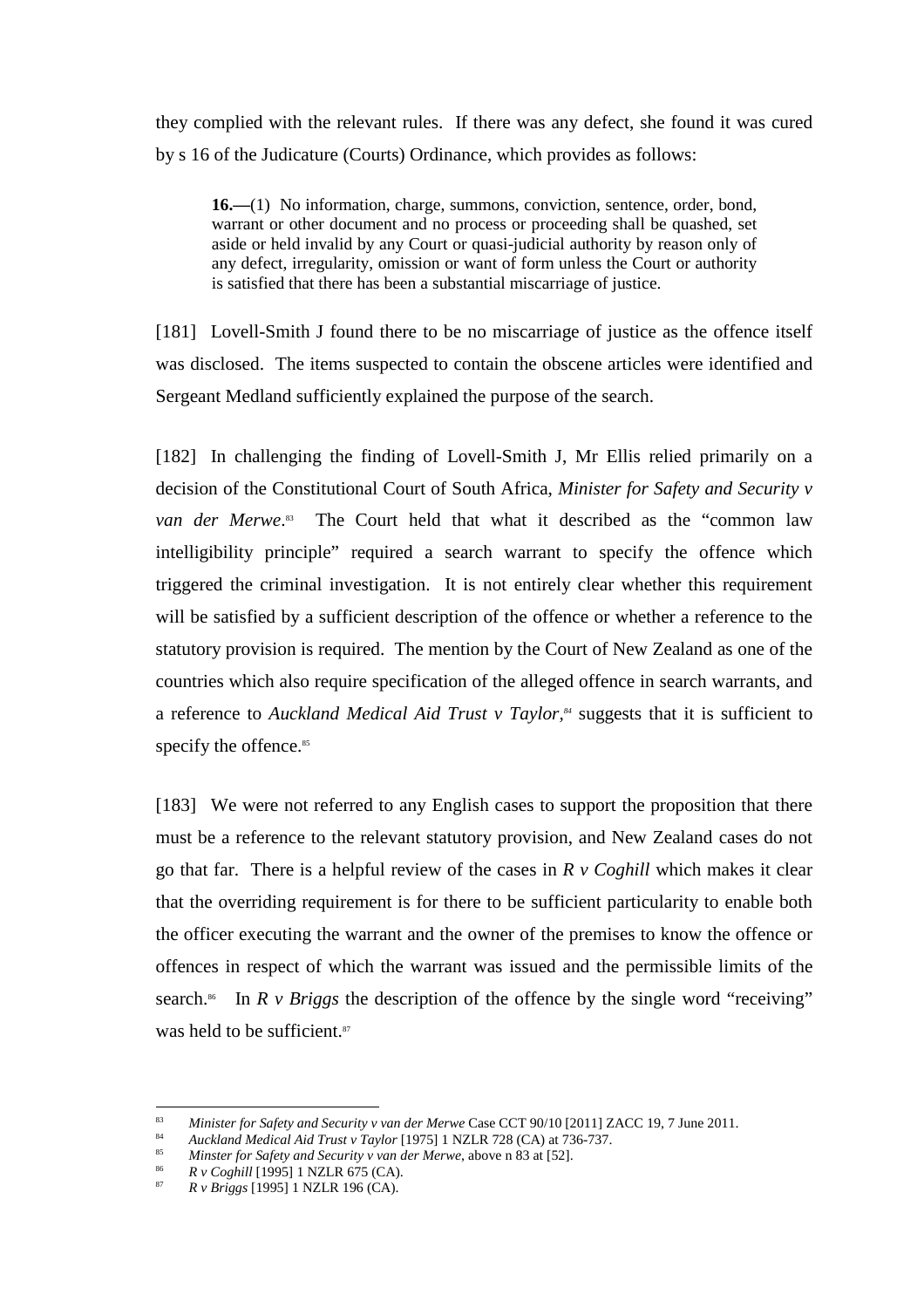[184] In our view, the description of the offence was adequate to meet both the requirements of Pitcairn law and the overall objectives identified in the cases we have referred to. The explanation provided to Mr Warren by Sergeant Medland would have disposed of any residual uncertainty as to the scope of the warrant. There has been no suggestion that Mr Warren felt misled. If, contrary to the view we take, the statutory provision should have been included in the warrant, s 16 of the Judicature (Courts) Ordinance could have been invoked. The omission would have been equivalent to the "looseness" of description which the Court said in *Coghill* could have been cured by the New Zealand equivalent of s 16, s 204 of the Summary Proceedings Act 1957.<sup>88</sup>

# **Execution of search warrants**

### *The search breached the Constitution*

[185] Lovell-Smith J rejected a submission that the issue and execution of the warrants infringed Mr Warren's rights under the Constitution. He had relied on the right to respect for private and family life under s 11 of the Constitution, which provides:

**11.—**(1) Everyone has the right to respect for his or her private and family life, his or her home and his or her correspondence.

(2) There shall be no interference by a public authority with the exercise of this right except such as is in accordance with the law and is necessary in a democratic society in the interests of national security, public safety or the economic well-being of Pitcairn, for the prevention of disorder or crime, for the protection of health or morals, or for the protection of the rights and freedoms of others.

[186] Lovell-Smith J held that any infringement of Mr Warren's rights under the Constitution that resulted in the issue and use of the search warrants was justified "for the prevention of disorder or crime".<sup>89</sup>

[187] We agree. The execution of a valid search warrant is demonstrably in accordance with the law. In this case it clearly qualified as necessary for the prevention of disorder or crime. Mr Ellis complained that the Judge failed to analyse whether there was reasonable justification for the search and its necessity in a democratic

<sup>88</sup> *R v Coghill*, above n 86 at 679.

<sup>89</sup> *Lovell-Smith J Judgment*, above n 1 at [236].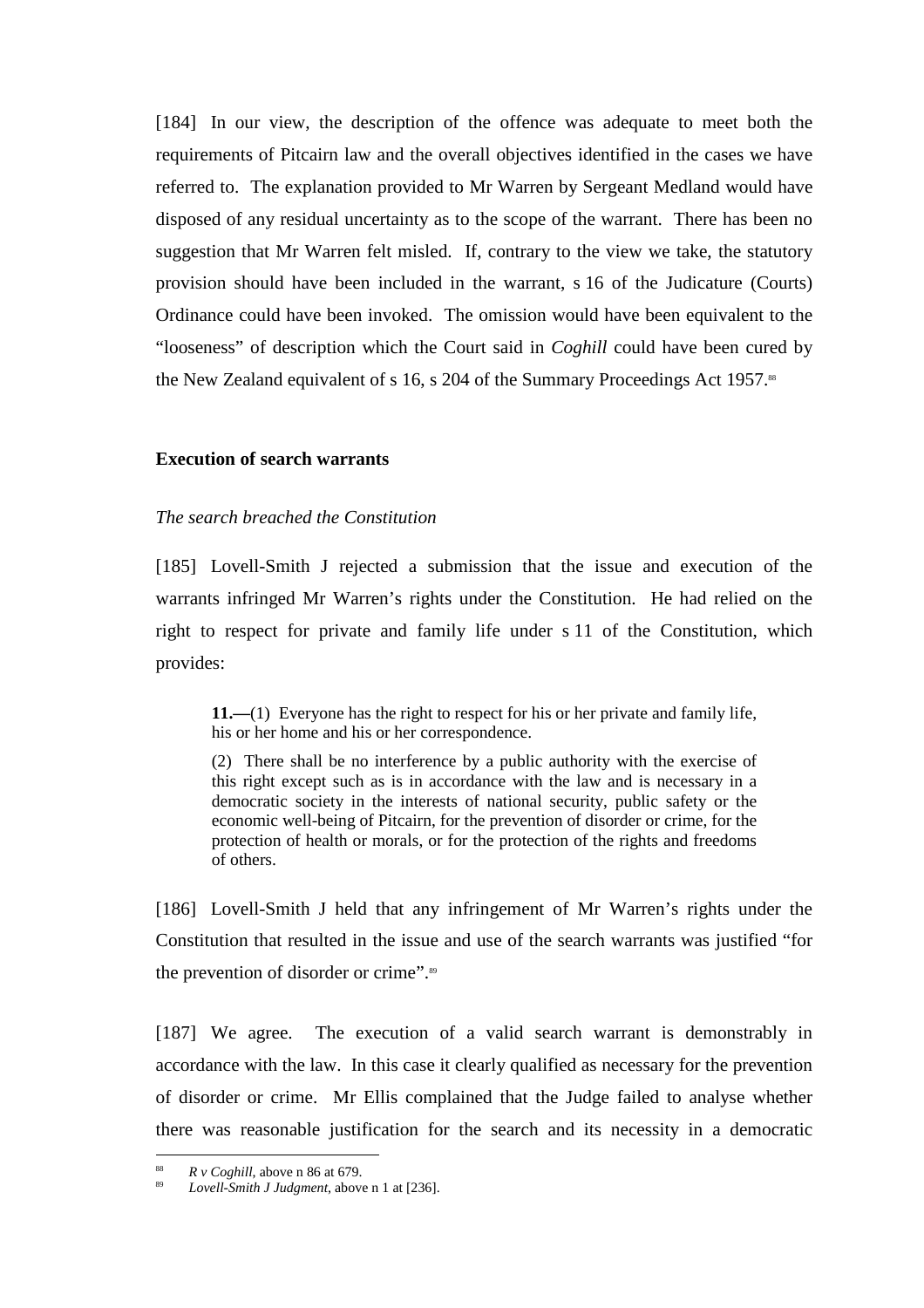society. His position is that Pitcairn is not a democratic society and the issue of infringement should have been analysed accordingly.

[188] We see any debate over the nature of Pitcairn's democracy as irrelevant. By invoking the standards prevailing in a democratic society, s 11(2) provides an objective means by which necessity can be measured. Lawful steps that would be seen as appropriate in a democratic society to achieve the specified objectives are a justified intrusion of the rights. The issue of a warrant for the purpose of detecting and preventing serious criminal activity plainly qualifies.

# *Excessive execution*

[189] In the Supreme Court Lovell-Smith J rejected a submission that the police search pursuant to the warrant had been excessive.<sup> $90$ </sup> Mr Ellis challenges her findings.

[190] As we understand it, his concern relates to the seizure of a computer, referred to as the Mayoral computer, one of the hard drives, a USB stick (seized from Mr Warren's workplace) and some of the CDs. All turned out to contain records and documents relating to Pitcairn affairs, including medical and financial records of Pitcairn residents. It seems to be suggested that the searches should have been more selective or checks carried out at the searched premises in order to exclude from seizure any irrelevant materials.

[191] We see no reason to depart from the view formed by Lovell-Smith J that the way in which the searches were carried out was unexceptional and unobjectionable. We reject as impracticable the suggestion that some preliminary vetting could have been carried out on site. The New Zealand Supreme Court recognised in *Dotcom v Attorney General* that computers have to be taken offsite to enable cloning and to search for relevant materials.<sup>91</sup> The obstacles to any other course were even greater on Pitcairn. When quizzed in cross-examination, Sergeant Medland explained that even taking a computer to Mr Warren's house would have required transporting it by quad bike over dusty roads. We are entirely satisfied that the searches were carried out

At [268]-[274].

<sup>91</sup> *Dotcom v Attorney General* [2014] NZSC 199 at [206].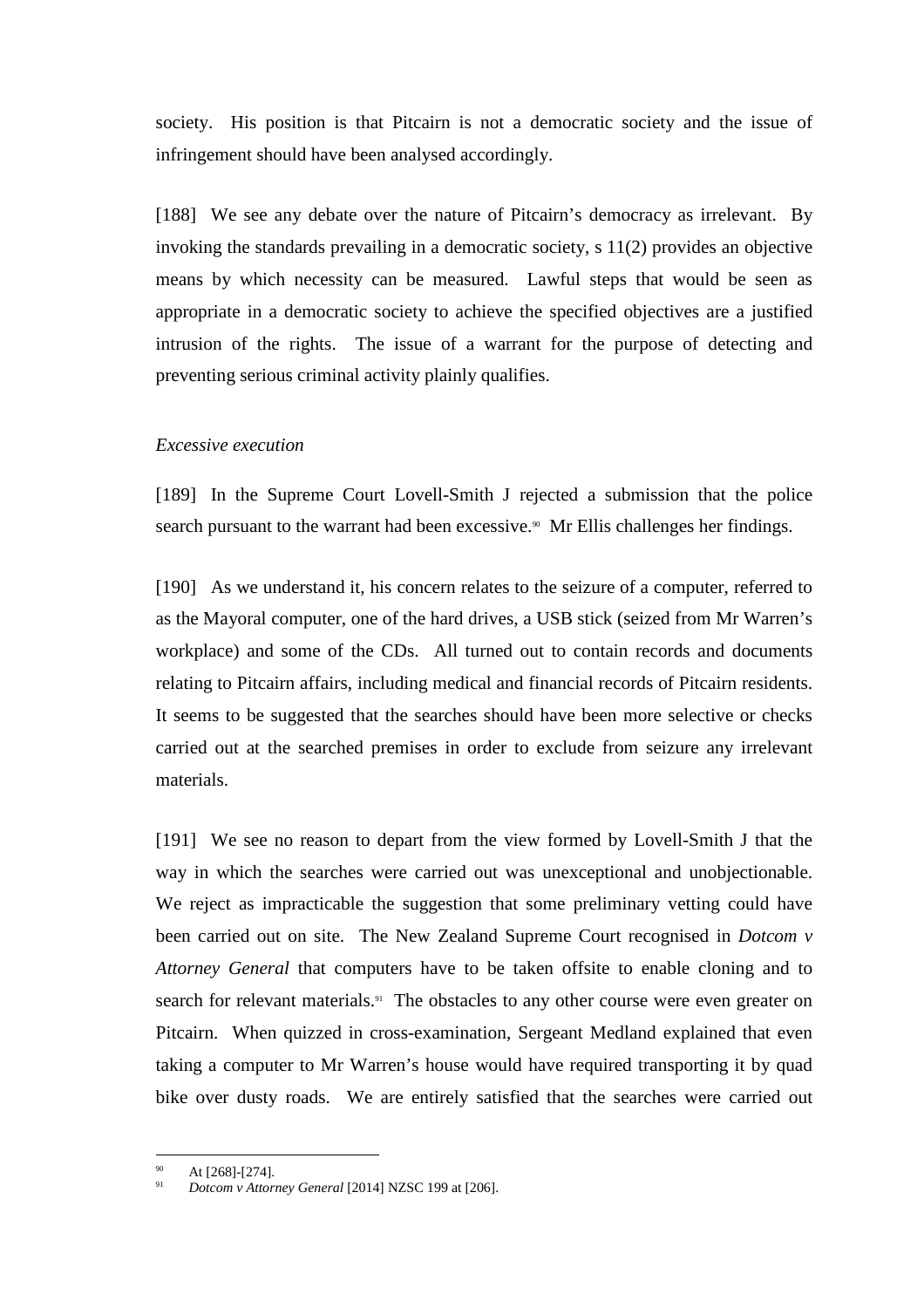reasonably and to the extent Sergeant Medland was able to do so, any irrelevant materials were identified and returned at the earliest reasonable opportunity.<sup>92</sup>

# **Conclusion on search warrants**

[192] We conclude that the search warrants were validly issued and lawfully executed.

# **Export of computer exhibits**

# *The Court process was unlawful*

[193] The hearing before the Island Magistrate of the application to authorise the export of the computer exhibits was co-ordinated by the Registrar of the Pitcairn Magistrate's Court in Auckland. Mr Warren contends his involvement invalidated the order for two reasons. First, he said an order should have been made under s 15E of the Judicature (Courts) Ordinance to authorise a hearing outside Pitcairn. Secondly, the particular role played by the Registrar is said to have compromised his independence.

[194] The hearing was facilitated by the Registrar from the Public Prosecutor's office in Auckland. He used the Public Prosecutor's office because he needed access to scanning facilities and a software programme that allowed documents to be sent in portable document format.93 The signed application was emailed by Sergeant Medland to the Public Prosecutor's office and handed by the Public Prosecutor to the Registrar. The Registrar then emailed it to the Island Magistrate via Sergeant Medland, with a covering memorandum. The documents were printed out by Sergeant Medland and handed to the Island Magistrate. After Sergeant Medland had explained the purpose of the application, the Island Magistrate made the order by signing an endorsement on the application. Sergeant Medland then transmitted the signed document back to the Registrar, who issued a sealed order which was sent back to Sergeant Medland as an attachment to an email.

<sup>&</sup>lt;sup>92</sup> Further irrelevant material was discovered in the course of forensic analysis of the computer records in New Zealand. No request was made for its return. We were told that copies were available on the Island.

<sup>93</sup> *Haines J Judgment*, above n 1 at [441](g).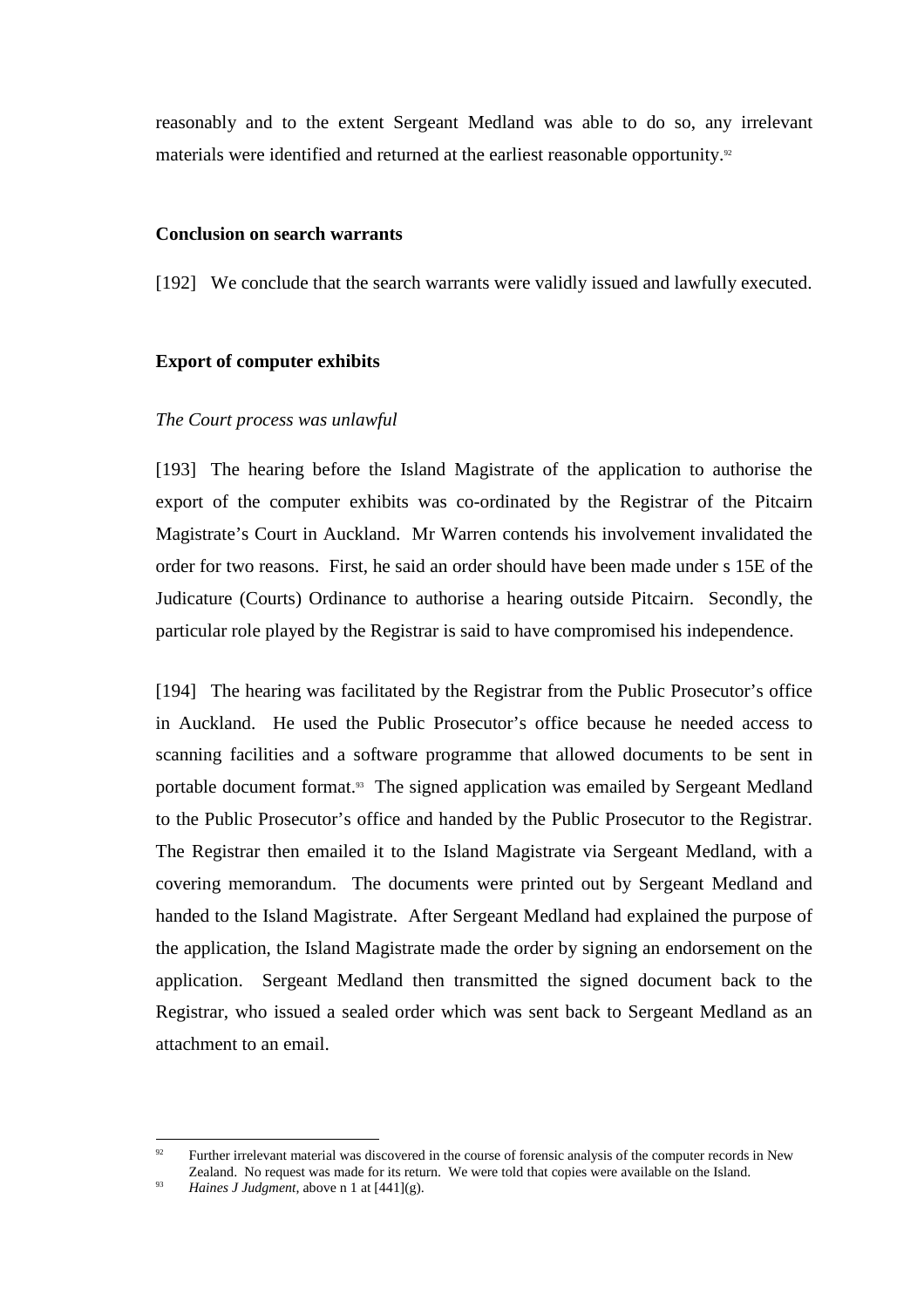[195] Section 15E(1) of the Judicature (Courts) Ordinance empowers a judge of the Supreme Court or a magistrate to make an order that any proceeding or any step in any proceeding be held in the Pitcairn Islands or the United Kingdom or New Zealand. For Mr Warren it is submitted that an order should have been made that the hearing of the application take place in New Zealand.

[196] The submission cannot succeed. As Haines J held, the Court sat in Pitcairn where the Magistrate was. $4$  The fact that the Registrar was in New Zealand did not affect the *locus* of the Court. There was no need for an order.

[197] We also agree with Haines J that the way in which the Registrar discharged his functions was unobjectionable. As he said, the role of the Registrar was innocuous.<sup>95</sup> It was purely administrative and facilitative. His use of the Public Prosecutor's office was for logistical reasons only. The Public Prosecutor himself had no meaningful involvement in the proceedings. There is no ground for concern that the Registrar's independence was compromised or the process tainted by the means adopted to place the application before the Island Magistrate.

### *Island Magistrate's independence*

[198] The order authorising transport to New Zealand was made at the police station on Pitcairn. Sergeant Medland explained in evidence that he telephoned the Island Magistrate and asked him to come to the police station, as the Island Magistrate did not have an office and Sergeant Medland did not think it appropriate to go to his house. Before making the order, the Magistrate asked to use the telephone to speak to the Registrar in New Zealand and did so in private.

[199] The circumstances in which the order was made are said to have further compromised the independence, or the appearance of independence, of the Island Magistrate. Haines J concluded, however, that a fair-minded and informed observer, having considered the facts, would not conclude that there was a real possibility that the

 $\overline{a}$ At  $[447]$ (c).

At  $[447]$ (c).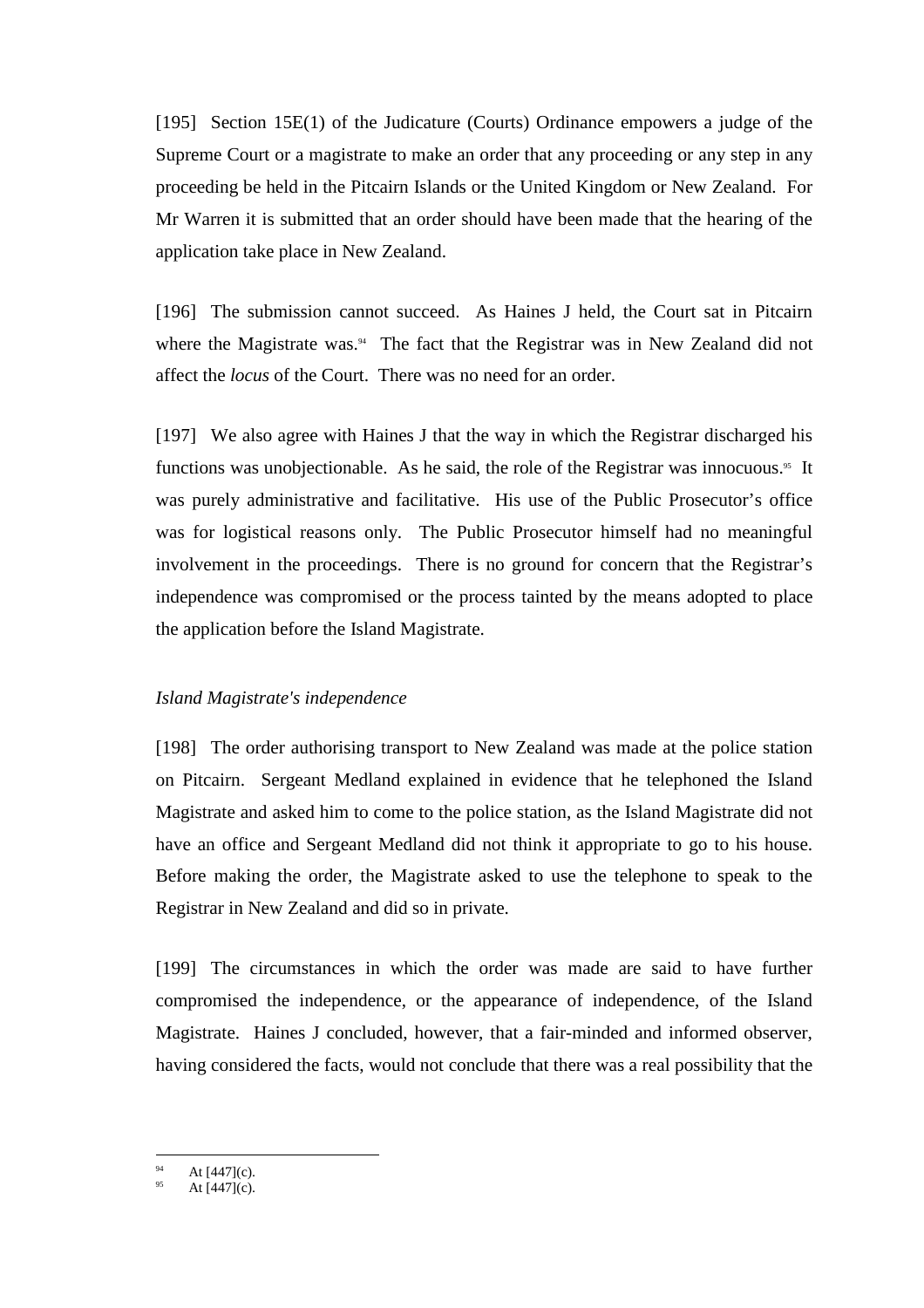Island Magistrate was biased or lacking in independence by virtue of the manner in which the hearing was conducted.<sup>96</sup>

[200] Again we find ourselves in agreement with Haines J. Of course, in normal circumstances a police officer seeking an order from a judicial officer would be expected to go to the tribunal where, ordinarily, the Registrar could be expected to be present. But in the unique circumstances in which the Pitcairn authorities are required to operate, departures from normal practice are inevitable. Any assessment of what is permissible or appropriate must be measured against what was practically achievable in local conditions. Judged in this context, we agree with Haines J that the hearing on Pitcairn raises no additional cause for concern about the Island Magistrate's independence.

# *Lawful authority*

[201] For the first time in this Court the argument was advanced that the Pitcairn Magistrate's Court had no lawful authority to make the order authorising the transport of the computer exhibits to New Zealand for forensic examination. The argument presupposes that an order was required, something the Crown does not concede.

[202] The Court purported to make the order under s 23 of the Justice Ordinance.<sup>97</sup> Mr Ellis submitted s 23 merely provides a power to issue a search warrant and to bring the seized articles to Court. The order was accordingly *ultra vires* and invalid.

[203] The Crown's position is that the Magistrate's Court had power to make the order, arising either expressly or by necessary implication from s 23 of the Justice Ordinance. Mr Raftery submitted that such a power is necessary to enable the Court to exercise its criminal jurisdiction effectively. Without the power to facilitate the analysis of exhibits, he said the criminal law in Pitcairn would be severely compromised.

[204] We do not read s 23 as expressly conferring a power to deal with the exhibits. However, it plainly envisages that the Magistrate's Court will exercise a supervisory

At  $[447]$ (c).

Set out in [171] above.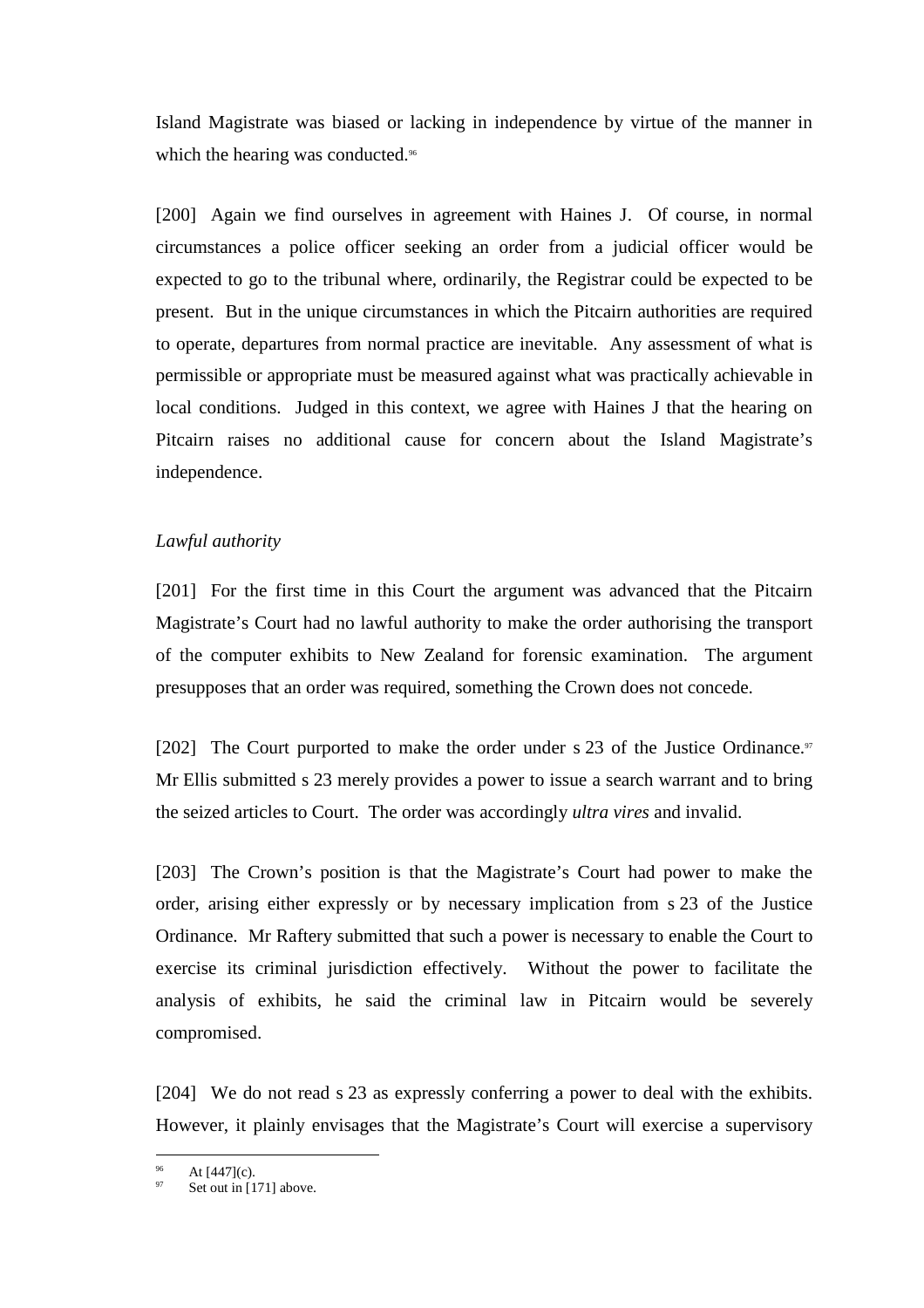role as part of its criminal jurisdiction, which is the same as that of the Supreme Court.<sup>98</sup> The Supreme Court has all such jurisdiction in and in relation to Pitcairn as is necessary to administer the law of Pitcairn,<sup>99</sup> and also has the same jurisdiction as is vested in the High Court of Justice in England.<sup>100</sup> The laws of Pitcairn, and the principle that a court which is endowed with a particular jurisdiction has the powers necessary to enable it to act effectively within such jurisdiction, establish that the Pitcairn Magistrate's Court has the ability to do anything necessary to discharge its supervisory responsibilities under s 23.<sup>101</sup>

[205] While we are satisfied the Magistrate's Court had the power to make the orders, we do not think it was necessary for it to do so. In our view, the Police were entitled to retain custody of the articles seized until such time as they had completed their examination and determined which, if any, were relevant to the investigation. The examination of the CD-Roms and USB stick on Pitcairn for that purpose was not questioned. We do not see the transport of the remaining articles to New Zealand to enable the process to be completed as any different in principle. It is, moreover, commonplace for exhibits to be sent by enforcement authorities to other countries for analysis when specialist facilities or expertise are not available, as was the case here. It is an accepted part of the investigation process.

### *The process was unfair*

[206] Mr Warren submits that he should have been given notice of the application and the right to be heard, and the failure to do so was a breach of natural justice. He said if the process were to be characterised as administrative, it had to be lawful, reasonable and procedurally fair, as guaranteed by s 20 of the Pitcairn Constitution.

[207] Haines J held there was no right to be heard.<sup>102</sup> He said the Police had the right to pursue the investigation by taking steps to have the seized evidence analysed. He

<sup>98</sup> With the exception of specified crimes which have no application here: s 12 of the Judicature (Courts) Ordinance.

<sup>&</sup>lt;sup>99</sup> Pitcairn Constitution s 45(2).

<sup>&</sup>lt;sup>100</sup> Pitcairn Constitution s 45(3).

Connelly v DPP [1964] AC 1254 (HL). 102 *Haines J Judgment*, above n 1 at [421].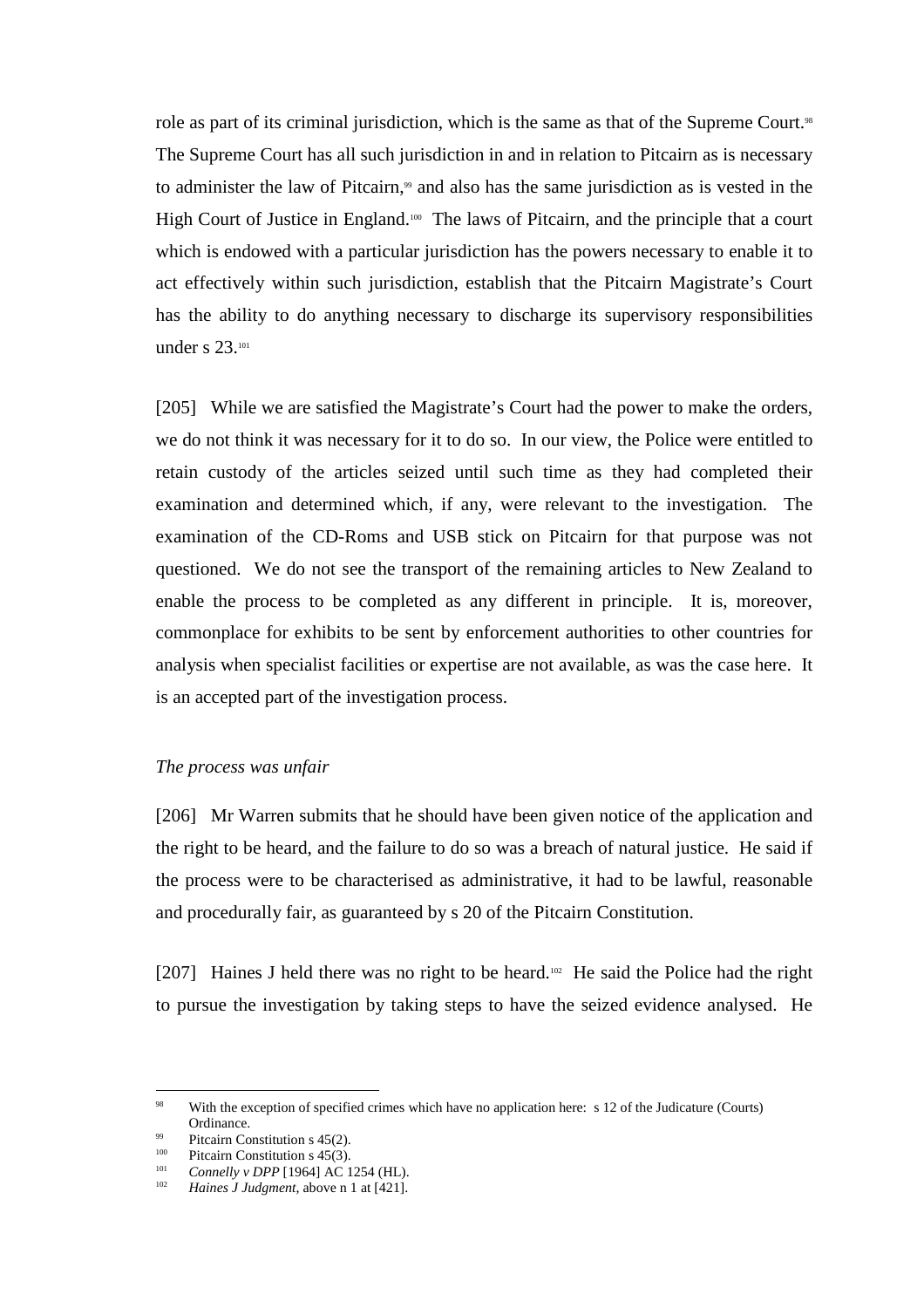noted that Mr Warren would have the opportunity to challenge the steps taken and the admissibility of the evidence at or before trial, citing *Gill v Attorney General*. 103

[208] We agree with Haines J. At the investigation stage, where the Police are engaged in the process of gathering and analysing evidence, a suspect normally has no right to challenge the process or special interest in doing so. There can be no suggestion that Mr Warren's fair trial rights were prejudiced by his not being heard at a point where an evaluation of the evidence had still to be completed. His ability to challenge the process and the admissibility of the evidence was unaffected.

# **Transport and analysis of computer exhibits**

[209] Mr Warren submits the transport of the exhibits and their analysis in New Zealand was unlawful in the following respects:

- (a) The Police and officials in Pitcairn and New Zealand committed offences against Pitcairn and New Zealand law by possessing, exporting and importing pornography.
- (b) Pitcairn and New Zealand officials breached the Magistrate's order by providing the Public Prosecutor with copies of some of the images.
- (c) The authorities failed to obtain permission from New Zealand Ministers under the Pitcairn Trials Act 2002.
- (d) There was a breach of the Optional Protocol to the Convention of the Rights of the Child.

# *Actions of Pitcairn and New Zealand officials unlawful*

[210] Lovell-Smith J found that the actions of Sergeant Medland in Pitcairn were lawful as they were authorised by the order of the Magistrate. She also accepted that he could avail himself of s 160(2) of the Criminal Justice Act (UK), which provides that it

<sup>&</sup>lt;sup>103</sup> *Gill v Attorney General* [2010] NZCA 468, [2011] 1 NZLR 433 at [17], [19] and [27]-[29].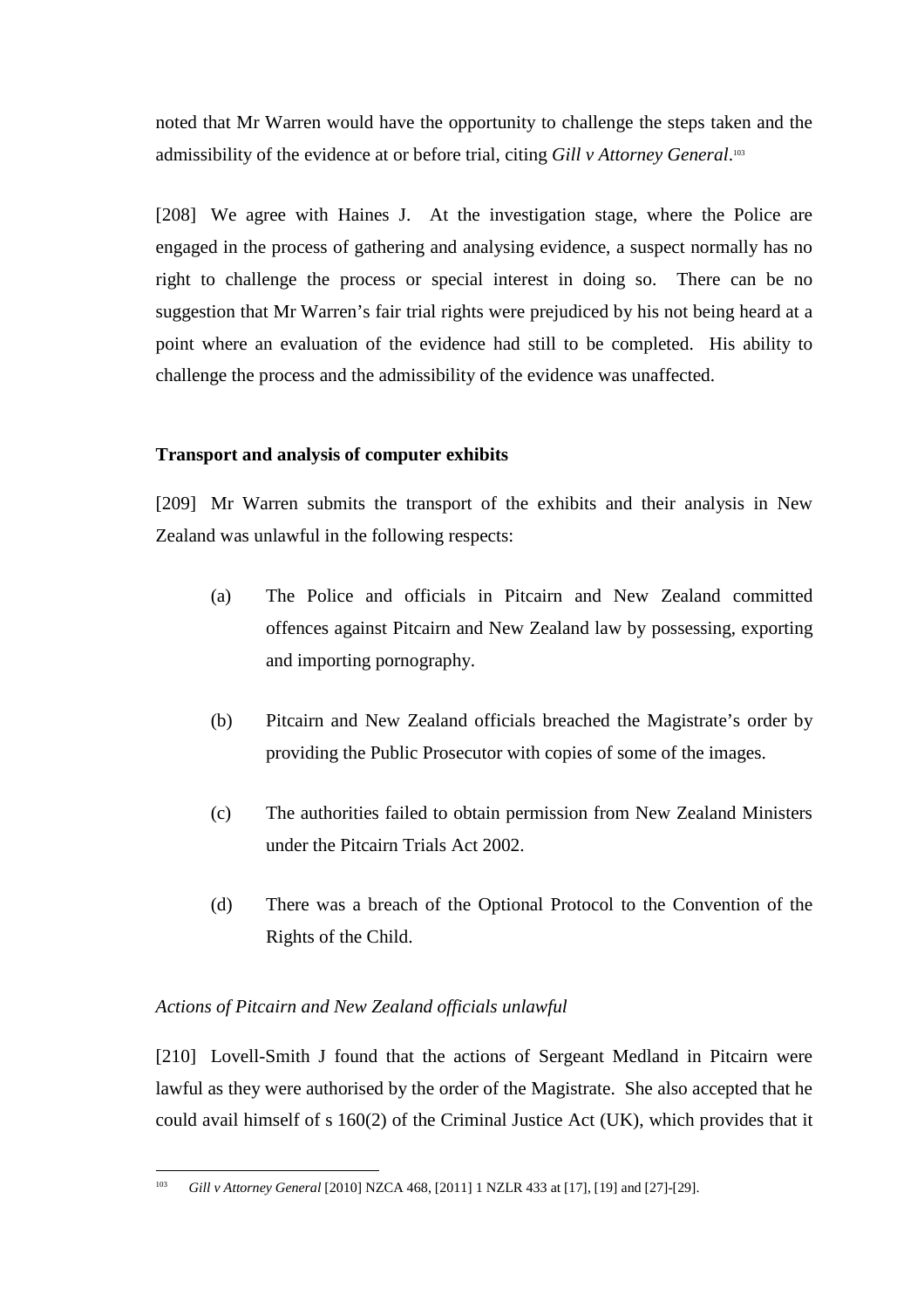is a defence to a charge of possession of an indecent photograph that the person charged had a legitimate reason for having the photograph in his possession.

[211] Section 1 of the Protection of Children Act 1978 (UK) provides an equivalent defence for other offences of child pornography. In our view, s 8 of the Summary Offences Ordinance, which covers the possession and importation of indecent or obscene articles generally in Pitcairn, must be read as similarly exempting a police officer acting pursuant to his duty to investigate and prosecute offending under the Ordinance.

[212] Of course, while Sergeant Medland was in possession of the articles pursuant to the search warrant, no question of unlawfulness could arise. As we have previously said, we tend to the view that he was dealing with the articles under s 23 until he completed his investigation, and the court order authorising transport to New Zealand was unnecessary. Whichever view is correct, Sergeant Medland had the Court's sanction to hold and deal with the articles, and any acts necessary to facilitate the examination of the items in New Zealand cannot have constituted an offence.

[213] In New Zealand, police officers and other officials in possession of or importing, exporting, distributing and supplying objectionable publications are protected if acting in the course of their official duties. By s 131(1) of the Films, Videos and Publications Classification Act 1993 (NZ) it is an offence to be in possession of an objectionable publication without lawful authority or excuse. However, s 131(4) exempts persons who possess an objectionable publication for the purpose of and in connection with their official duties. Those listed include any constable and "any other person in the service of the Crown".104 Section 124A extends the exemption to offences under ss 123 and 124, which make it an offence to import, export, distribute and supply objectionable publications.

# *Supply to Public Prosecutor*

[214] The analysed results, with copies of the objectionable images, were provided to the Public Prosecutor. For Mr Warren, it is submitted that this was a breach of the

<sup>104</sup> Films, Videos and Publications Classification Act 1993 (NZ), s 131(3)(h) and (l).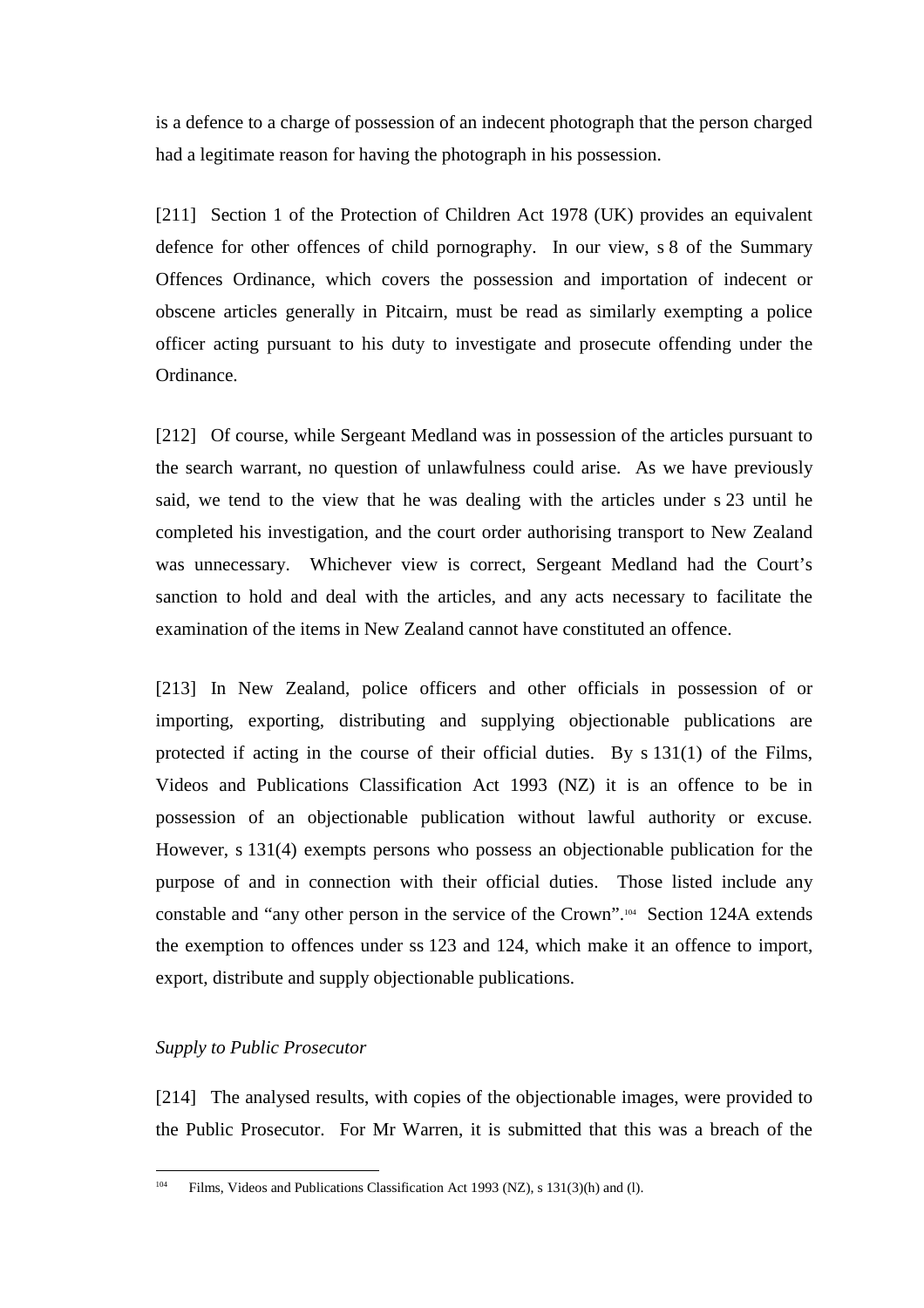Magistrate's order. Relying on the results of an enquiry by the Attorney-General of Pitcairn, Lovell-Smith J found there had been no irregularities in the way in which the material was handled. She accepted that they had remained securely in police custody from the time they left Pitcairn until they were transmitted by the New Zealand Police to the Court where they remain in the custody of the Registrar.<sup>105</sup>

[215] We have been given no reason to differ from Lovell-Smith J's conclusion. All items in the schedule to the order were handled in accordance with the order. The Public Prosecutor was provided with copies of certain images in order to perform his functions under Pitcairn law, but the exhibits never left police custody.

# *Authorisation under Pitcairn Trials Act 2002*

[216] The Pitcairn Trials Act 2002 (NZ) has the purpose of giving effect to New Zealand's obligations under an agreement between the Governments of the United Kingdom and New Zealand for the sitting and proper functioning of the Pitcairn Courts in New Zealand for the purpose of trials.

[217] Mr Warren contended that s 6 of that Act required New Zealand Ministers to give permission before the New Zealand Police could assist the Pitcairn Police with forensic analysis and that, in the absence of such permission, the order actioning the transport of exhibits to New Zealand was invalid and those involved in the handling and analysis of the exhibits in New Zealand could not claim to be acting in connection with their official duties.

### [218] "Trial" is defined in s 5 of the Act as follows:

In this Act, unless the context otherwise requires, *trial* means the trial or trials of a person in accordance with Pitcairn law and practice in respect of an offence or offences against Pitcairn law; and includes (without limitation) all or any of the following:

- (a) investigative steps involving a Pitcairn Court or a Pitcairn Magistrate or a Judge or Judges of a Pitcairn Court (for example, the issuing of a search warrant):
- (b) the institution of a criminal proceeding by the signing of a formal charge:
- (c) any preliminary proceedings (for example, committal proceedings):

<sup>105</sup> *Lovell-Smith J Judgment*, above n1 at [258].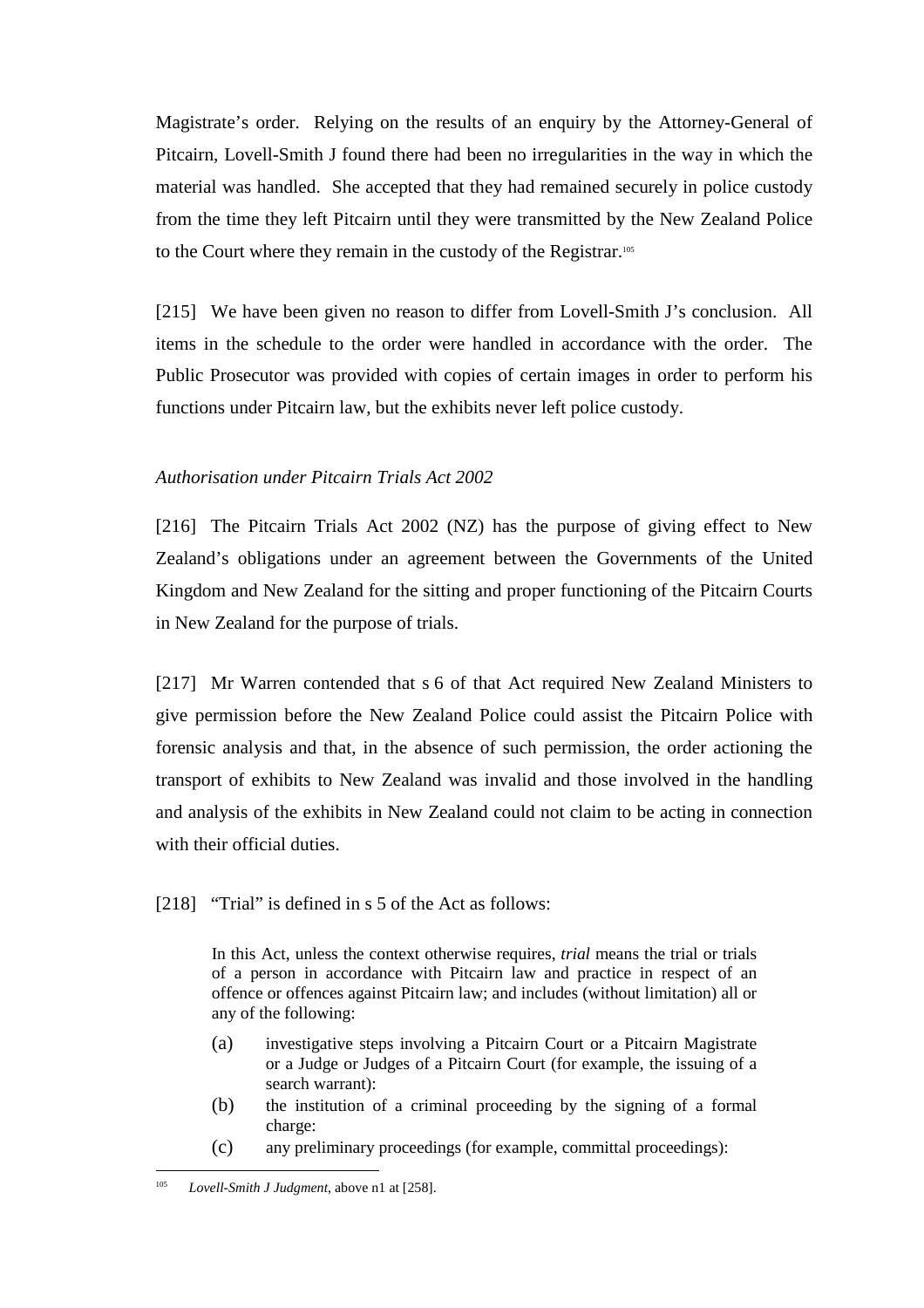- (d) the person pleading guilty, or not guilty, or a special plea (for example, a plea of previous acquittal, previous conviction, or pardon), and the entering of that plea:
- (e) taking evidence:
- (f) conducting or continuing a proceeding to determine guilt:
- (g) giving judgment in a proceeding:
- (h) sentencing or otherwise dealing with the person (whether or not the person pleads guilty):
- (i) any appeals or review:
- (j) any other associated matters.

[219] Mr Ellis argues that the forensic examination of the exhibits was an investigative step under s 5(a) which should not have been undertaken without the prior approval of the Minister of Justice, after consultation as required under s 6(4).

[220] We do not accept that what took place in New Zealand was an investigative step for the purpose of  $s$  5(a). In our view,  $s$  5 is plainly confined to hearings of a Pitcairn Court in New Zealand, or steps taken by a judge or magistrate of a Pitcairn Court in New Zealand. Actions which are ancillary to or consequential on such hearings or steps are not trials under s 5. The order authorising export of the exhibits was made at a hearing in Pitcairn. The Pitcairn Trials Act was not engaged.

[221] The investigations undertaken by the New Zealand Police were carried out under the Mutual Assistance in Criminal Matters Act 1992 (NZ). It is consistent with our reading of s 5 that s 14 of the Pitcairn Trials Act 2002 provides that nothing in that Act limits or affects the general use or application of the Mutual Assistance in Criminal Matters Act 1992.

# *Optional Protocol to the Convention on the Rights of the Child*

[222] Mr Ellis criticised the omission of Lovell-Smith J to consider art 6 to the Optional Protocol on Child Pornography to the UN Convention on the Rights of the Child and complained that no lawful request was made to take investigative steps in New Zealand. He relied on paragraph 2 of the article, which provides:

States Parties shall carry out their obligations under paragraph 1 of the present Article in conformity with any treaties or other arrangements on mutual legal assistance that may exist between them. In the absence of such treaties or arrangements, States Parties shall afford one another assistance in accordance with their domestic law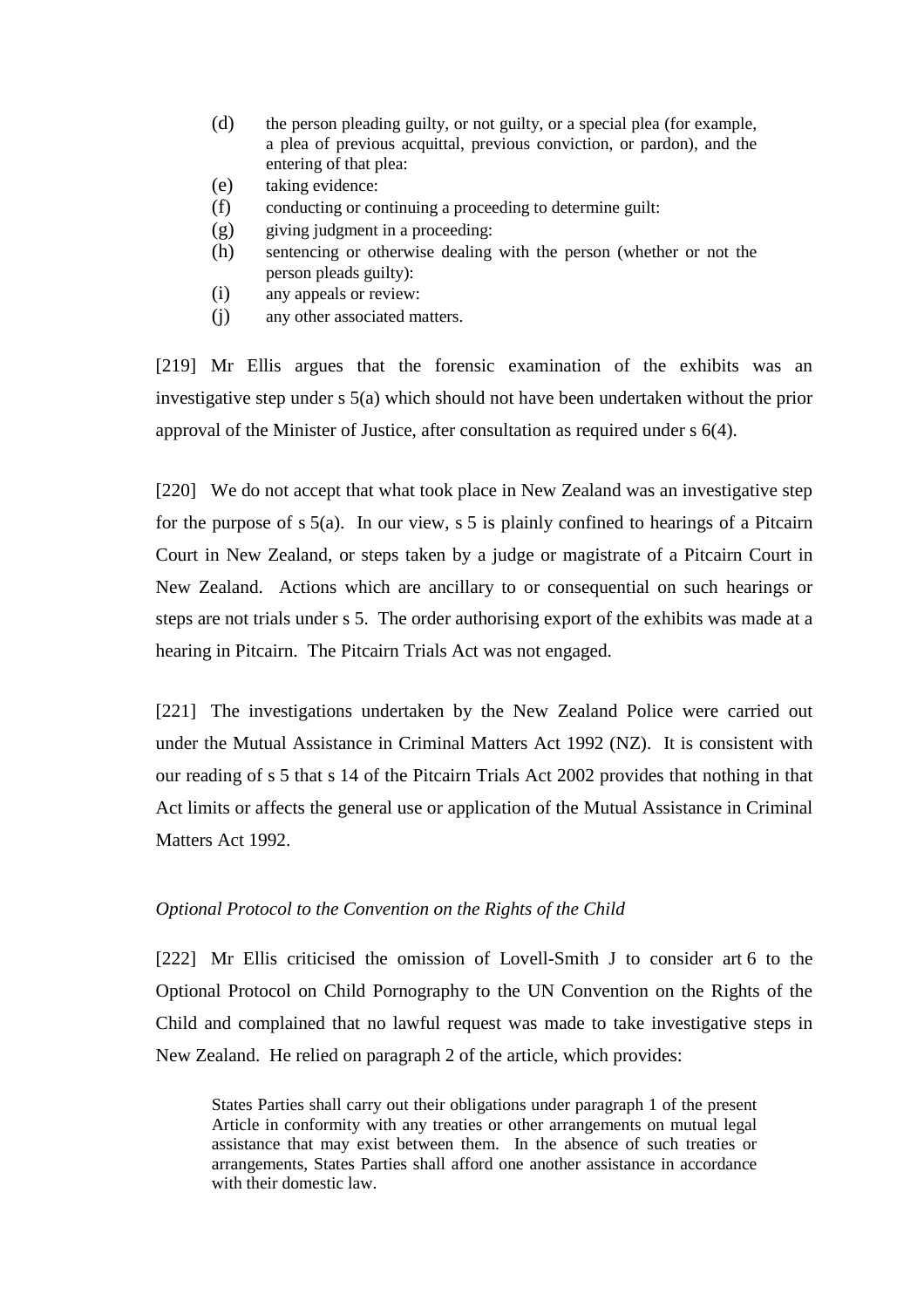[223] As it happens, the Optional Protocol has not been extended to Pitcairn. In any event, on our view of what occurred, the Pitcairn and New Zealand authorities cooperated in accordance with domestic law to protect and further the interests of children on Pitcairn, as intended under the Optional Protocol.

### **Conclusion as to admissibility**

[224] All challenges which may have impacted on the admissibility of the evidence obtained pursuant to the search warrants and the subsequent analysis of the seized items accordingly fail.

### **Stay of proceedings**

[225] We have traversed the grounds upon which Mr Warren supported his application for a stay of proceedings. Like the Supreme Court judges, and generally for the same reasons, we have not accepted any of Mr Warren's arguments. Moreover, even if we had been persuaded that some of them had merit, it is unlikely that a stay of proceedings would have been an appropriate remedy.

[226] It has been made clear in a series of authorities, beginning with the House of Lords in *R v Horseferry Road Magistrates' Court, ex parte Bennett* through to the Privy Council in *Warren v Attorney-General for Jersey*, that a prosecution may be stayed only in two classes of case: <sup>106</sup>

- (a) where it will be impossible to give the accused a fair trial; and
- (b) where it offends the Court's sense of justice and propriety to be asked to try the accused in the particular circumstances of the case.

[227] Nothing put before this Court suggests that Mr Warren cannot receive a fair trial, and nothing has occurred in relation to his case that goes anywhere close to creating a situation in which the Court's integrity would be tarnished if the case were to

 $\overline{a}$ 106 *R v Horseferry Road Magistrates' Court, ex parte Bennett* [1994] 1 AC 42 (HL); *Warren v Her Majesty's Attorney-General for Jersey* [2011] UKPC 10, [2012] 1 AC 22.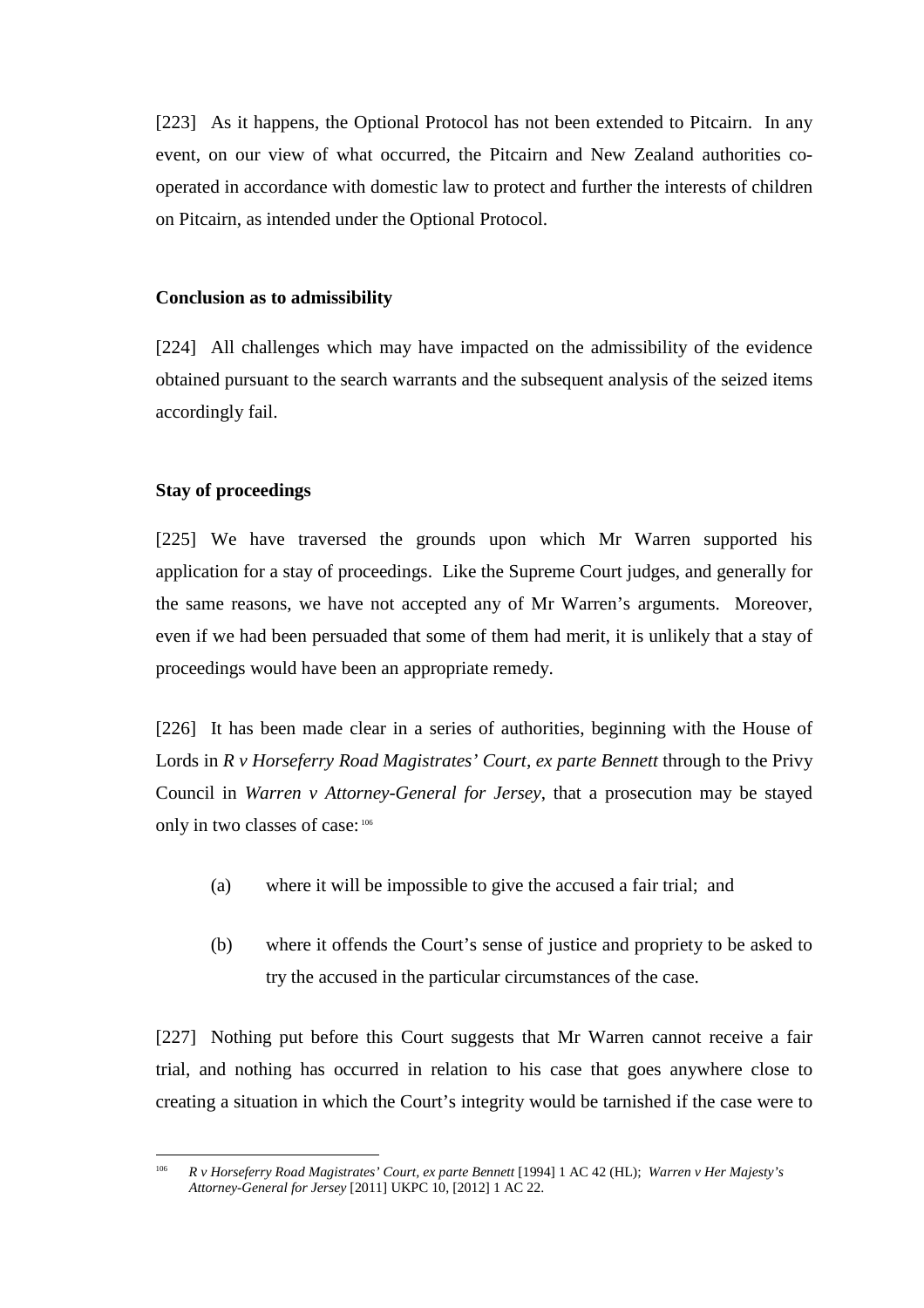be tried. For instance, even if we had found that the removal of the computer exhibits to New Zealand were unlawful, it would not have followed that a stay would have been granted, given that the Police acted in good faith in the belief that they were authorised to take that action.

[228] The application for a stay was correctly dismissed by the Supreme Court.

# **Application under s 25 of the Constitution**

[229] As well as raising in the criminal proceedings against him the challenges which we have already rejected, Mr Warren has also made three applications under s 25 of the Constitution alleging breach of his rights under ss 8 and 11 of the Constitution.107 But those matters were able to be, and have been, fully addressed within the criminal proceeding. Had there been any merit in the allegations of breach of the Constitution, a remedy was available by way of the issuance of a stay, or other remedy proportionate to the breach, if that were appropriate. That being so, it is an abuse of process for the appellant also to resort to s 25, as the Privy Council has made clear in *Harrikissoon v Attorney-General of Trinidad and Tobago*, where Lord Diplock said in relation to parallel provisions in the Trinidad and Tobago Constitution:<sup>108</sup>

The right to apply to the High Court under section 6 of the Constitution for redress when any human right or fundamental freedom is or is likely to be contravened, is an important safeguard of those rights and freedoms; but its value will be diminished if it is allowed to be misused as a general substitute for the normal procedures for invoking judicial control of administrative action. In an originating application to the High Court under section  $6(1)$ , the mere allegation that a human right or fundamental freedom of the applicant has been or is likely to be contravened is not of itself sufficient to entitle the applicant to invoke the jurisdiction of the court under the subsection if it is apparent that the allegation is frivolous or vexatious or an abuse of the process of the court as being made solely for the purpose of avoiding the necessity of applying in the normal way for the appropriate judicial remedy for unlawful administrative action which involves no contravention of any human right or fundamental freedom.

[230] *Harrikissoon* has been followed by the Privy Council in *Chokolingo v Attorney-General of Trinidad and Tobago* (a case of imprisonment for contempt) and more

 $107$ The applications also assert breach of other provisions not within Part 2 of the Constitution and so not within the scope of s 25.

<sup>108</sup> *Harrikissoon v Attorney-General of Trinidad and Tobago* [1980] AC 265 (PC) at 268.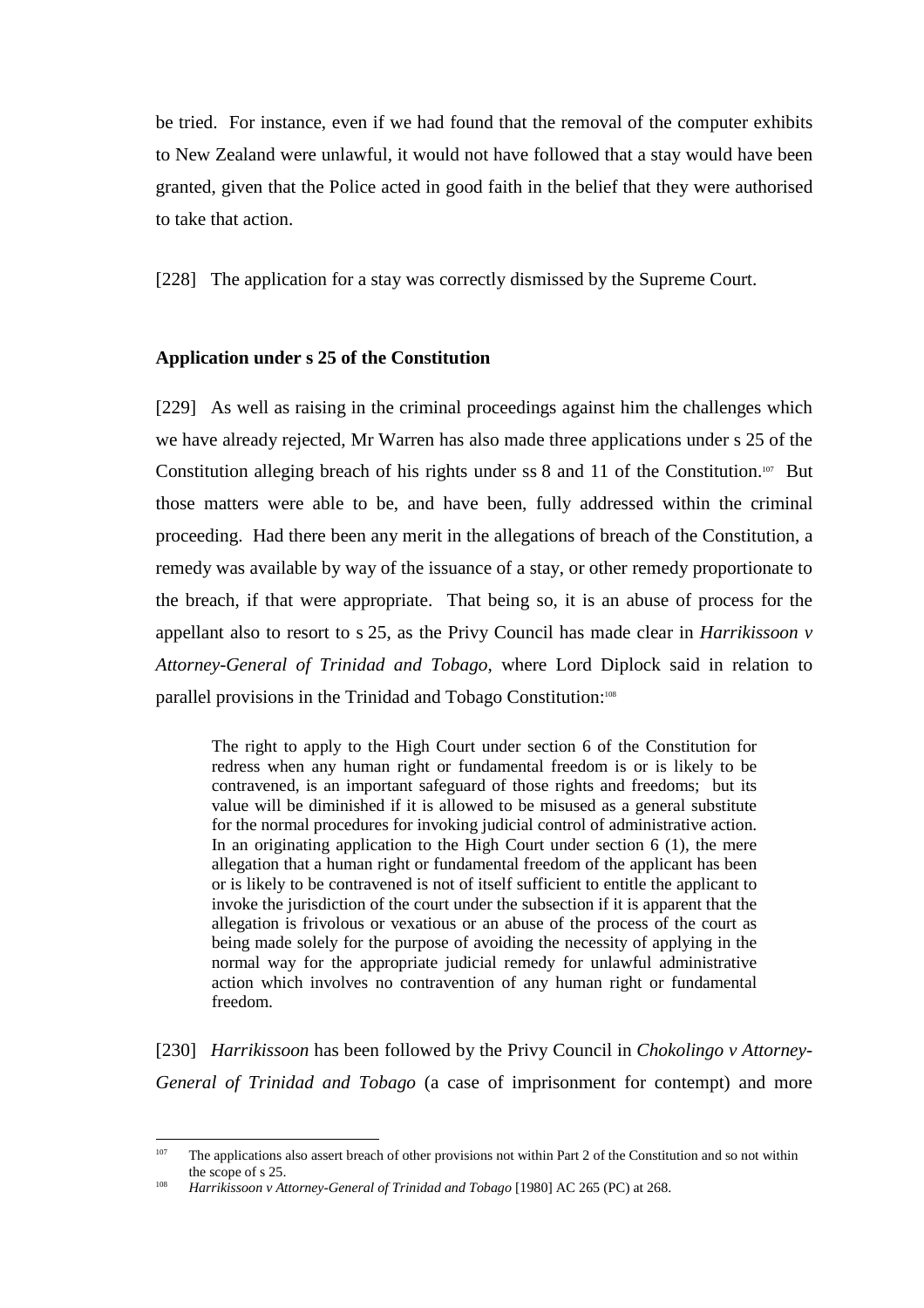recently in *Jaroo v Attorney-General of Trinidad and Tobago* and *Durity v Attorney-*General of Trinidad and Tobago.<sup>109</sup> In Jaroo Lord Hope said:<sup>110</sup>

Their Lordships respectfully agree with the Court of Appeal that, before he resorts to this procedure, the applicant must consider the true nature of the right allegedly contravened. He must also consider whether, having regard to all the circumstances of the case, some other procedure either under the common law or pursuant to statute might not more conveniently be invoked. If another such procedure is available, resort to the procedure by way of originating motion will be inappropriate and it will be an abuse of the process to resort to it. If, as in this case, it becomes clear after the motion has been filed that the use of the procedure is no longer appropriate, steps should be taken without delay to withdraw the motion from the High Court as its continued use in such circumstances will also be an abuse.

Consistently with this, s 25(3) of the Constitution allows the Supreme Court to decline to exercise its powers under the section if satisfied that adequate means of redress are available under any other law, as they were here.

[231] The s 25 applications served no useful purpose other perhaps than providing an appeal as of right to this Court. Lovell-Smith J and Haines J dismissed the applications. We consider they were an abuse of process and uphold their decisions.

### **Result**

[232] To the extent that leave is required under s 35DD and s 35E of the Judicature (Appeals in Criminal Cases) Ordinance, it is granted but the appeal is dismissed.

### **Judicial review**

[233] In September 2013 Mr Warren made, in the civil jurisdiction of the Supreme Court, an application for judicial review. It pleaded issues that Haines  $J<sup>111</sup>$  described as identical to those already advanced before Lovell-Smith J and himself.<sup>112</sup> Both parties applied for directions as to the way in which the matter should proceed. In his judgment, which was unusually but pragmatically incorporated into his judgment in the

<sup>&</sup>lt;sup>109</sup> *Chokolingo v Attorney-General of Trinidad and Tobago* [1981] 1 WLR 106 (PC); *Jaroo v Attorney-General of Trinidad and Tobago* [2002] UKPC 5, [2002] 1 AC 871; and *Durity v Attorney-General of Trinidad and Tobago* [2008] UKPC 59.

<sup>110</sup> *Jaroo v Attorney-General of Trinidad and Tobago*, above n 108 at [39].

<sup>&</sup>lt;sup>111</sup> At [452].

If so, the application would likely be an abuse of process.